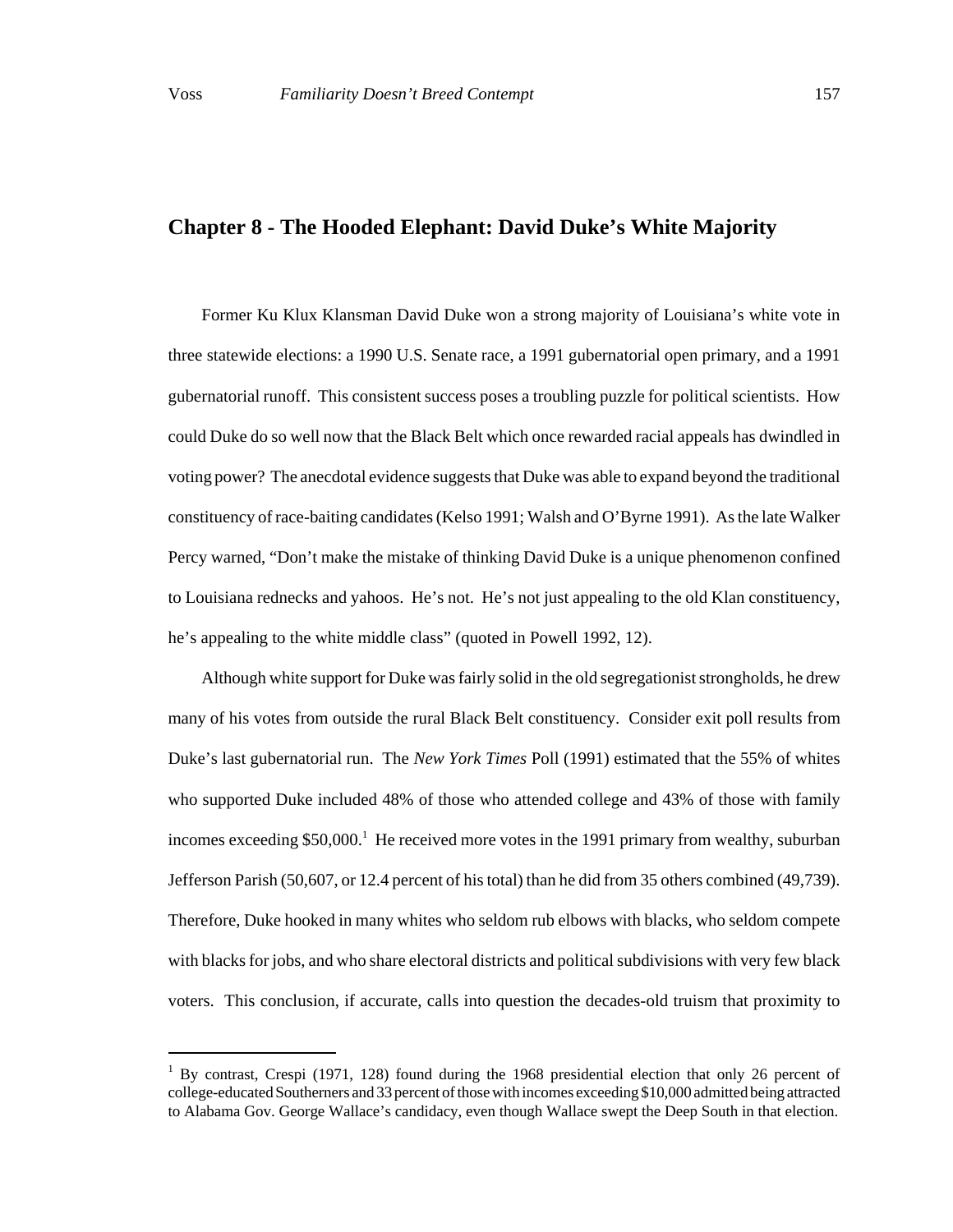blacks causes whites to exhibit racial hostility.

But the empirical literature as applied to Duke's candidacy is divided. Susan Howell (1994, 200) analyzes survey data from each of the three statewide Duke campaigns and finds that, controlling for relevant personal characteristics, an individual's professed support for Duke bears little relation to the surrounding parish's black population.<sup>2</sup> Judging from her findings, the white backlash hypothesis does not hold for contemporary Louisiana.

On the other hand, Giles and Buckner (1993) implicitly challenge the generality of the anecdotal evidence from Duke's campaign. They present a parish-level (i.e., county-level) Ordinary Least Squares regression in which black density is correlated with the white vote for Duke after controlling for relevant demographic characteristics, and conclude that whites still respond to the racial context of their community.

So which finding is correct? Was Duke's support driven by whites who frequently contact blacks in their communities and perceive them to be threatening? Or was his support the result of hostility to blacks that stems from unchallenged stereotypes and racial isolation rather than exposure? This chapter criticizes the racial-threat interpretation of the Duke election data as presented by Giles and Buckner (1993). In particular, I present evidence for three conclusions regarding their model:

1. Measurement error, omitted variable bias and improper assumptions hurt the model's performance and strengthen the apparent racial-threat effect.

2. Clumping adjacent parishes in with the largest cities when measuring black density significantly strengthens the apparent racial-threat effect. The strong support for Duke among Louisiana's suburban whites cannot be explained by their proximity to urban blacks, since they supported his candidacy notably more than whites living within the cities themselves.

 $2$  Indeed, for the Senate election she finds that whites are significantly less likely to support Duke when they live in high-black parishes.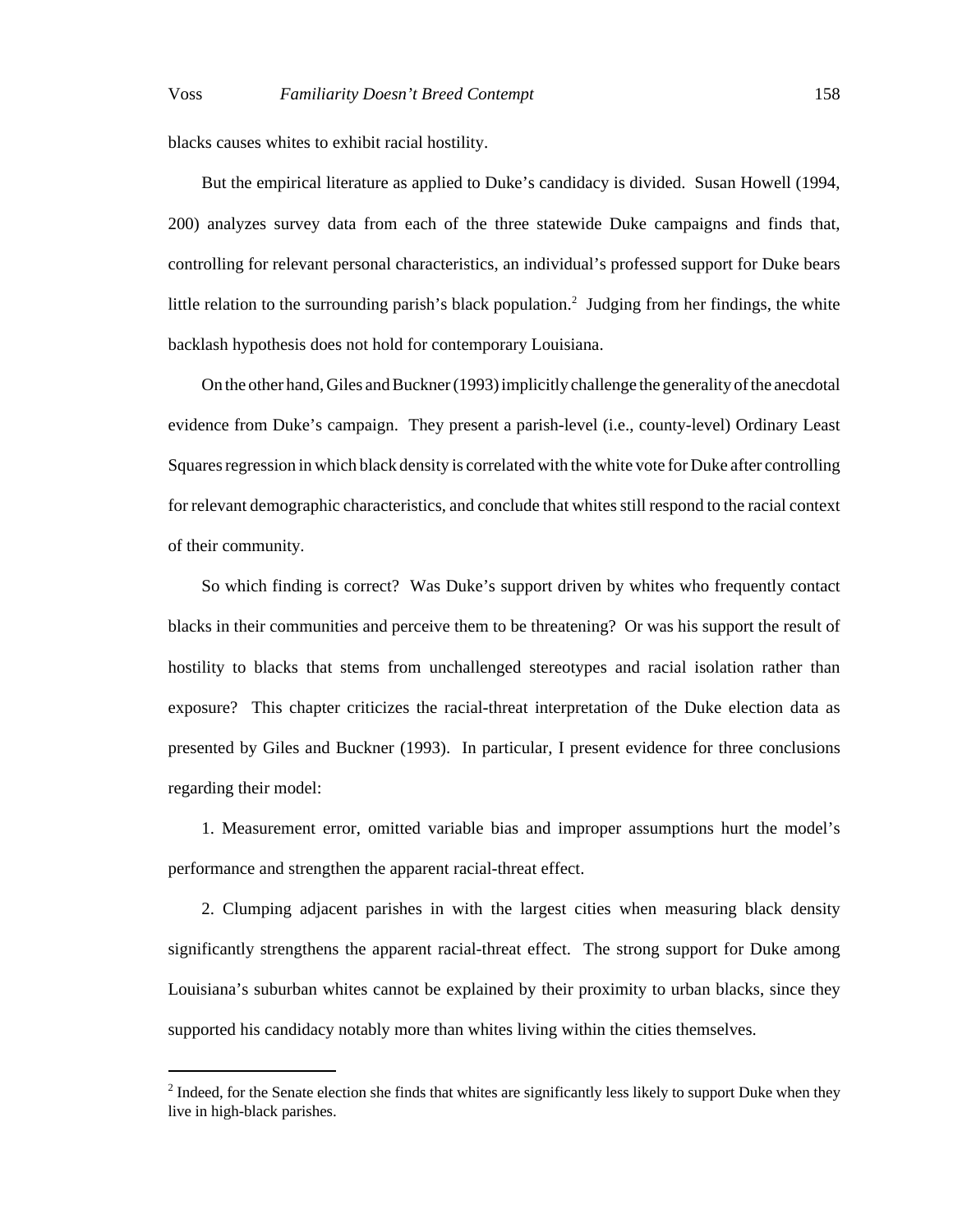3. Because Louisiana parishes vary widely in size, performing a straight aggregate-level regression weights the behavior of voters unequally. If we wish to understand how individuals respond to the racial dynamics of their community, the Giles and Buckner (1993) model is inappropriate. If we wish to understand why Duke did so well, their model is inappropriate. When the distribution of whites is considered using Generalized Least Squares, the racial-threat hypothesis does not hold up; indeed the effect of high black density seems to be less support for Duke in the state's urban areas.

My disagreement with Giles and Buckner (1993) stems from their suggestion that Duke's white majority behaved in a manner consistent with the traditional white-backlash hypothesis (albeit in a watered-down form). On the other hand, my evidence does not support a purely psychological approach to racial conservatism either. The Duke vote follows systematic geographical patterns: high in the Black Belt and in predominantly white suburbs and small towns, low in cities and in populist rural areas. I doubt such a strong finding reflects a political movement driven primarily by ignorance, or even migration. My argument is that Louisiana's white enclaves are distinctive for a combination of two reasons: they are heavily white, facilitating development of a "white middle class" ideological outlook, and yet they are close enough to a large black population that the racial side to those values becomes politically relevant. Such a claim depends upon investigating competing explanations for suburban distinctiveness. This chapter therefore ends by applying Louisiana's 1990 Senate election returns to the interactive hypotheses developed in Chapter 5.

# **A New Baseline Specification**

Using data provided by Giles and Buckner (1993), I was able to replicate their results exactly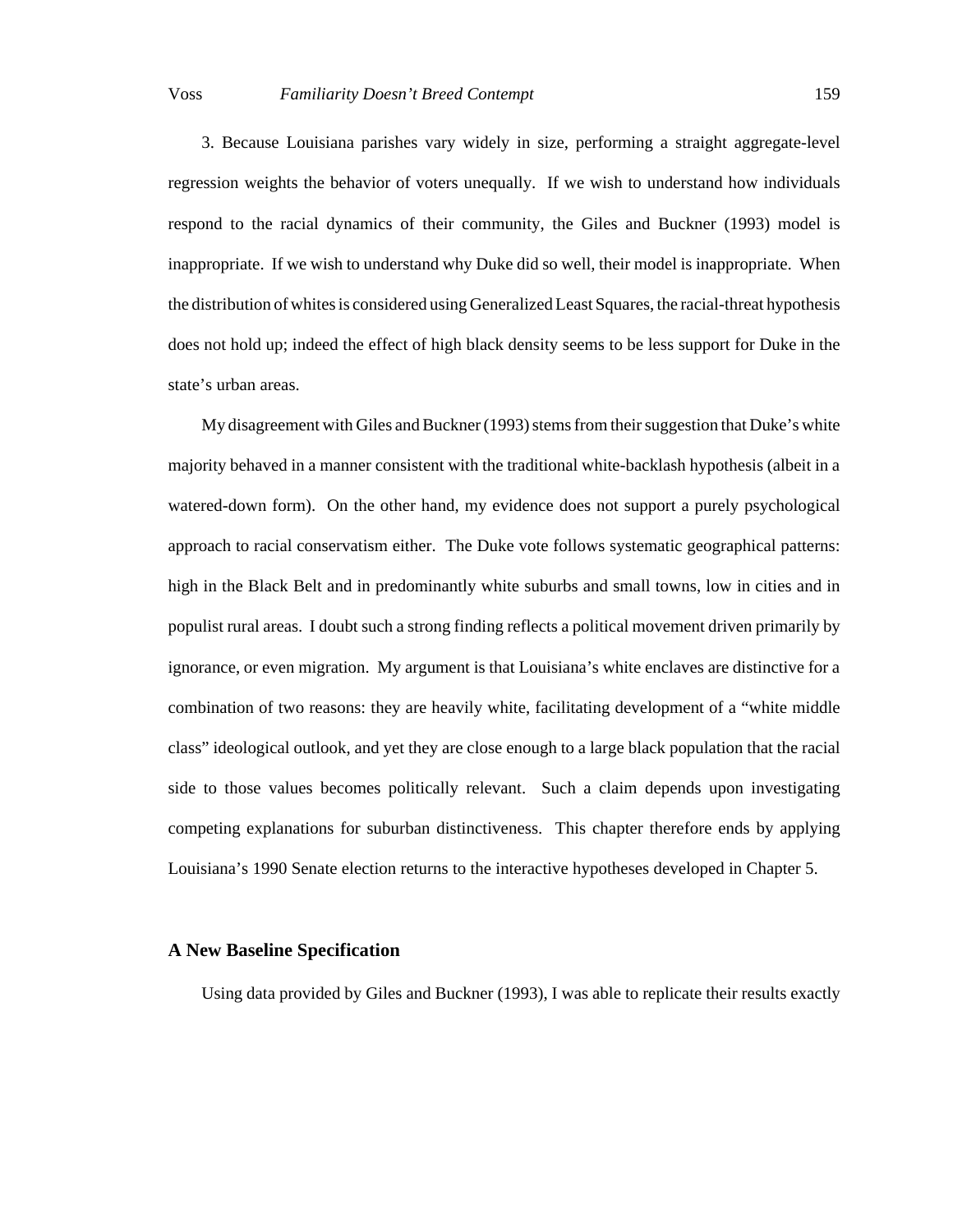(Voss 1996a, 1,158).<sup>3</sup> However, their model has four sources of measurement error that will be removed in my analysis. With the exception of age and racial composition, Giles and Buckner (1993, 706n) used 1980 Census data for their demographic variables, which were the best available when they conducted the analysis. They miscoded both unemployment rates and median income. The authors also used voter registration and turnout data that did not correspond exactly to the

elections studied, although such data are available.<sup>4</sup>

Finally, they based their estimates of the white vote on two questionable assumptions, both of which slipped in while computing their dependent variable, white support for Duke. For their measure, Giles and Buckner merely divided Duke's total number of votes by the number of whites in the parish. The numerator presumes that no black voters supported Duke's candidacy, whereas surveys estimated that Duke won 2% of the black vote. This faulty decision biases the results in favor of a white backlash finding (see the subsection on "Informed Assumptions" in Chapter 6). The denominator includes all whites who refrained from voting for Duke, including not only those who strongly opposed him, but also white Duke supporters who nevertheless failed to reach the polls. This questionable decision biases the level of Duke support downward in parishes with lower voter turnout, relative to those with high turnout, even if varying turnout rates have little to do with racial attitudes.<sup>5</sup>

Most of these measurement problems were easy to repair. They simply required gathering the 1990 census data, from the U.S. Census Bureau sources listed in the references, and coding the

 $3$  Details on the data are reported in Giles and Buckner (1993), or are available in a more-explicit technical appendix accessible at the author's web page. All variables, except voting and registration data, came from four U.S. Census Bureau sources indicated in the References. The number of observations reported is 63, and not 64, because Cameron Parish could not be included in either their analysis or mine due to missing data.

<sup>&</sup>lt;sup>4</sup> Parish-level registration figures were provided quickly and courteously by Elsie Cangelosi with the Louisiana Department of Elections, 504-925-7885.

<sup>&</sup>lt;sup>5</sup> Duke supporters in some counties might have lower efficacy than those in others, with the level of turnout determined more by their optimism than the strength of their sympathies.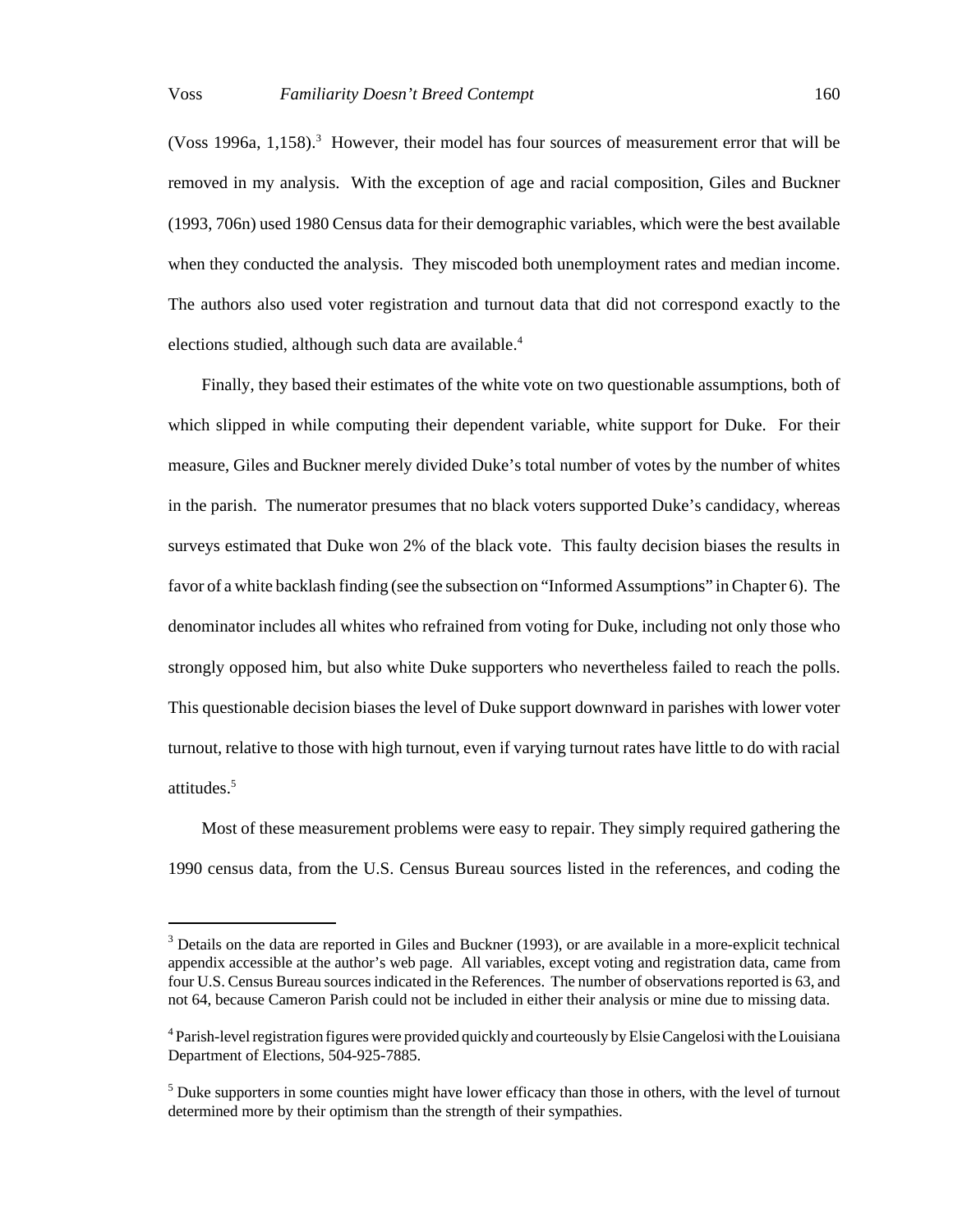| <b>Explanatory</b><br><b>Variables</b> | <b>Model A</b><br>(Baseline) | <b>Model B</b><br>(Cultural) | <b>Model C</b><br>(Unclumped) | <b>Model D</b><br>(Interactive) | <b>Model E</b><br>(GLS) |
|----------------------------------------|------------------------------|------------------------------|-------------------------------|---------------------------------|-------------------------|
| Racial density: % black                | 0.41                         | 0.37                         | 0.19                          | 0.44                            | 0.50                    |
| among registered voters                | (.10)                        | (.08)                        | (.08)                         | (.11)                           | (.15)                   |
| Median white family                    | 0.20                         | 0.08                         | 0.05                          | 0.17                            | 0.30                    |
| income $(\$1,000s)$                    | (.35)                        | (.28)                        | (.32)                         | (.30)                           | (.33)                   |
| % high-school grads,                   | $-0.11$                      | $-0.45$                      | $-0.39$                       | $-0.52$                         | $-0.60$                 |
| whites 25+ years old                   | (.24)                        | (.20)                        | (.23)                         | (.22)                           | (.21)                   |
| % whites in labor force                | 0.70                         | 0.32                         | $-0.07$                       | 0.08                            | 0.04                    |
| unemployed                             | (.75)                        | (.61)                        | (.68)                         | (.64)                           | (.76)                   |
| % of population in an                  | $-0.12$                      | $-0.07$                      | $-0.08$                       | 0.08                            | 0.10                    |
| urban locale                           | (.04)                        | (.03)                        | (.04)                         | (.06)                           | (.05)                   |
| % population born outside              | $-0.16$                      | $-0.38$                      | $-0.48$                       | $-0.31$                         | $-0.18$                 |
| the South                              | (.28)                        | (.23)                        | (.26)                         | (.25)                           | (.21)                   |
| % whites who came of age               | $-0.28$                      | 0.08                         | 0.08                          | $-0.38$                         | $-0.05$                 |
| post-VRA                               | (.20)                        | (.17)                        | (.20)                         | (.19)                           | (.19)                   |
| % French-speaking                      |                              | $-0.52$                      | $-0.58$                       | $-0.58$                         | $-0.61$                 |
|                                        |                              | (.09)                        | (.11)                         | (.10)                           | (.10)                   |
| Interaction: % urban *                 |                              |                              |                               | $-0.006$                        | $-0.008$                |
| racial density                         |                              |                              |                               | (.002)                          | (.002)                  |
|                                        | 70.75                        | 84.22                        | 90.88                         | 93.05                           | 94.79                   |
| Intercept                              | (18.39)                      | (14.97)                      | (17.30)                       | (16.08)                         | (16.23)                 |
| observations<br>Adjusted $R^2$         | 63<br>0.49                   | 63<br>0.67                   | 63<br>0.58                    | 63<br>0.64                      | 63<br>0.65              |

# Table 8-1: Beyond the Giles and Buckner Model

**Dependent Variable:** the estimated percentage of white voters choosing Duke

Note: Standard errors in parentheses. Dependent variable aggregated from precinct-level EI estimates. Weighted regression uses the parish's number of white registered voters. The first two models use a racial density measure in which all metropolitan parishes get a weighted average of the metro black density. If the interaction is removed from Model E, the racial density coefficient becomes negative.

Root MSE 6.7 5.3 6.0 5.6 5.1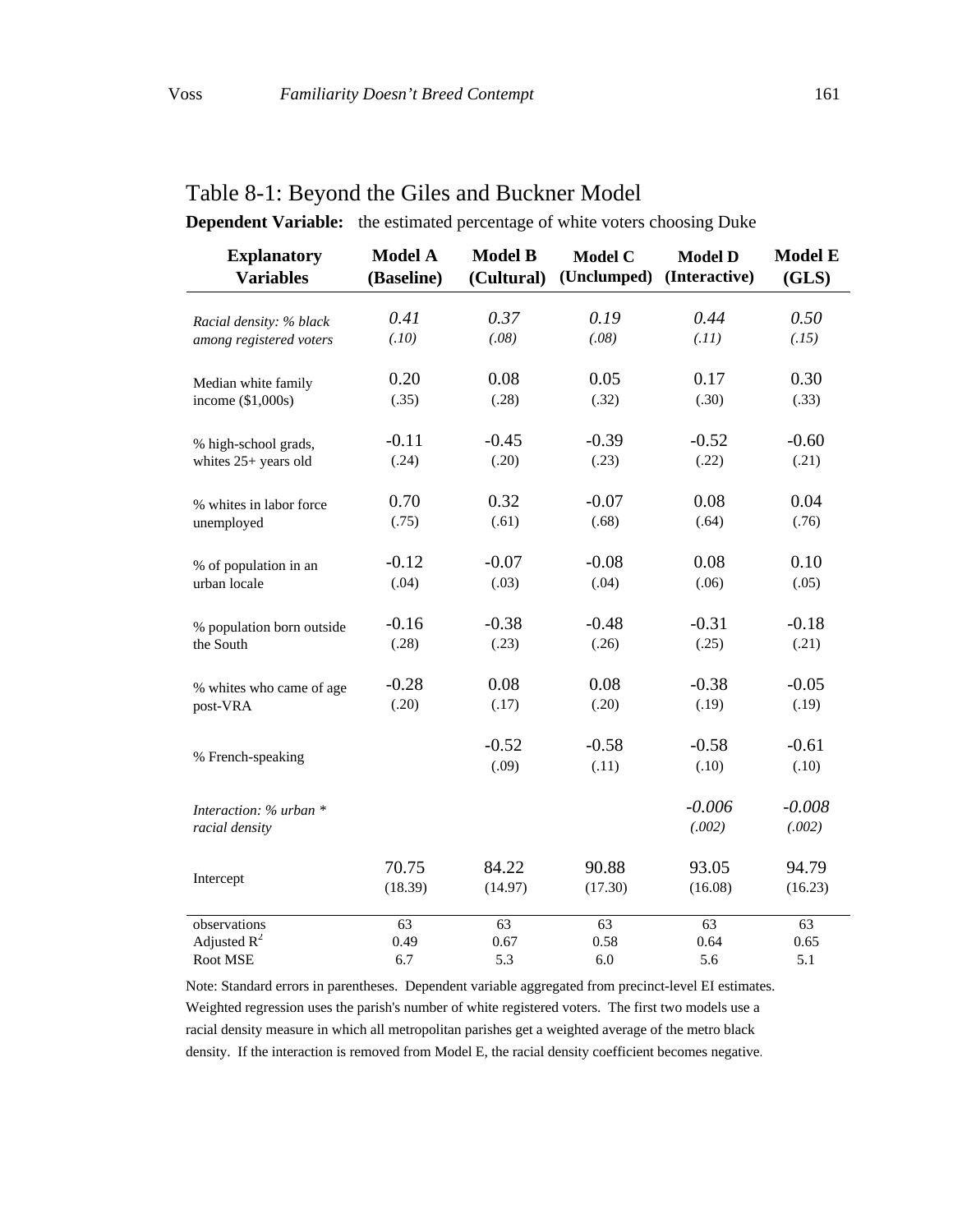variables appropriately. The only difficult task was recovering a defensible measure of Duke's white support in each parish. Conceptually I want Duke's number of white votes, as a proportion of the total white electorate in each parish–but unlike my predecessors I am unwilling to use either Duke's entire vote as a numerator or all eligible whites as a denominator.

Louisiana provided my solution for the denominator. The state collects and reports voter turnout by race, so I know exactly how many whites showed up at the polls in each parish. That left estimating how many of those white voters supported Duke. As discussed in the previous chapter, the ecological inference method implemented by Gary King's software package EI estimates racial behavior accurately when conducted on precinct-level voting data. I therefore divided Louisiana into six politically relevant regions,<sup>6</sup> and conducted an ecological analysis on each region in turn. The regional results are interesting, and I discuss them later in the chapter, but for now I restrict my attention to parish-level estimates of Duke's white support computed from EI's precinct-level figures.<sup>7</sup> I also restrict my discussion to the 1990 Senate election. The white backlash pattern was weaker in the gubernatorial contests, so the Senate election gives it a sporting chance. However, all results reported in this chapter are closely parallel to what I found for the gubernatorial contests; the choice of example did not effect my findings or conclusions.

Table 8-1, Model A, replicates the Giles and Buckner (1993) regression model, but incorporating the above-mentioned corrections. Notably, the model is much less successful at predicting Duke's support among actual voters than it was predicting his support among everyone

 $6$  I started with the nine political regions delimited by Howard (1971, 2), but collapsed three of them (North LA Hills, Central Pine Hills, Macon Ridge) into a single North Louisiana Hills category, and two (South LA bayou, Southwest Louisiana) into a single South Louisiana category.

 $^7$  Giles and Buckner (1993) did not adjust the standard errors in their analysis, either to reflect the measurement error in their dependent variable, or to reflect the different sample sizes present from one parish to the next. Currently, no method is available to incorporate both sources of error simultaneously. This research only takes on one task, which is to represent the sampling error through weighted least squares. Future research probably should incorporate parish-level measures of estimation uncertainty as well, which King (1997, 156-57) describes but his ecological inference software EI does not automate.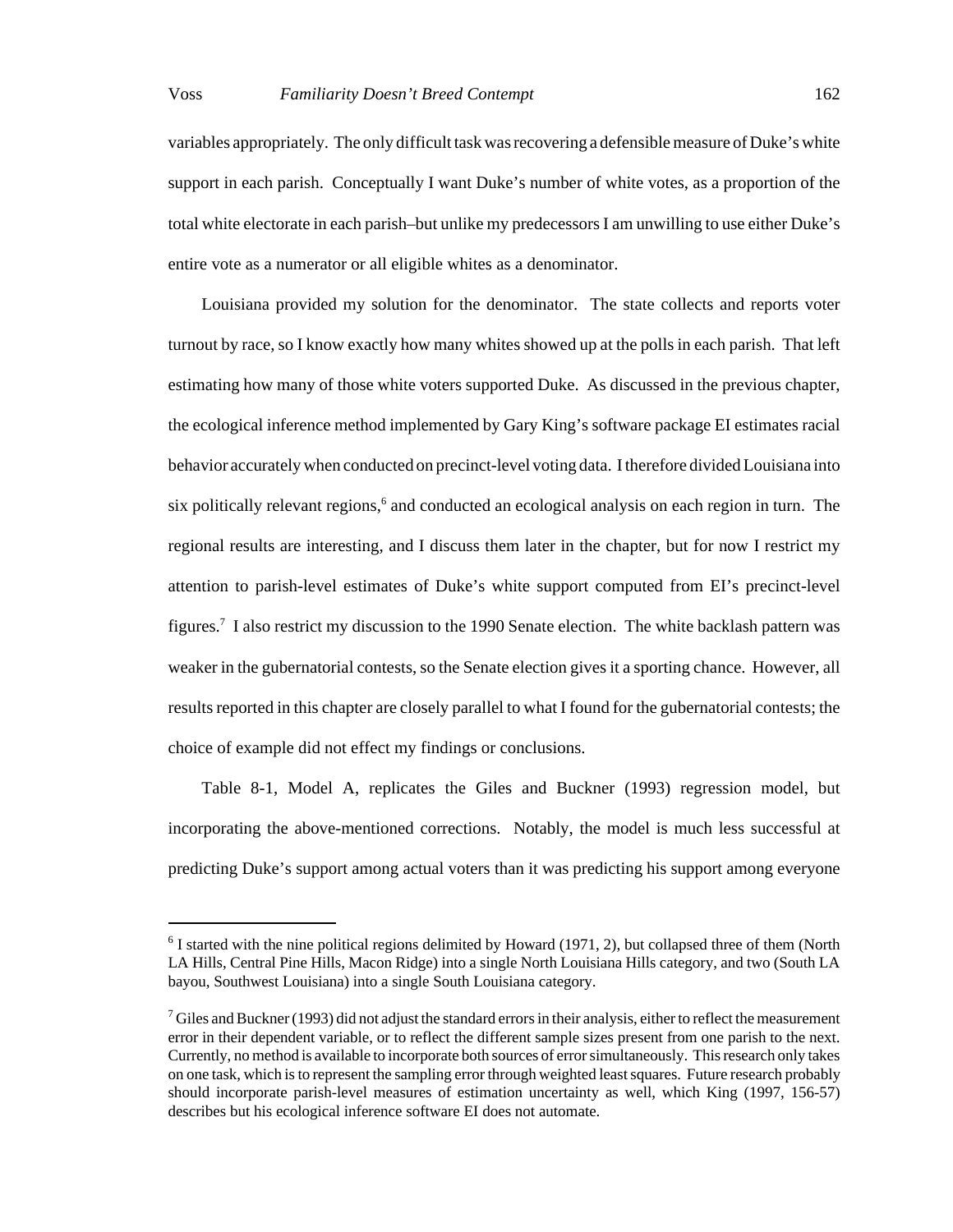eligible (Giles and Buckner 1993; Voss 1996a, 1158). The implication is that the model's success in part hinged on predicting turnout, rather than raw variation in voter support. Parishes with heavier white in-migration wind up just as supportive of Duke as those with larger native populations, once we stop assuming those who stayed home were against Duke. White income also no longer reveals a direct, independent effect on the Duke vote. Indeed, aside from the racial density measure, only the level of urbanization provides any clear assistance: Duke's support was greatest in rural areas.

Giles and Buckner (1993) also omit from their model one component crucial for understanding racial politics in Louisiana: the cultural differences between North and South Louisiana. Although historians debate the source of South Louisiana's relative tolerance on race relations–whether French culture, hegemony of the Catholic Church or the political economy of sugar-cane production–the evidence that such a difference exists is unquestionable, and frequently has found its way into the political science literature (Fenton 1960, chap. 4; Fenton and Vines 1957; Mathews and Prothro 1963b; Wright 1987, 23).

Since French Catholicism correlates with both Duke support and black density in a parish, its omission biases the racial density coefficient. I use the percentage of people who speak French in the parish, as reported from the 1990 census, to capture these cultural differences.<sup>8</sup> This number is not large enough to influence election results directly, yet the influence of French Catholicism in South Louisiana extends even to the Protestant residents of the region (Dauphine 1993).

Table 8-1, Model B, reports the result of removing the measurement error, omitted variable bias and untenable assumptions documented above. The French variable coefficient is quite large with a small standard error. The effect of these changes is a solid improvement across most indicators. The explained variance rises to 67 percent, and the average error drops to 5.3 percentage points.

Since Model 2 represents the basic Giles and Buckner model with (presumably) inoffensive

 $8$  Taken from U.S. Bureau of the Census, 1993a, indicator 310009 as a percentage of indicator 30001.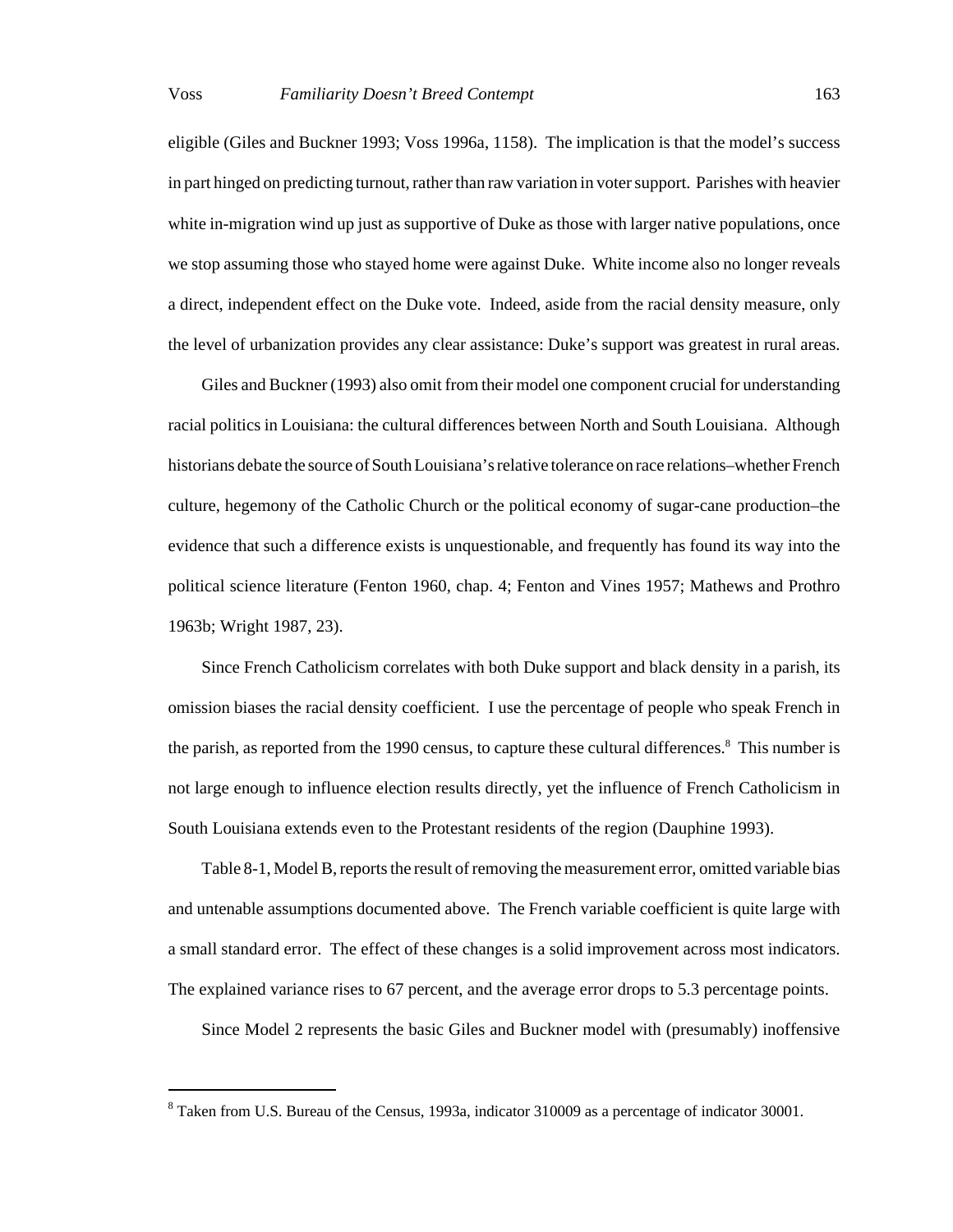corrections, a brief exploration of the results is in order before proceeding. Other things being equal, a 22 percentage-point increase in registered voters who are black (i.e., a change in the black density variable of two standard deviations) from one parish to the next on average accompanies an 8.2 percentage-point increase in Duke's support among registered whites.<sup>9</sup> Although this coefficient already seems small, given the wide variation in Duke vote across parishes (mean 63; standard deviation 9.6), it nevertheless represents a statistically significant, positive difference as predicted by the white-backlash hypothesis.

## **The Effect of Clumping City Data**

Giles and Buckner (1993, 705n) treat metropolitan statistical areas (MSAs) differently from other parishes for their analysis. Rather than give each parish in an MSA its own racial density measure, they clump adjacent parishes in with Louisiana's four biggest cities (New Orleans, Shreveport, Baton Rouge and Alexandria). For each MSA, Giles and Buckner compute the weighted average of parish black density and use this value for all parishes in the MSA. The effect in almost all cases is to decrease the apparent proportion of a central city population that is black while sharply increasing the proportion of African Americans attributed to adjacent areas.

They cite as authority for this decision an article by Fossett and Kiecolt (1989, 825), which argued that city residents respond to the entire urban context rather than the racial balance in their particular governmental subdivisions. Although Fossett and Kiecolt do not establish this sensitivity to municipal conditions empirically, they do show that clumping race in their analysis of 1972 survey data produced evidence for the racial-threat hypothesis outside the South.

Giles and Buckner (1993) do not report the effect of this measurement decision. Yet the

<sup>&</sup>lt;sup>9</sup> Note that the hypothetical 50 percent change in racial density discussed by Giles and Buckner (1993, 708) represents the gap between the most black and least black parish; parishes generally had far less variation amongst them.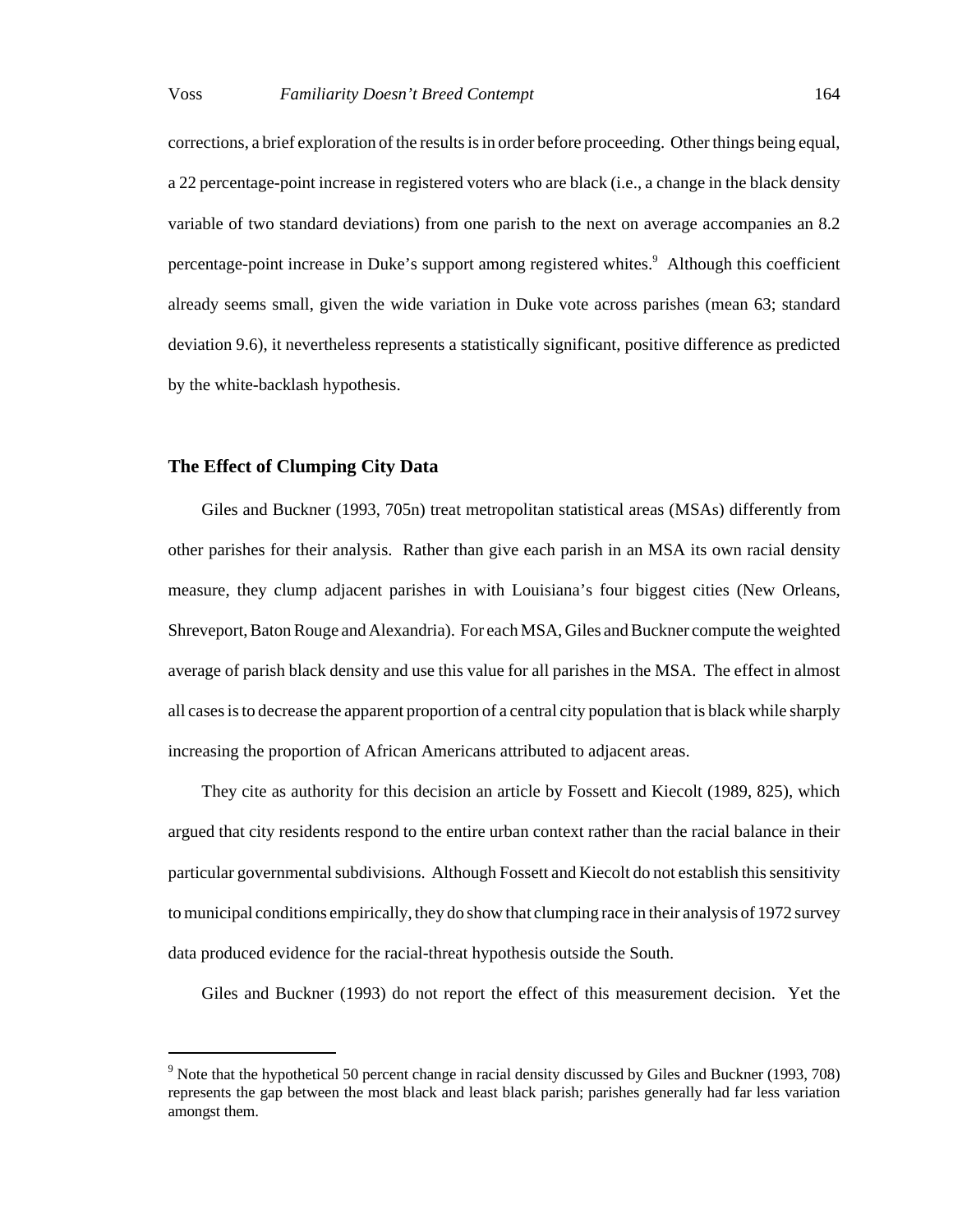academic literature on Southern politics would not lead us to suspect a big difference, since it presents little evidence for racial voting among suburbanites. Race issues historically have pitted blacks and upper-status moderates against working-class and rural whites (Bartley and Graham 1975, chap. 3). Also, Giles (1977) found Southern evidence for the racial-threat hypothesis in 1972 without clumping, as did Glaser (1994) more recently with some measures of racial hostility.

So if clumping suburban parishes with the cities produced a major change in regression estimates, that could indicate substantively interesting changes in the dynamics of Southern politics. Model C in Table 8-1 is identical to Model B, except it uses unaltered parish-level measures. The racial density coefficient plummets to 0.185. A 26 percentage point (two standard deviation) change in the density measure on average only accounts for a 4.8 percentage-point change in Duke's support, which is quite limited considering the wide variation in that variable across parishes. Clumping made a real difference in the estimated effect of racial proximity.

# *The Problem with Clumping*

Is this clumping specification wrong? Before we can identify the proper "context" for a racialthreat model, we must pin down what threat a numerically large minority is supposed to represent. As Kinder and Mendelberg (1995, 420) write, "Proximity represents the possibility of everyday commerce and exchange between whites and blacks. It is not the same as threat, and should not be confused with it." Different theoretical models of threat imply different specifications. Chapter 5 discussed different backlash models, as well as a few psychological models, extensively; no need to review that discussion here. However, a brief review shows that the specification Giles and Buckner (1993) used does not make much sense for any of them.

In classic treatments by Key (1984), Mathews and Prothro (1963b) and Blalock (1967, 150-54), the concern is mainly political. The more blacks in an election district, the more discrimination and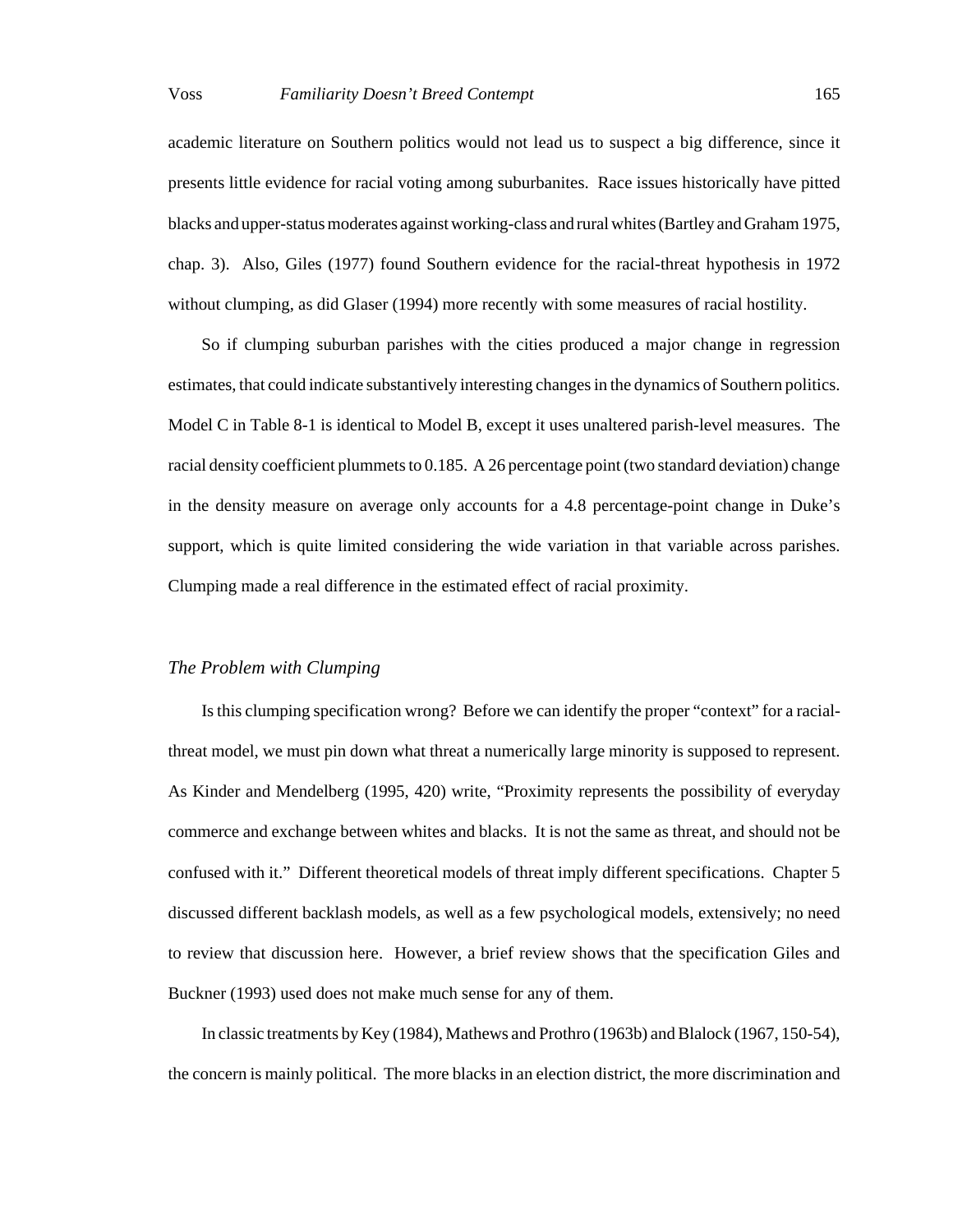white mobilization needed to maintain white power. With such a conception of Racial Threat, the MSA is clearly not an appropriate context. Parish and municipal offices do not unite entire MSAs, and legislative district borders tend to separate predominantly black inner cities from the white suburbs and towns surrounding them.<sup>10</sup> Indeed, probably only statewide elections throw together voters in these adjacent parishes.

Perhaps the perceived threat is cultural. As Merelman (1994) argues, racial conflict increasingly has revolved around issues of "cultural capital"–the value attached to cultural traits that are unequally distributed across racial groups–rather than economic or political issues (see also Sowell 1994). These battles are fought out in the universities, which draw from a geographically dispersed constituency. They are fought out in the schools, policy for which is set at the state level and in local school boards. They are fought out in the media outlets, which have audiences spanning much more than single metro areas. Most of all, they are fought out in the neighborhood. The MSA is not the primary site of this developing cultural conflict.

Finally, perhaps the threat is economic competition, as discussed by Blalock (1967, 147-50). The more blacks in a labor market, for example, the more they seem to threaten white job opportunities. The more blacks able to move into a particular neighborhood, the more they seem to threaten white property values. Since the Office of Management and Budget considers economic integration with the central city when conferring MSA status to a county, this presumably serves as a proxy for that concept, although not a precise one.

Yet even granting this, collapsing data for metropolitan areas is undesirable. First, inner-city blacks are not clearly more threatening economically to suburban whites than are rural blacks to rural whites in adjacent parishes. Not only are rural Southerners *more* likely to cross county borders for

<sup>&</sup>lt;sup>10</sup> MSA status usually means that half a county's population resides against the border of the central city parish, which seems an adequate definition of suburb on this level of aggregation.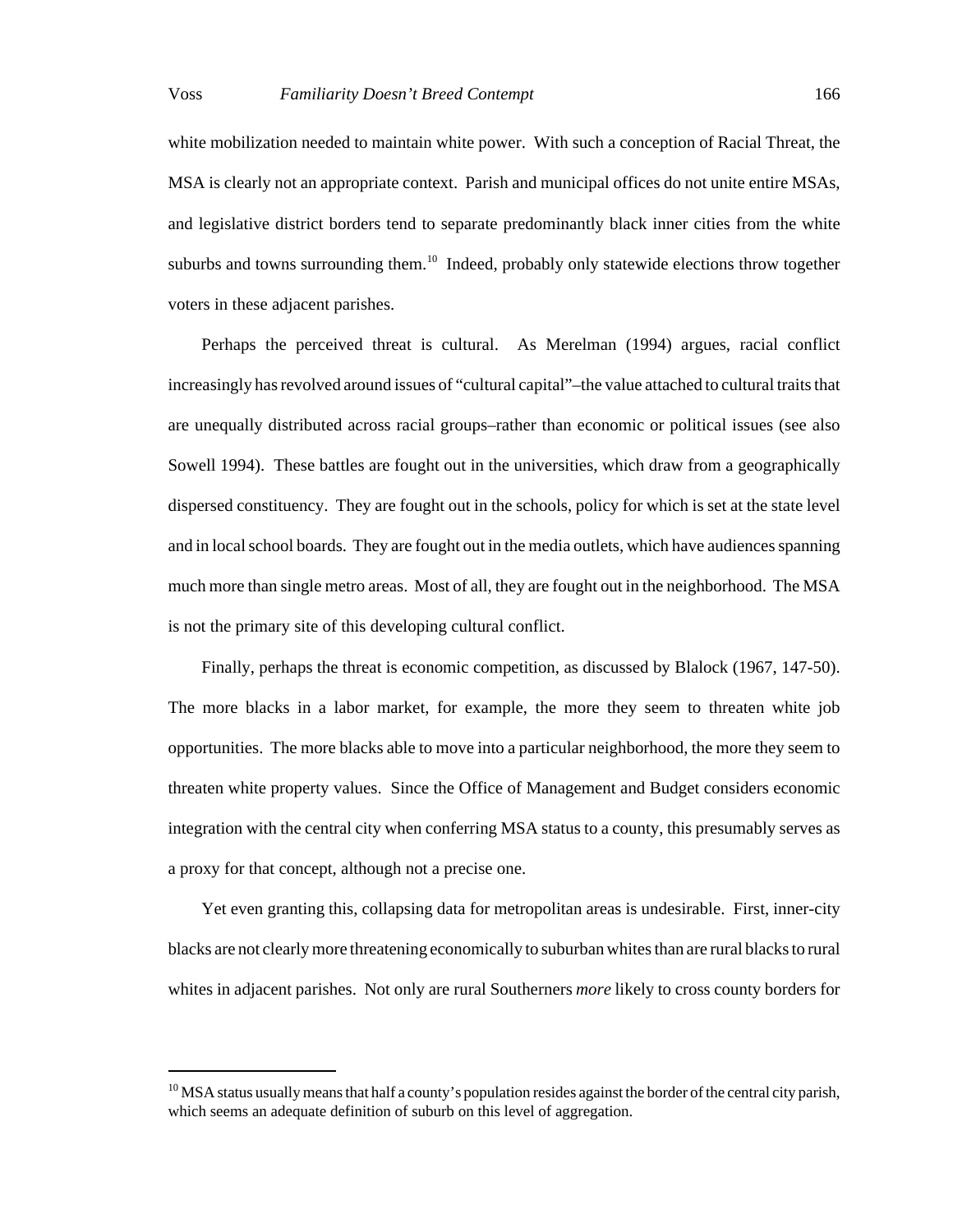# Table 8-2: Voting in Metropolitan Statistical Areas

Residuals Broken Down by Urban Area for Senate Race

|                    |                 |         |          | % Whites | Cultural      |              |            | <b>Nearness</b> |
|--------------------|-----------------|---------|----------|----------|---------------|--------------|------------|-----------------|
|                    |                 |         |          | Voting   | Model         | Errors $w/o$ | <b>GLS</b> | Model           |
| City Area          | Parish          | % Black | PCI Gap  | Duke     | <b>Errors</b> | Clumping     | Errors     | Errors          |
| New Orleans        | $Orleans*$      | 55.15   | \$13,646 | 29.24    | 6.24          | 10.17        | 0.42       | 0.84            |
|                    | St. Tammany     | 8.73    | \$8,549  | 36.79    | $-0.84$       | $-4.84$      | $-1.48$    | 0.88            |
|                    | Jefferson       | 13.05   | \$7,513  | 38.72    | $-3.74$       | $-6.88$      | $-1.04$    | 0.52            |
|                    | St. Bernard     | 4.12    | \$5,834  | 49.79    | $-6.37$       | $-11.75$     | $-3.70$    | 0.27            |
| <b>Baton Rouge</b> | E. Baton Rouge* | 28.38   | \$9,762  | 34.94    | $-1.05$       | 1.33         | $-0.48$    | $-0.67$         |
|                    | W. Baton Rouge  | 34.68   | \$6,409  | 48.50    | $-3.88$       | 0.12         | $-0.40$    | 1.44            |
|                    | Ascension       | 21.86   | \$6,637  | 44.68    | 2.21          | 3.45         | 2.30       | 3.51            |
|                    | Livingston      | 5.60    | \$5,514  | 46.80    | $-1.47$       | $-4.24$      | $-6.49$    | $-4.68$         |
| Shreveport         | Caddo*          | 30.83   | \$10,092 | 34.36    | 3.03          | 4.46         | 2.88       | 1.44            |
|                    | Webster         | 28.13   | \$6,103  | 47.47    | $-0.34$       | 0.11         | 0.32       | $-0.95$         |
|                    | <b>Bossier</b>  | 14.50   | \$7,706  | 38.30    | $-6.65$       | $-9.05$      | $-4.43$    | 1.81            |
| Alexandria         | Rapides*        | 23.84   | \$6,550  | 35.69    | $-0.86$       | 0.90         | 0.80       | $-1.11$         |
|                    | Grant           | 13.68   | \$4,384  | 40.90    | 5.10          | 5.16         | 1.55       | 4.71            |

NOTE: A positive error means that the prediction was too high; a negative term means the prediction was too low. For example, in the Cultural Model for Orleans Parish Duke received 6.24% less support from white voters than predicted. Percent black is the percent of registered voters who are black. "PCI Gap" is the difference between white per capita income and black per capita income.

\* The central city parish of the greater metropolitan area.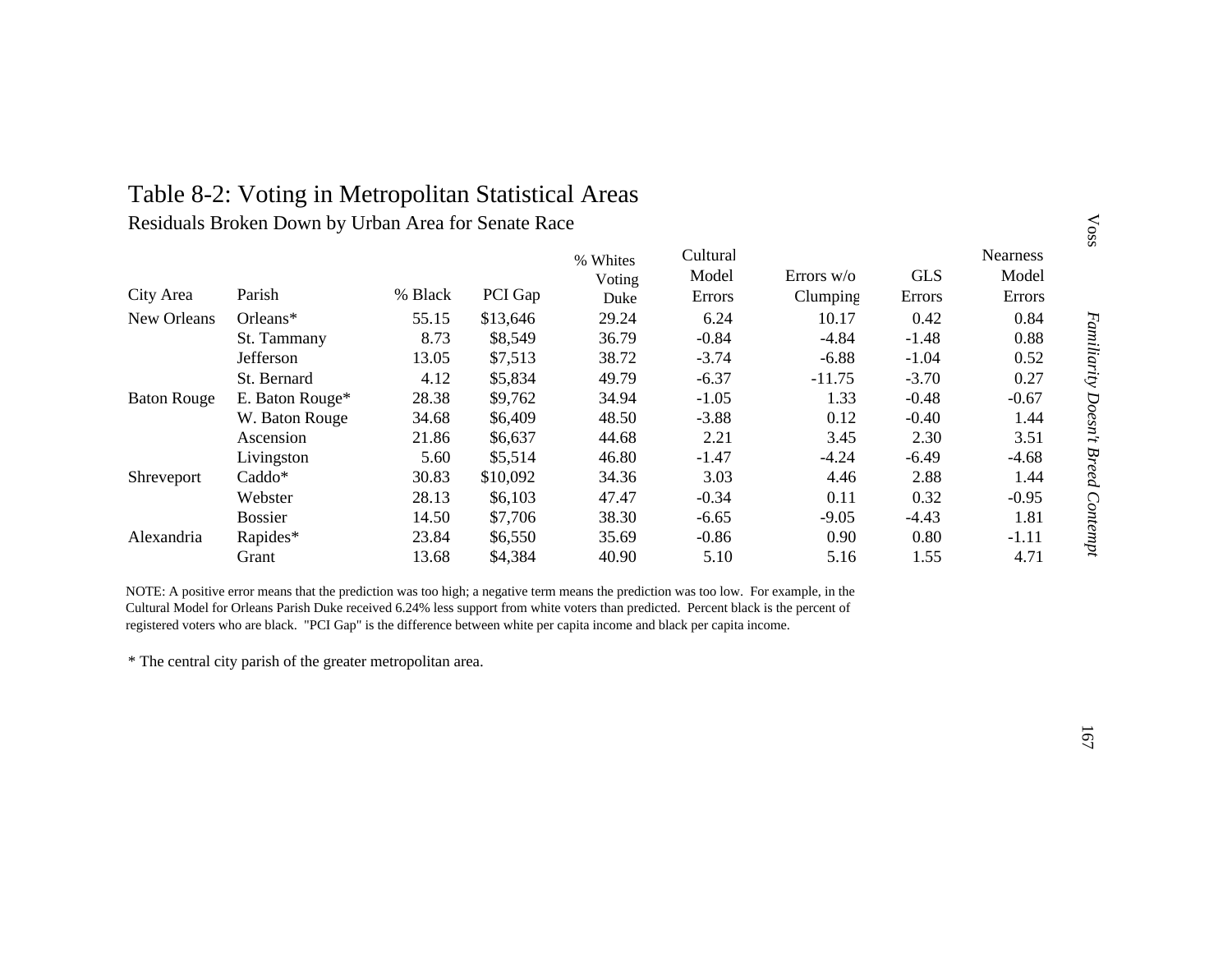a job than urban ones,<sup>11</sup> suburban whites benefit from the cultural barriers to black participation in "advanced capitalist" industries (Merelman 1994, 3-4). That two areas are economically integrated does not mean racial job markets overlap much more than usual. Second, clumping implies that, in greater metropolitan areas, white voters living in black city neighborhoods experience a racial environment identical to that felt by whites living in all-white suburbs, which does not comport with Carsey's (1995) findings for New York City or with my own observations in Louisiana. Whites are not unaware of blacks in neighboring parishes, to be sure, but to treat whites living in St. Bernard

Parish (95% white) as though a third of their neighbors were black is absurd.

In sum, none of these racial-threat mechanisms justifies clumping at the MSA level. Nor do the defenders of this technique offer an alternative for which parish borders are fully permeable around a city and impermeable elsewhere, as the alteration implies. Lacking a compelling reason to use the method, what are its costs? Aggregating throws away information. The parish is a meaningful political subdivision in Louisiana, and necessary to capture the political backlash hypothesis. Clumping also complicates interpretation of the statistical model, since observations are not all at the same level. Finally, it artificially reduces variation in the independent variable for select areas. From a methodological standpoint, it's just a bad idea.

Of course, measures of fit for the unadjusted model are not as strong. Clumping the racial data, while methodologically clumsy, still captures a pattern contained within the errors from Model C. The question is whether this works for spurious reasons. Evidence that it does shows up in Table 8-2. Nothing in the justification for clumping MSA data would lead us to expect the pattern revealed in the metropolitan parishes–which is that whites in parishes ringing each city systematically supported Duke more than whites *in the cities themselves*. The cities usually contain larger black

 $11$  In Louisiana, the Pearson's correlation coefficient between a parish's urban population percentage and the percentage of people who work in the county is .23. For the 11-state South, it is .34. Rural dwellers thus are more likely to cross county borders than urbanites, contrary to the conventional image of bedroom suburbs providing workers for impoverished cities. The suburbanization of service-sector jobs allows many whites to remain within their own domain.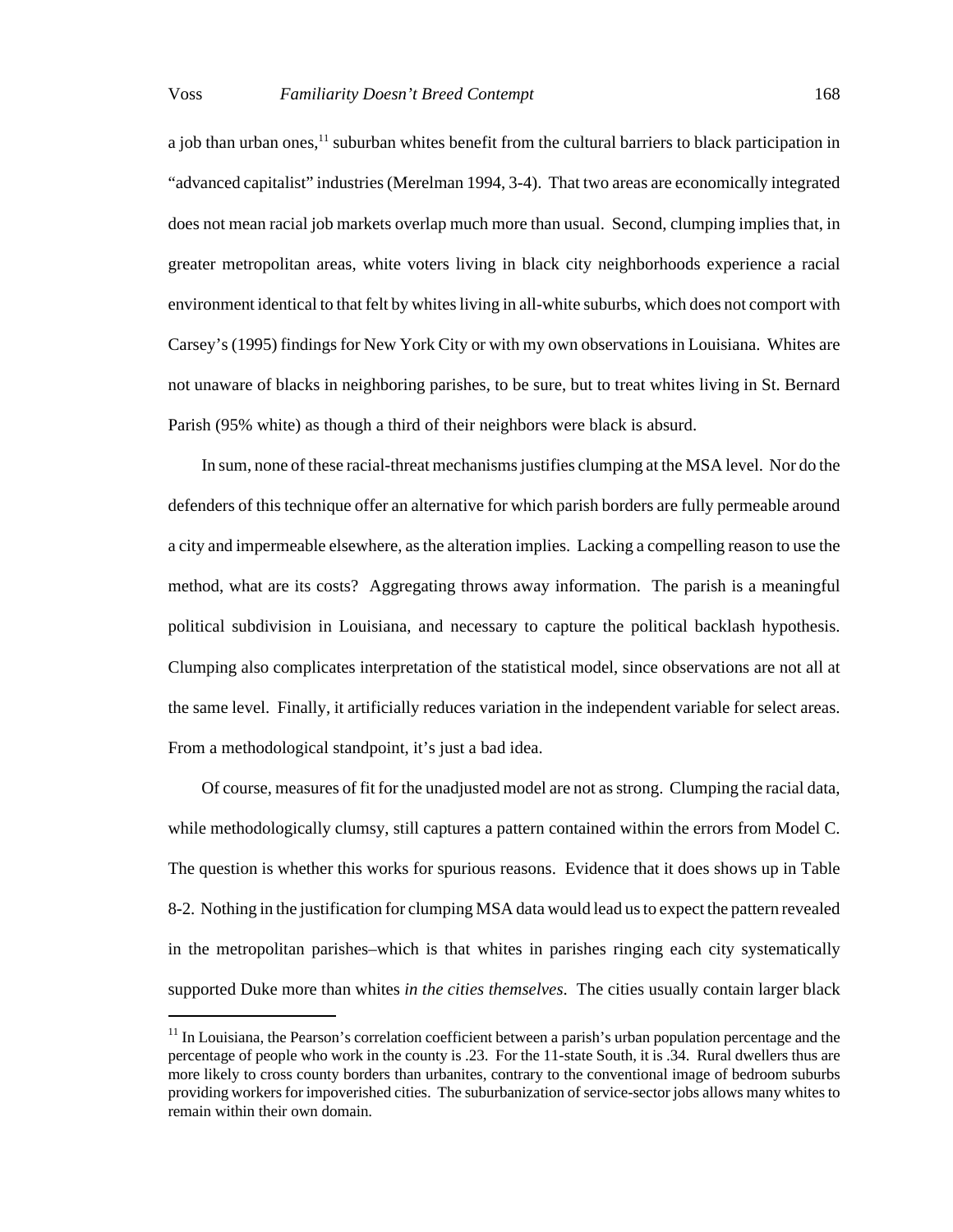populations, but fewer pro-Duke whites, that the surrounding parishes.

Consider the case of New Orleans whites, who in every way fit the profile of people who should succumb to the "black threat." They live in a majority-black city where they have lost control of the primary political offices. The city is mired in crime and poverty, social problems thought to exacerbate racial strife. Yet they showed little sympathy for Duke's tough talk, notably less than in the suburban parishes of Jefferson, St. Tammany and especially St. Bernard. The same can be said of Caddo Parish (Shreveport's Cedar Grove was shaken by race riots in the late 1980s) relative to Bossier or Webster, and East Baton Rouge relative to Livingston or Ascension. The pattern even appears, to a lesser extent, among other cities that do not form metropolitan areas: Calcasieu Parish (Lake Charles) relative to Beauregard; Lafayette relative to Acadia (analysis not shown).<sup>12</sup>

This pattern does not disappear from the regression residuals. Even after clumping all parishes in an MSA together, Model B tends to overpredict Duke's support among central-city whites and underpredict it for whites in adjacent MSA parishes (especially true with Orleans, St. Bernard and Bossier). Clumping is unable to capture the heavy suburban affinity for Duke. The pattern is even stronger, of course, when the model is run on unaltered data (again, see Table 8-2).

So Duke's dramatic support in the suburbs cannot be passed off as the same old Racial Threat writ large, a result of white sensitivity to the larger urban context. The racial-threat phenomenon simply does not apply within Louisiana's urban areas. If anything, the pattern appears to be reversed. Whites who have the most contact with blacks showed less enthusiasm for David Duke than those cloistered in the more homogenous suburbs. This fits with Carsey (1995), who finds that neighborhood isolation (not integration) made whites less likely to vote for David Dinkins in New York City and Harold Washington in Chicago, other things being equal. It fits with Kinder and

 $12$  The problem with these parishes, relative to the established "metropolitan" ones in the table, is that the adjacent counties are not clear commuter locations. Interstate 10 would aid Lafayette workers who wished to live in Acadia Parish, however.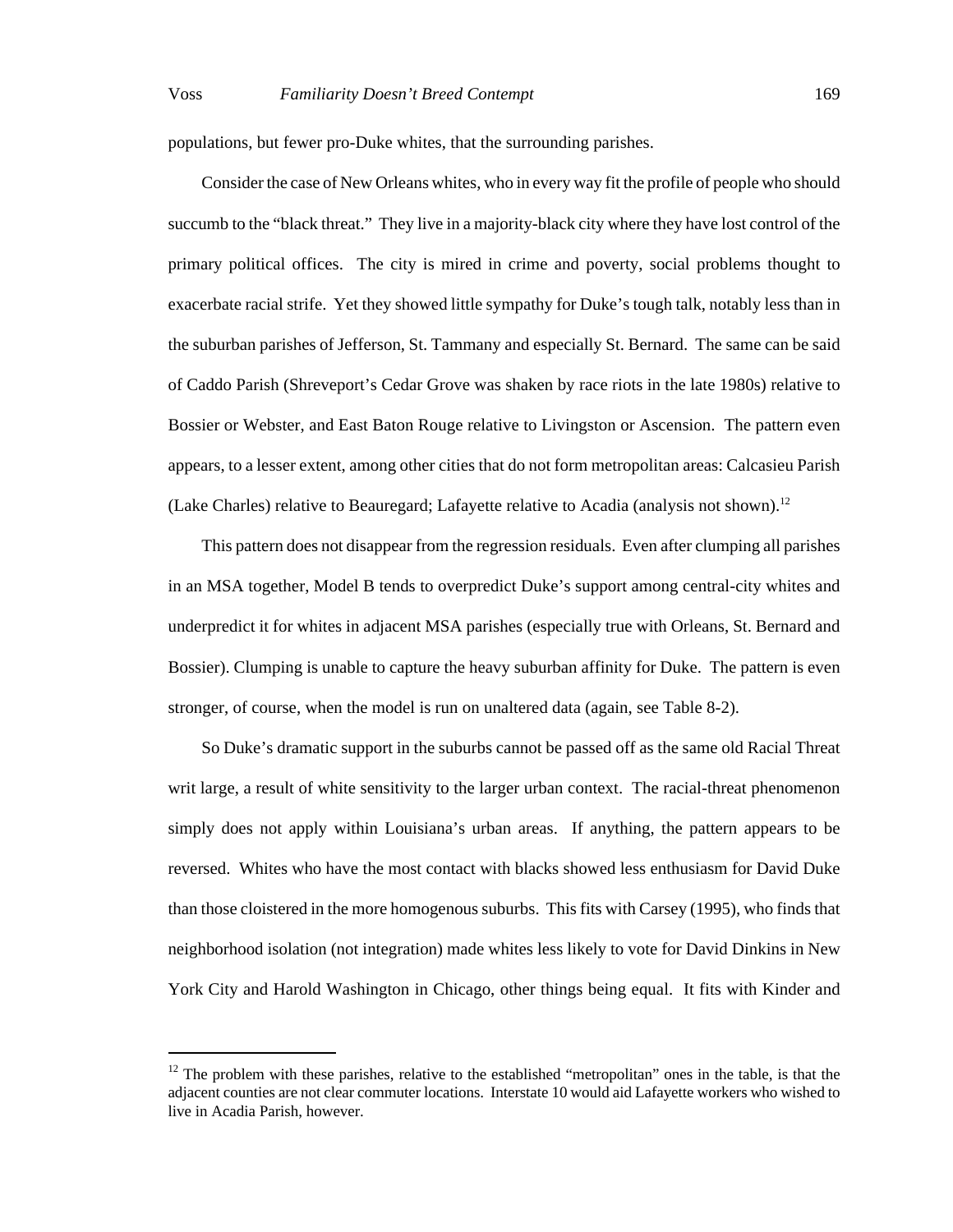Mendelberg (1995), who find that whites with more black neighbors and coworkers are less likely to politicize their prejudices. It even fits reasonably well with Glaser (1994), who finds, looking at Southern survey respondents, that prejudice is generally not correlated with county black density.<sup>13</sup>

If I am correct that the racial dynamic in Louisiana's more urban areas is opposite of that found in the small rural parishes, one way to test this hypothesis is to allow the racial density coefficient to vary according to level of urbanization. This can be implemented fairly simply by adding an interaction term to the equation, racial density multiplied by the percent urban. Table 8-1, Model D, my final OLS model, contains this new variable. Although the racial density coefficient is now large again, the interaction term is negative and significant. That is, in Louisiana's small, rural parishes the racial-threat pattern still holds, but among the more urban parishes that have the bulk of Louisiana voters, the racial density coefficient is negative–the fewer blacks in the community, the more likely that whites supported David Duke.

# **OLS Wrong for Grouped Data**

Although Giles and Buckner (1993, 704) issue a disclaimer before presenting their analysis that the findings may be subject to "an ecological fallacy," they proceed to discuss results heedless of the danger. The racial-threat hypothesis is clearly an attempt to describe how individuals respond to the power balances and racial interactions within their community.<sup>14</sup> Yet the model presented by Giles and Buckner is particularly inappropriate for this, because it uses the parish as unit of analysis.

<sup>&</sup>lt;sup>13</sup> Glaser (1994) also finds on almost every question that suburbanites were more likely to report prejudice than other Southerners after appropriate controls, a result that sometimes achieved statistical significance. Curiously, though, he does find Racial Threat effects on what he considers the more political survey questions. It is not clear why my results differ from his, since his analysis uses individual-level data, relies on survey responses rather than tangible voting behavior, controls for suburban residence and self-reported ideology, and uses data from the entire South. Nevertheless, the few questions for which he does find Racial Threat effects are not notably more compatible with David Duke's campaign themes than are the others.

<sup>&</sup>lt;sup>14</sup> This is not to argue that aggregate data are inappropriate for testing Racial Threat. On the contrary, given the sensitive and highly politicized role of race in our culture, I am sympathetic to claims that aggregate data are more reliable than surveys.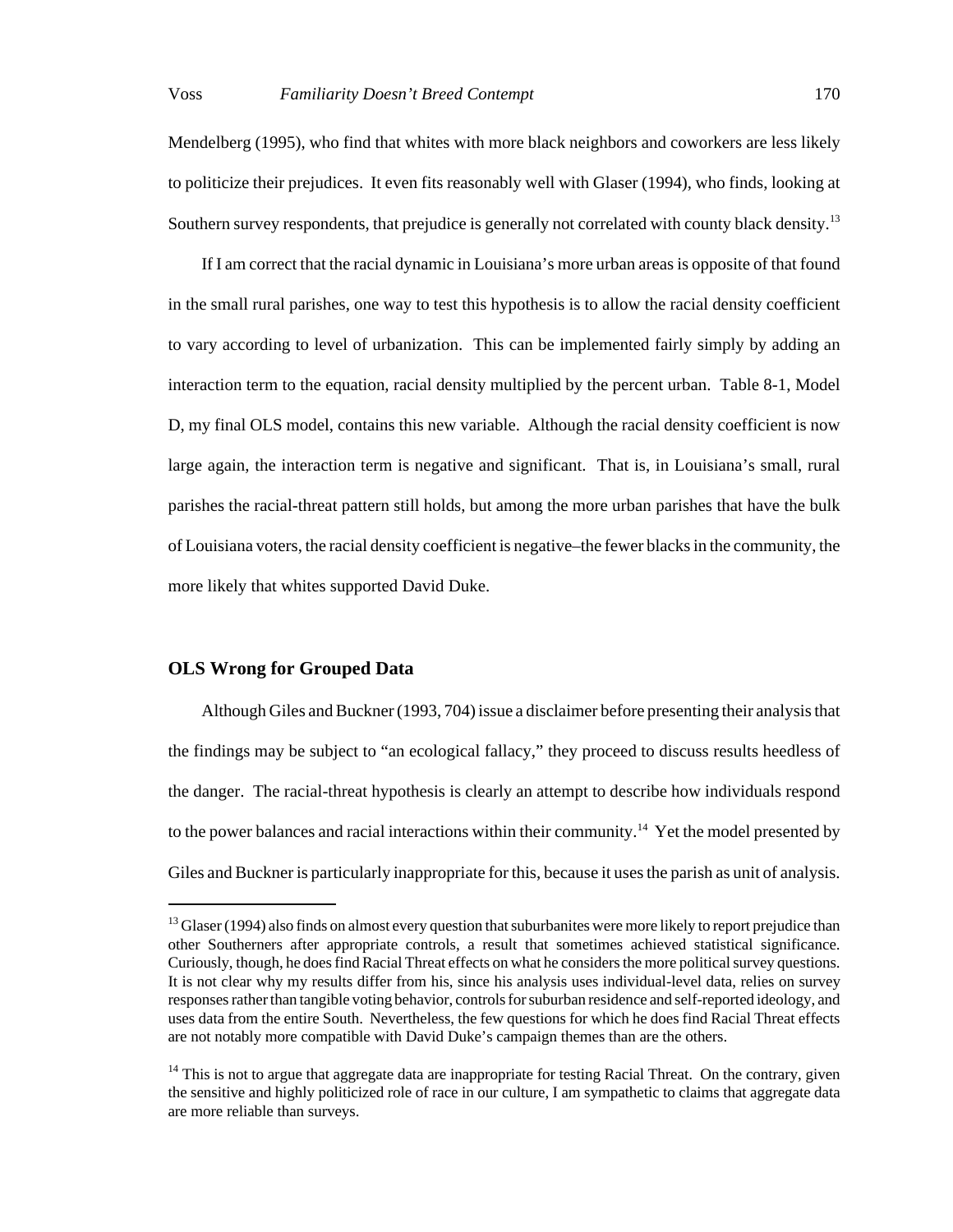Unlike voting districts, parishes and counties have highly varied population sizes and highly varied numbers of registered whites. Tensas, the parish with fewest registered whites, had 2,286 in 1990. Jefferson, with the most, had 181,644 registered whites–more than were found in Louisiana's 27 smallest parishes combined (out of 64). Eight parishes contain about half of the state's registered white voters. Ecological analysis is especially risky with such units, because it gives disproportionate weight to the behavior of individuals in the smallest parishes at the expense of those elsewhere.

Indeed, the decision to use parish-level OLS might explain why Giles and Buckner (1993) contradict Howell (1994, 200). Since she is analyzing survey data produced using randomly selected voters, her results are implicitly weighted by size of parish.<sup>15</sup> On the other hand, the coefficient reported by Giles and Buckner for their racial density variable is a poor proxy for the parameter we really care about, a mathematical representation of how individuals respond to the racial context of their community.

The result of using OLS regression on grouped data, a specific type of heteroskedasticity violation, has been documented elsewhere (Kennedy 1985, 104; Kmenta 1986, 366-72; Palmquist 1993, 31-33). The coefficients are inefficient and their standard errors biased. In terms of measures of fit, the regression standard error is biased and the coefficient of determination almost certainly inflated. The solution to this problem also has been established. Since the variance of each observation is not constant, but probably is inversely proportional to the number of units within that group, we can use Generalized Least Squares. For each parish we simply multiply the values on

<sup>&</sup>lt;sup>15</sup> See Howell (1994, 202) for details on the survey methodology, directed by the University of New Orleans' Survey Research Center. Her reported response rate is probably no worse than is found in national news surveys, used frequently by political scientists (Brady and Orren 1992, 62-64; also see Voss, Gelman and King 1995, 101-12).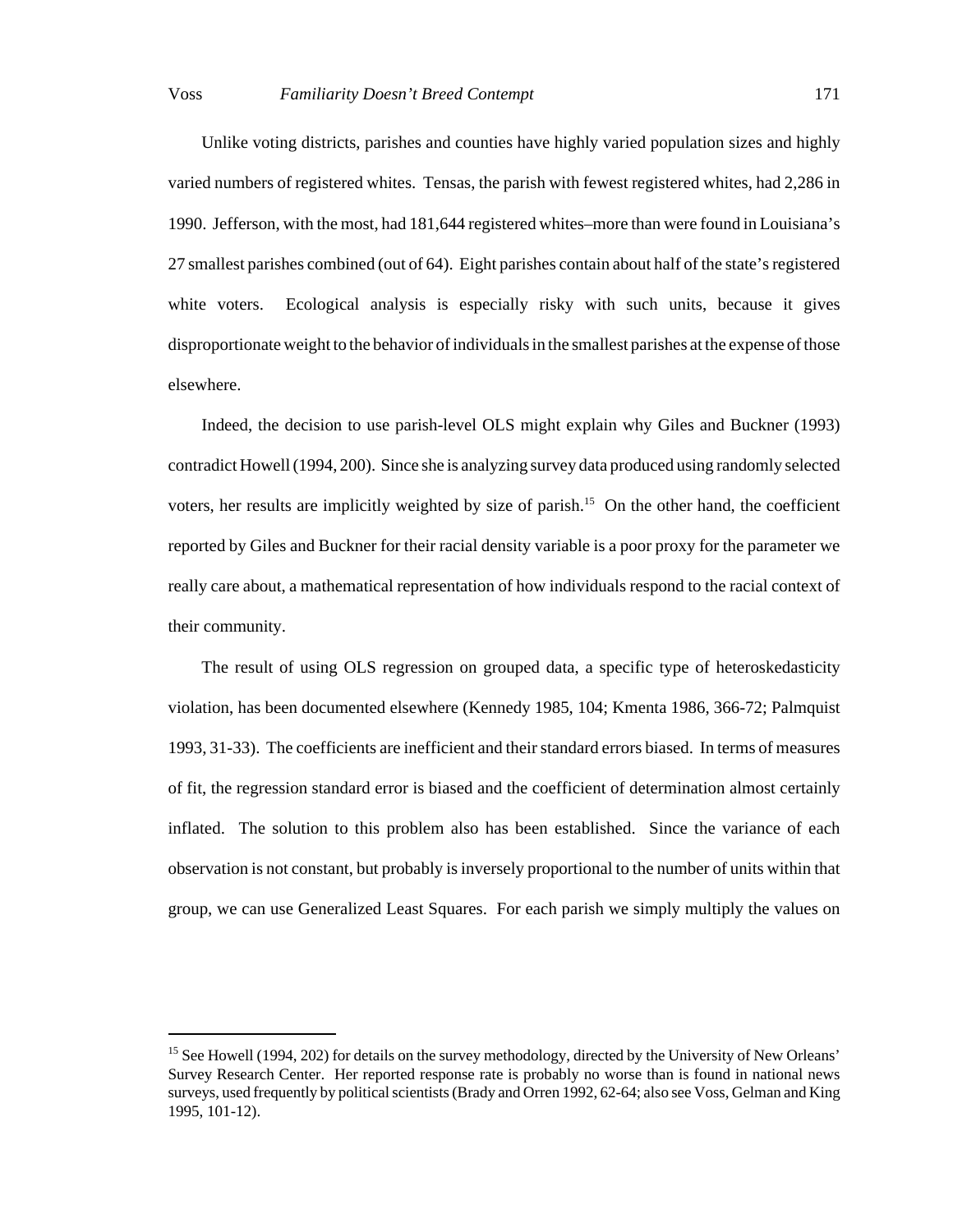each variable (including the constant term) by the square root of white registered voters.<sup>16</sup>

A Generalized Least Squares model appears in Table 8-1, Model E. Notably, in parishes with no urbanized areas the estimated effect of racial density is quite large and highly significant. On the other hand, as a parish becomes more urban, this coefficient drops sharply, as is indicated by the interaction term. For parishes that are at least 64% urban, which describes 16 of 64, the estimated effect of racial density is *negative*, contrary to the white backlash hypothesis. Indeed, this is true for the average Louisiana resident.<sup>17</sup>

Figure 8-1 portrays a graphical representation of how the estimated coefficient changes across levels of urbanization. The slanted line on the figure represents coefficient estimates; each dot signifies an actual parish with the given level of urbanization. The horizontal line in the figure is the point at which the coefficient estimate becomes negative. Among the less urbanized parishes with few voters, a small racial-threat effect shows up. The coefficient for the median parish ranked by urbanization is 0.206, as indicated by the top arrow on the figure. Among the 16 most urbanized parishes (i.e., 64.2% of more), which also tend to hold the most white voters (i.e., 56.2%), the estimated effect of black density is negative. The other arrow, labeled "Median Voter," indicates the center of gravity when distribution of voters rather than parishes is considered–half of registered whites vote in the few parishes to the right of the arrow, where the effect of proximity contradicts

<sup>&</sup>lt;sup>16</sup> Using this simple Weighted Least Squares technique requires assuming that voting behavior is independent within each grouping, once the various explanatory variables are controlled. Certainly neighbors discuss politics, and influence each other. Certainly advertisements run in some places but not in others. Certainly campaign appearances vary in frequency from place to place. The logical extreme of this assumption is not supportable, and naturally the more desirable approach would be to try modeling the weights explicitly rather than assuming each parish constitutes a fully independent sample. However, this mild contamination from one person to the next is certainly not enough to treat parishes as single units. The variance among precincts with few whites was much higher than among those with more, for example, which would not be true if the dependence were strong.

<sup>&</sup>lt;sup>17</sup> If the interaction term is removed, forcing a single coefficient for racial density from the GLS regression, the coefficient is quite small (–.03), and in the wrong direction! Therefore the average Louisiana voter does not exhibit a Racial Threat reaction.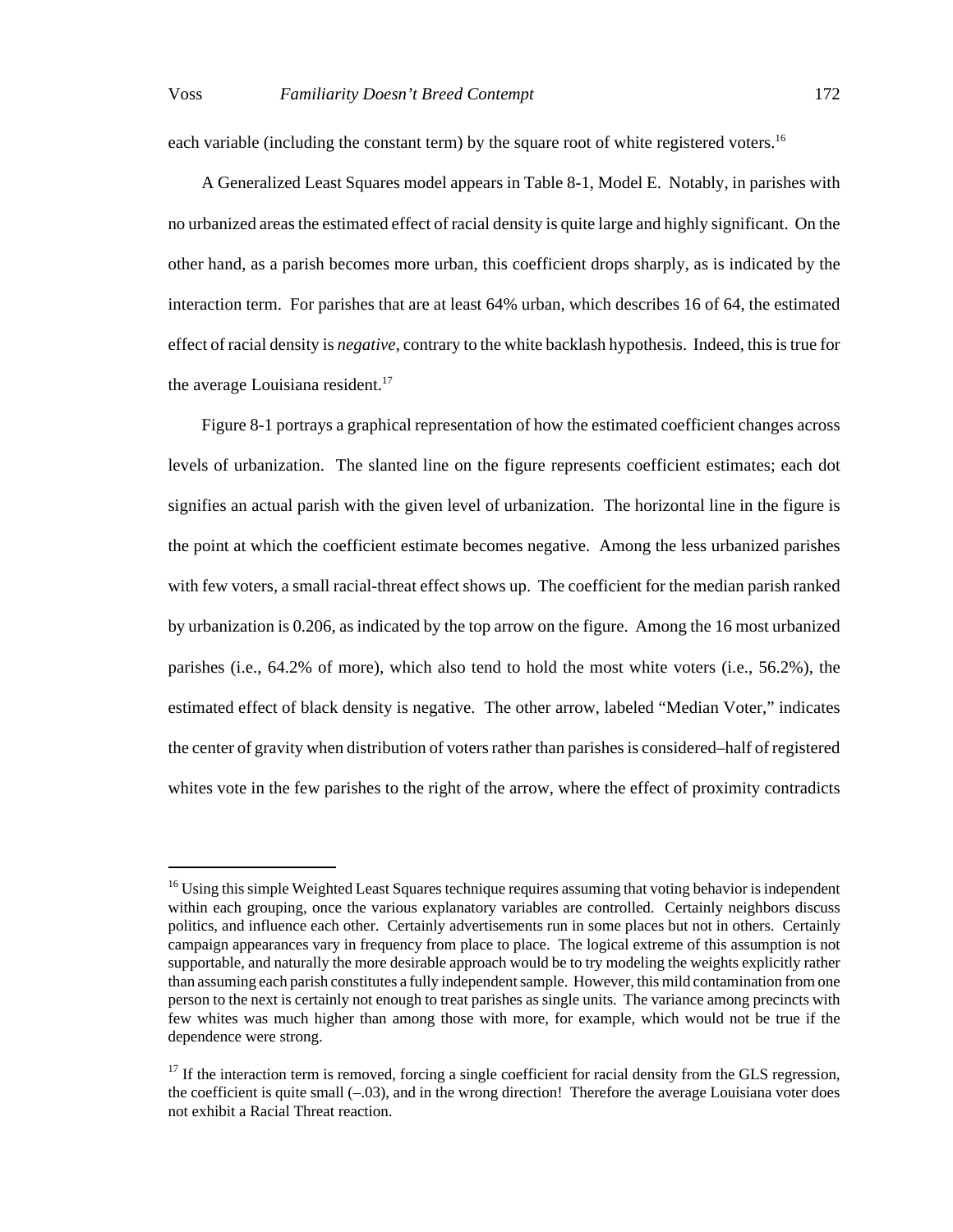How does this new model perform? Standard measures of fit are not relevant now, since we have intentionally sacrificed the parish-level predictive benefits of OLS in order to adjust for heteroskedasticity–that is, to improve predictions at the individual level. But we can compare directly how this model performed for Louisiana's MSAs against the Giles and Buckner (1993) version with specification problems removed (Table 8-1, Model B). Table 8-2 shows that the new GLS model with its interaction term almost always outpredicts their model with its clumped black



# Percent of Residents in Urbanized Area

Note: Each dot represents one Louisiana parish. The coefficient estimates are drawn from Table 8-6, Model E, which allowed the racial density coefficient to vary linearly with the percentage of a parish's residents living in urbanized areas.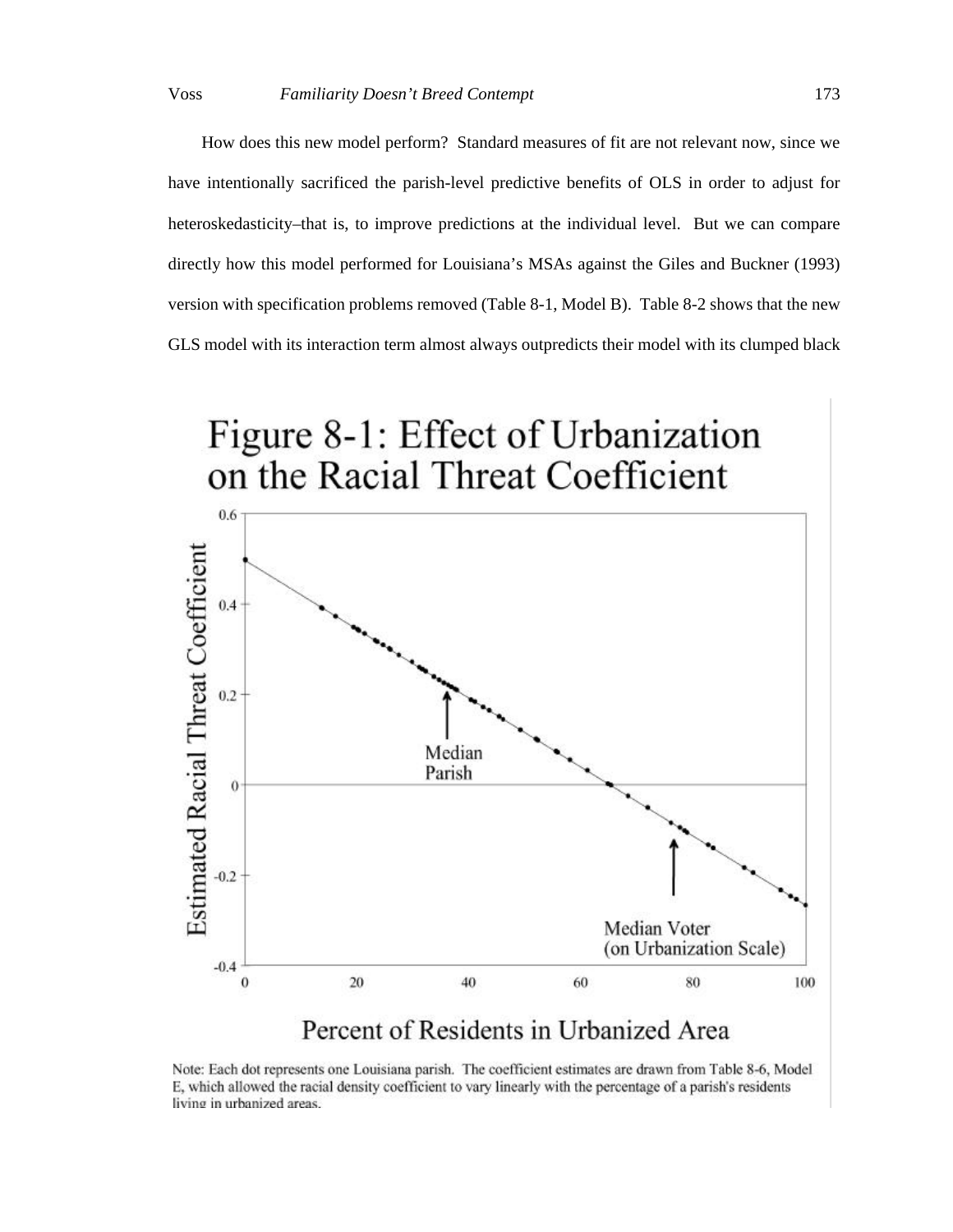density variable in these parishes–only Livingston Parish gets notably worse with the new model. Because of the weighting, three of the four central-city estimates come within a percentage point of the true vote. $18$ 

## *The Gubernatorial Campaigns*

So far this treatment has discussed all findings in terms of Duke's support in the 1990 Senate election. But Duke ran two gubernatorial campaigns a year after the Senate race. Is the racial-threat effect equally weak for those elections? As Giles and Buckner (1993, 711n) indicate, even their specification of the racial-threat model does not perform as well for Duke's gubernatorial campaigns. The same was true in my replications–evidence against the traditional backlash pattern was even stronger in the gubernatorial case (Voss 1996a). Two substantive reasons for this difference suggest themselves. First, whereas Duke's Senate opponent, J. Bennett Johnston, was a moderate Democrat from North Louisiana, his top opponent in both gubernatorial elections was former Gov. Edwin Edwards, a liberal affiliated with the French Catholic portion of South Louisiana. Second, Duke's background with the Ku Klux Klan and his attachment to the dissemination of Nazi literature were more highly publicized in the gubernatorial election (Amend 1992). Therefore, the apparent racialthreat effect, while strong in an election with few issues other than race, weakens when other political cleavages are prominent and when voter information about the campaign is more extensive.

# **Summarizing the Critique of Giles and Buckner**

Superficially, my findings appear to contradict those of Giles and Buckner (1993). Whereas they observe a traditional white backlash pattern, I have been able to show that this finding relied on methodological choices that confused the results. Giles and Buckner have thrown out, for urban

 $18$  Of course, the dependent variable is really a set of ecological estimates; I refer to those numbers as truth only in the context of the regression model.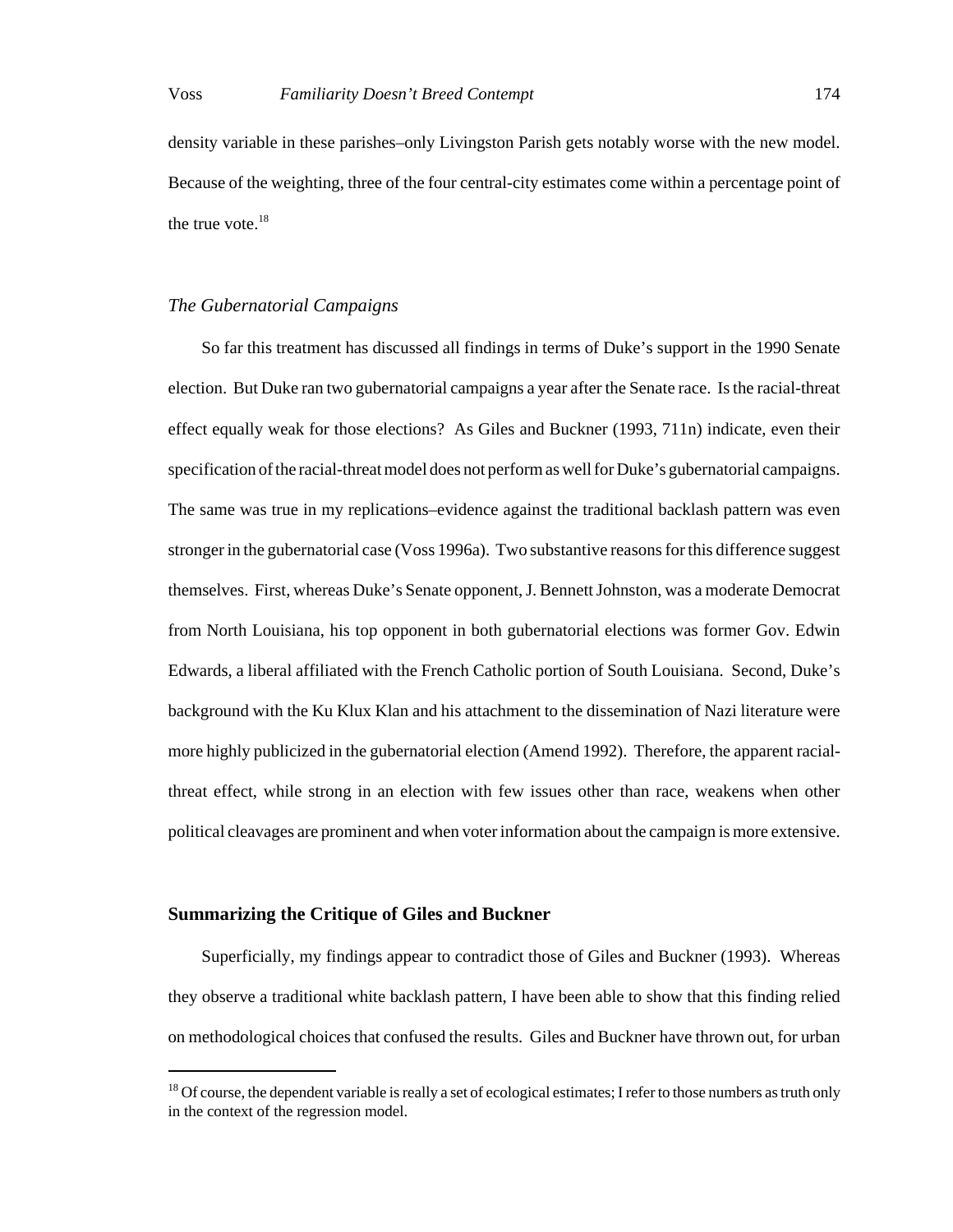areas, most of the variation in the racial density variable. Not only have they lost all variation within cities, they've reduced variation across them, giving all the metropolitan parishes a black density between 20 to 30 percent. They also weighted rural parishes too heavily in the analysis by using OLS. Their model thus ignores much of the information contained in Louisiana's most populous areas, throwing away information from the five parishes that provided Duke with half of his gubernatorial primary votes.

I proposed using the restored parish-level data, and have constructed a model appropriate to this data set. This new model has two primary features: (A) It allows the estimated effect of racial density on support for Duke to vary across levels of urbanization, and (B) It weights each parish proportionally by the number of registered whites who might have voted for Duke, thereby deriving a better estimate of the individual-level parameters. This model is more desirable than theirs on methodological grounds.

Even more important, however, is the additional theoretical purchase this approach offers. Giles and Buckner (1993) offer no insight why David Duke won so many white votes–almost every demographic measure in their model has, in the last 25 years, moved in a direction that would cut into support for race baiting. On the other hand, my model encompasses a mechanism that probably spawned Duke's anachronistic success: the growth of racially conservative suburbs. My findings show–contrary to the racial threat hypothesis–that Duke did not build up his urban support among whites in the racially diverse cities (which have been shrinking). Rather, he won disproportionate support within the white suburbs, where the population has increased in the last few decades. It is this phenomenon that produces my central findings, all of which either refute or supplement those of my predecessors:

1. A high concentration of African Americans in a white voter's parish did not, on average, increase the probability the voter would support Duke.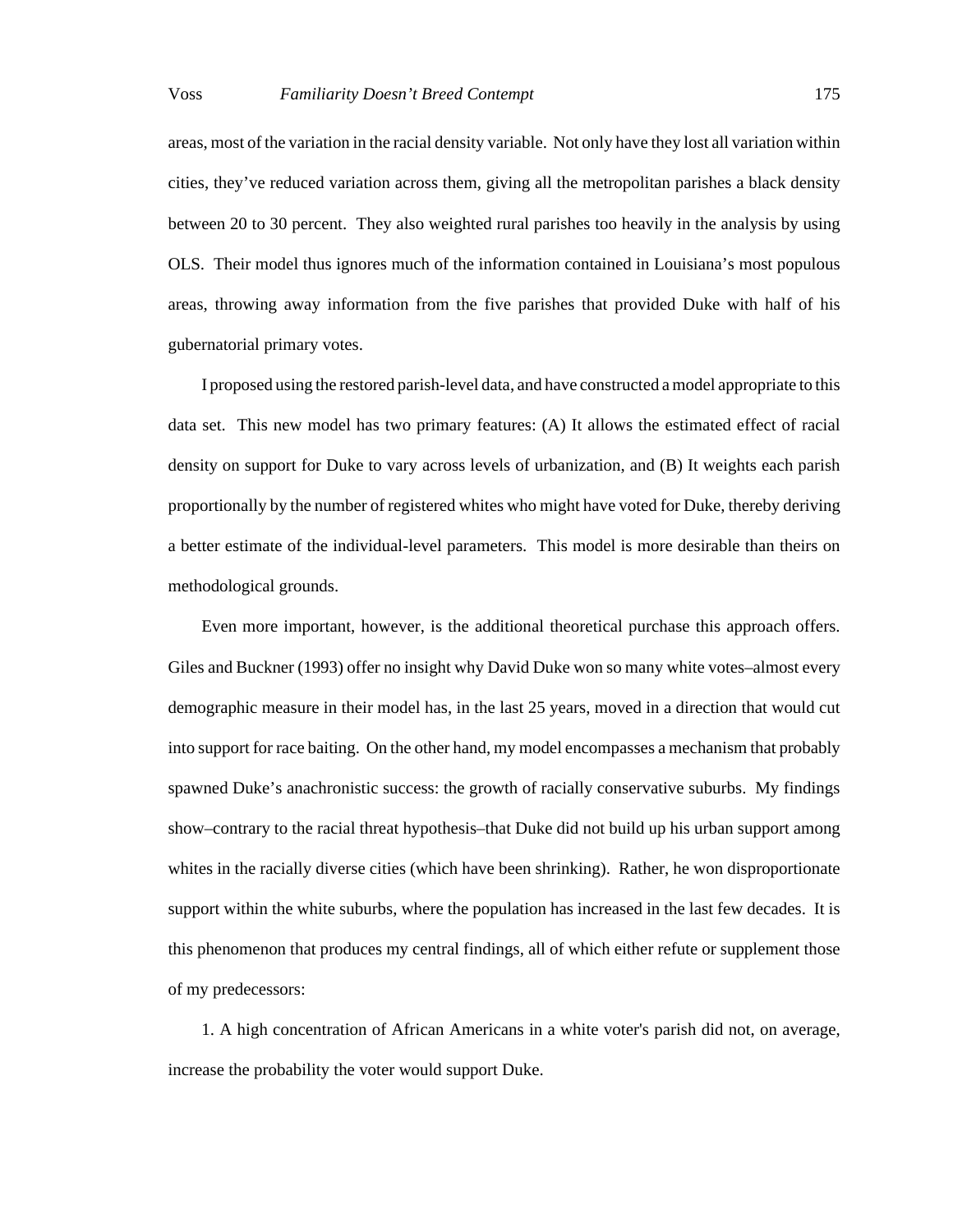2. An urban white's probability of voting for Duke decreased, on average, as proximity to African Americans increased. Given how many whites reside in Louisiana's urbanized areas, their contrary behavior overwhelms the lingering "racial threat" effect found in small, rural parishes.

3. The bulk of David Duke's support came from urbanized areas, especially suburbs, that were once thought to have little interest in such candidates.

The white backlash hypothesis fails in contemporary Louisiana, particularly in the urbanized areas that constitute part of the "New South." However, it would be premature at this point to reject a materialist approach to racial polarization, and accept in its place a psychologically oriented interpretation such as the contact hypothesis. Certainly the evidence has falsified any white backlash logic based upon mere proximity, and therefore I take issue with the suggestion that this is just a diluted continuation of the Solid South pattern observed by V.O. Key. The political geography of race relations clearly has changed from what those early researchers apparently observed.

On the other hand, my research also calls into question the psychological approaches. The white backlash pattern appears absent, but only until I add in an interaction for urbanization. It then becomes evident that Duke's support follows a clear and meaningful geographic pattern: highest in the Black Belt rural parishes, high in the suburbs, lower everywhere else. This does not comport with the naive Symbolic Racism approach, or with research equating "self interest" with simple proximity patterns (Kinder and Sanders 1996, ; Sears, Hensler and Speer 1979). It suggests that the politics of white backlash survives, but in a mutated strain–perhaps driven by cultural or economic competition rather than localized political antipathies.

The findings thus far are compatible with what I call the Cultural Backlash model. The proximity pattern thrives in areas of low urbanization, but washes out or even reverses in more metropolitan locales. These results could mean that voters in white suburban enclaves still feel threatened culturally by blacks in Louisiana, despite sharing neighborhoods or job markets with few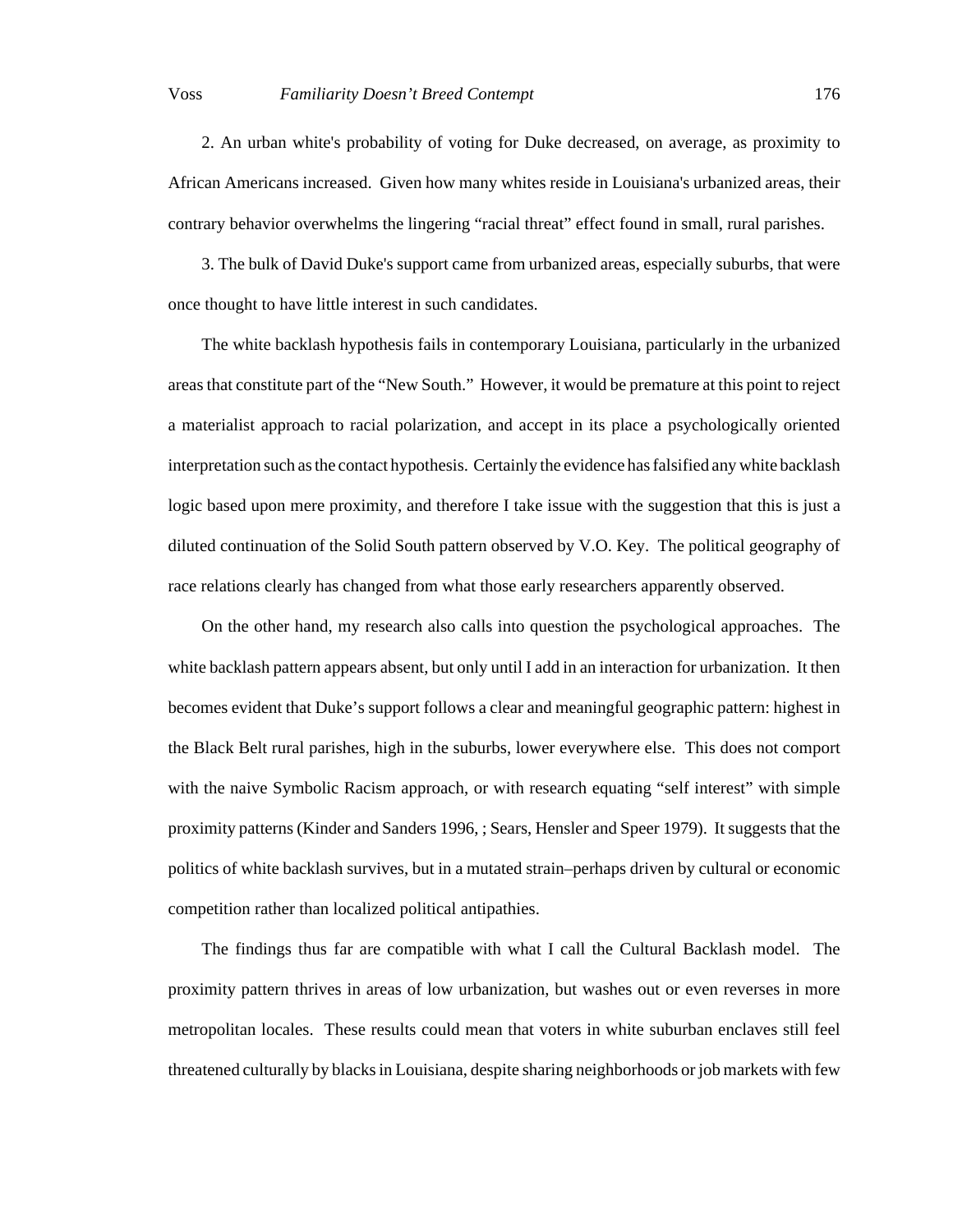members of that group. On the other hand, a few other arguments outlined in Chapter 5 also comport with such a pattern. The remainder of this chapter thus delves deeper into the urban-rural dichotomy. Can competitor(s) to the Traditional Backlash and Naive Symbolic Politics approaches explain away suburban exceptionalism? I begin with a precinct-level analysis, to show that the urban-rural dichotomy partly survives even at that lower level of aggregation. Using parish-level explanatory measures is not the cause. I then turn to the remaining hypotheses from Table 5-1, seeing which hold up in face of the data.

# **Precinct-Level Analysis**

Parishes are politically meaningful, but they are also quite large. Much of cultural conflict takes place at a more intimate level: in neighborhood schools, eateries, parks, public facilities. The true source of racial antipathies may be negative interpersonal interactions (Rieder 1985, 58). Statewide or national issues may still evoke the most intense feelings from whites with the greatest resentment against race-driven policies. They may feel they have the most to lose. Several scholars have implied that neighborhood data, for which precincts serve as a decent proxy, would be most desirable when searching for backlash if available (Giles 1977, 413n; Wright 1977, 499).

Earlier in the chapter, I analyzed parish-level estimates of the white Duke support. These figures came from six regional analyses, which also produced estimates of the Duke vote at both the regional and the precinct levels. The regional estimates appear in Table 8-3, along with similar estimates from Goodman's ecological regression.<sup>19</sup>

 $19$  As the table indicates, EI almost consistently estimated a lower black Duke vote than ecological regression did, with rates quite similar to that reported in exit polls. The one troubling sign might be the high rate estimated for blacks in the North Louisiana Hills (i.e., more than 6% of voters). However, Duke's average vote in the all-black precincts was quite high, much higher than found in the homogeneous black precincts elsewhere, so the estimates seem feasible.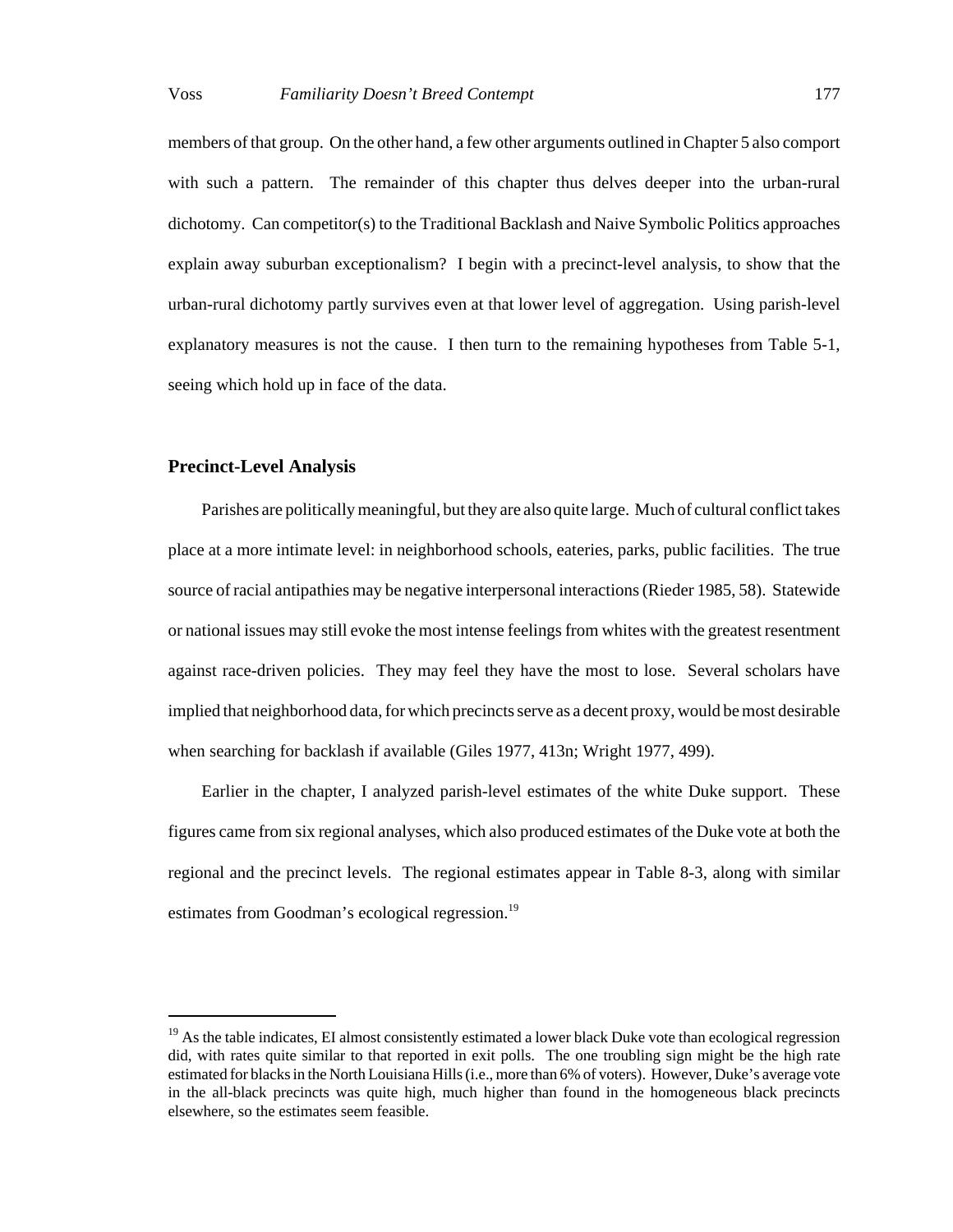| <b>REGION</b>             |          |         |         | <b>EST'D DUKE VOTE</b> |               | w/ CHANGE IN % BLACK |                   |
|---------------------------|----------|---------|---------|------------------------|---------------|----------------------|-------------------|
|                           | Parishes | Whites  | % Black | Whites                 | <b>Blacks</b> | White Vote           | <b>Black Vote</b> |
| North Louisiana Planter   | 10       | 255,752 | 28.5    | 60.0                   | 1.4           | $-0.02$              | $-0.00$           |
|                           |          |         |         | 0.1                    | 0.2           | 0.02                 | 0.00              |
| South LA Plains & Bayous* | 18       | 470,938 | 20.0    | 55.2                   | 2.9           | 0.03                 | $-0.00$           |
|                           |          |         |         | 0.1                    | 0.5           | 0.01                 | 0.00              |
| South LA Planter          | 8        | 112,027 | 32.7    | 63.4                   | 2.3           | 0.05                 | $-0.01$           |
|                           |          |         |         | 0.4                    | 0.8           | 0.02                 | 0.00              |
| North Louisiana Hills**   | 18       | 163,986 | 25.4    | 65.5                   | 6.5           | $-0.14$              | $-0.01$           |
|                           |          |         |         | 0.4                    | 1.3           | 0.02                 | 0.00              |
| <b>Urban New Orleans</b>  | 2        | 290,700 | 35.4    | 54.5                   | 1.3           | $-0.18$              | $-0.00$           |
|                           |          |         |         | 0.2                    | 0.3           | 0.01                 | 0.00              |
| <b>Florida Parishes</b>   | 8        | 298,307 | 22.7    | 60.4                   | 1.2           | $-0.00$              | $-0.00$           |
|                           |          |         |         | 0.1                    | 0.3           | 0.02                 | 0.00              |

# Table 8-3: Aggregate Estimates of the Regional Duke Vote

NOTE: Reports white and black voting estimates for Louisiana's six political regions, resulting from six separate runs of King's ecological inference software EI. The method uses precinct-level data to generate regional estimates. Regional categories were adapted from the nine reported by Howard (1971, 2). Standard errors for the regional estimates appear under the estimates. The last two columns report the linear shift in Duke's support as a precinct's population of registered voters become more black, with a standard error on those slopes.

\* Includes South Louisiana Bayou and Southwest Louisiana, both equivalently unfavorable for Duke

\*\* Includes North Louisiana Hills, Central Pine Hills, and Macon Ridge, all highly favorable for Duke

Voss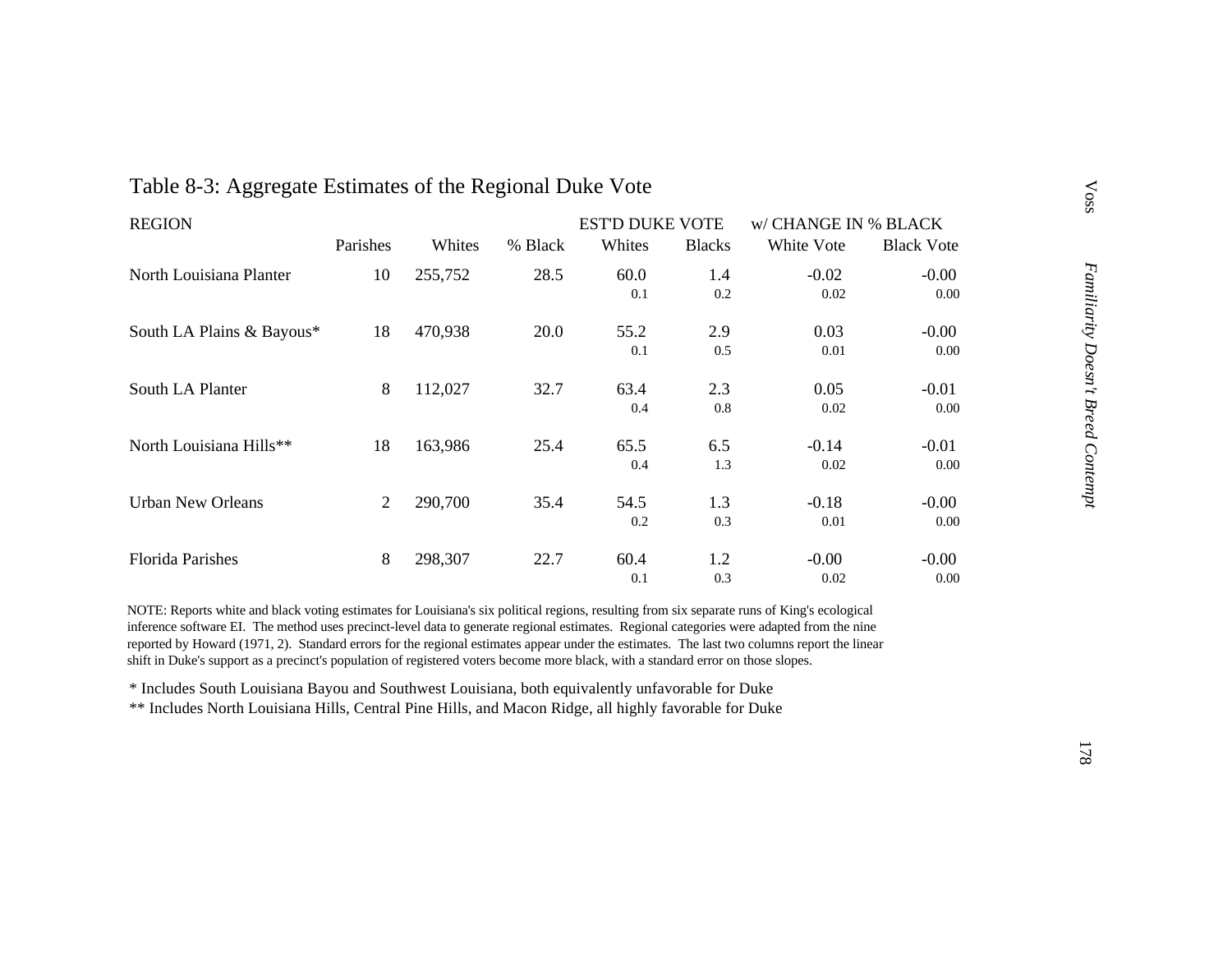King's solution to the ecological inference problem allows precinct-levels estimates to vary with racial context, as discussed in the previous chapter. If whites in mixed-race precincts are more likely to back a candidate like Duke than those in all-white areas, his approach can pick that up. The second-to-last column in Table 8-3 therefore shows how Duke's white vote changed in each region, on average, as precinct black density rose. Only South Louisiana's less urbanized precincts follow a white backlash pattern. Duke's vote rose about half a percentage point, on average, for every 10 percentage point increase in the black population–a minor, but statistically significant, result. The backlash pattern was even smaller, although still significant, for the South Louisiana Plains and Bayous. The North Louisiana hills follow a different sort of backlash pattern. On average, Duke's white support is *lower* as a precinct's racial density climbs. However, this masks a curvilinear pattern, in which Duke performs worst in both the high-black areas and in the mostly white populist areas from which Huey Long sprang.<sup>20</sup> Figure 8-2 shows the shape, with each dot representing one precinct, and a line to capture the trend. Finally, the New Orleans area directly contradicts the white-backlash logic, with Duke's support decreasing fairly steadily as a precinct's black population rises. The overall results do not indicate that the negligible contextual effect observed at the parish level becomes any stronger at the neighborhood level.

# **The Interactive Hypotheses**

My Chapter 4 discussion of Southern race relations suggested that competition over political power, and especially that over desegregation, has faded in the South. Contemporary racial struggle centers on cultural primacy, and to a lesser extent economic advantage. David Duke was savvy enough to identify the stakes involved. He promised to preserve what people understood to be "white middle class" prerogatives–defense of their pocketbooks against the undeserving poor (the

 $20$  I allowed my EI estimation to model that pattern explicitly, one that did not appear elsewhere in the state.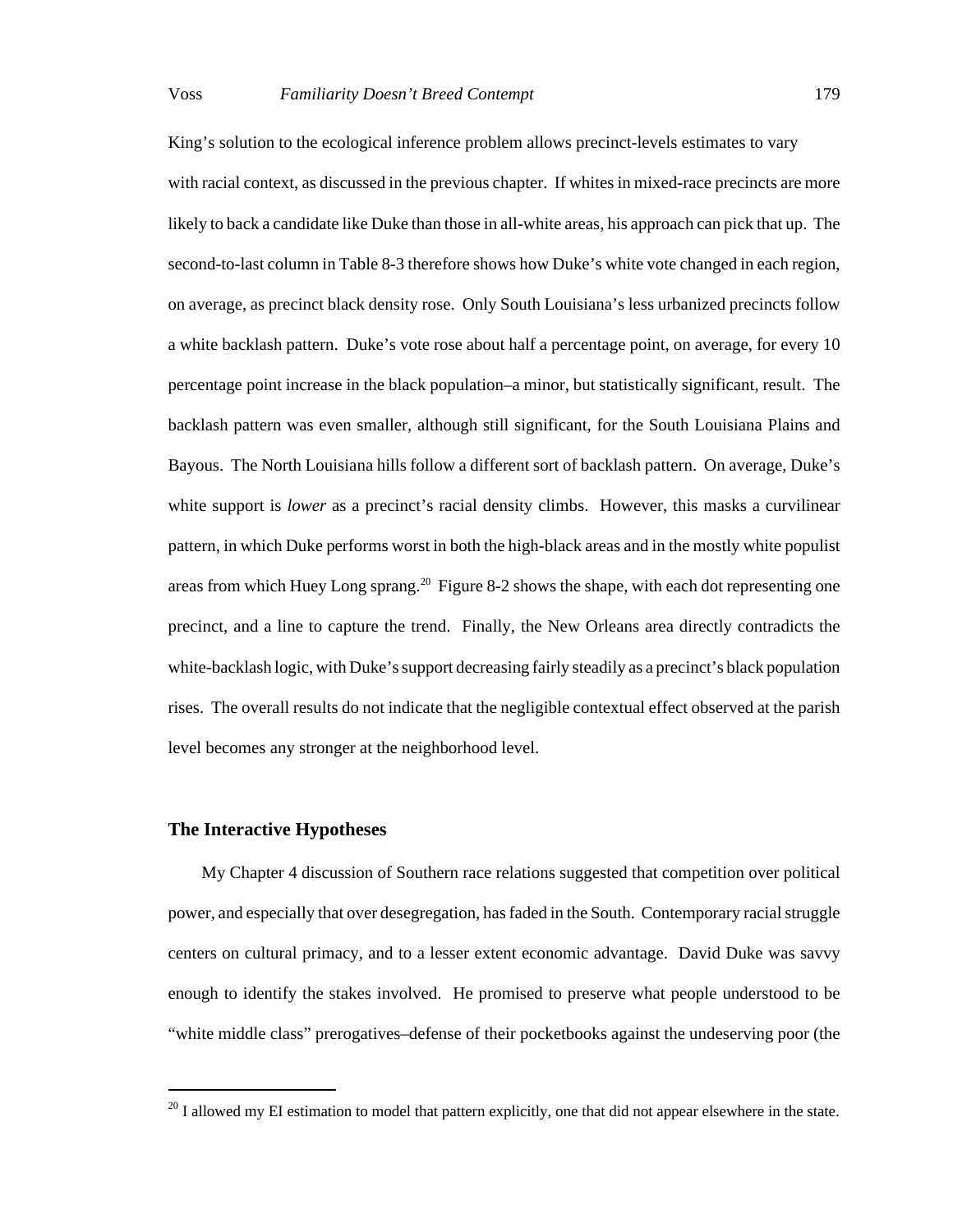



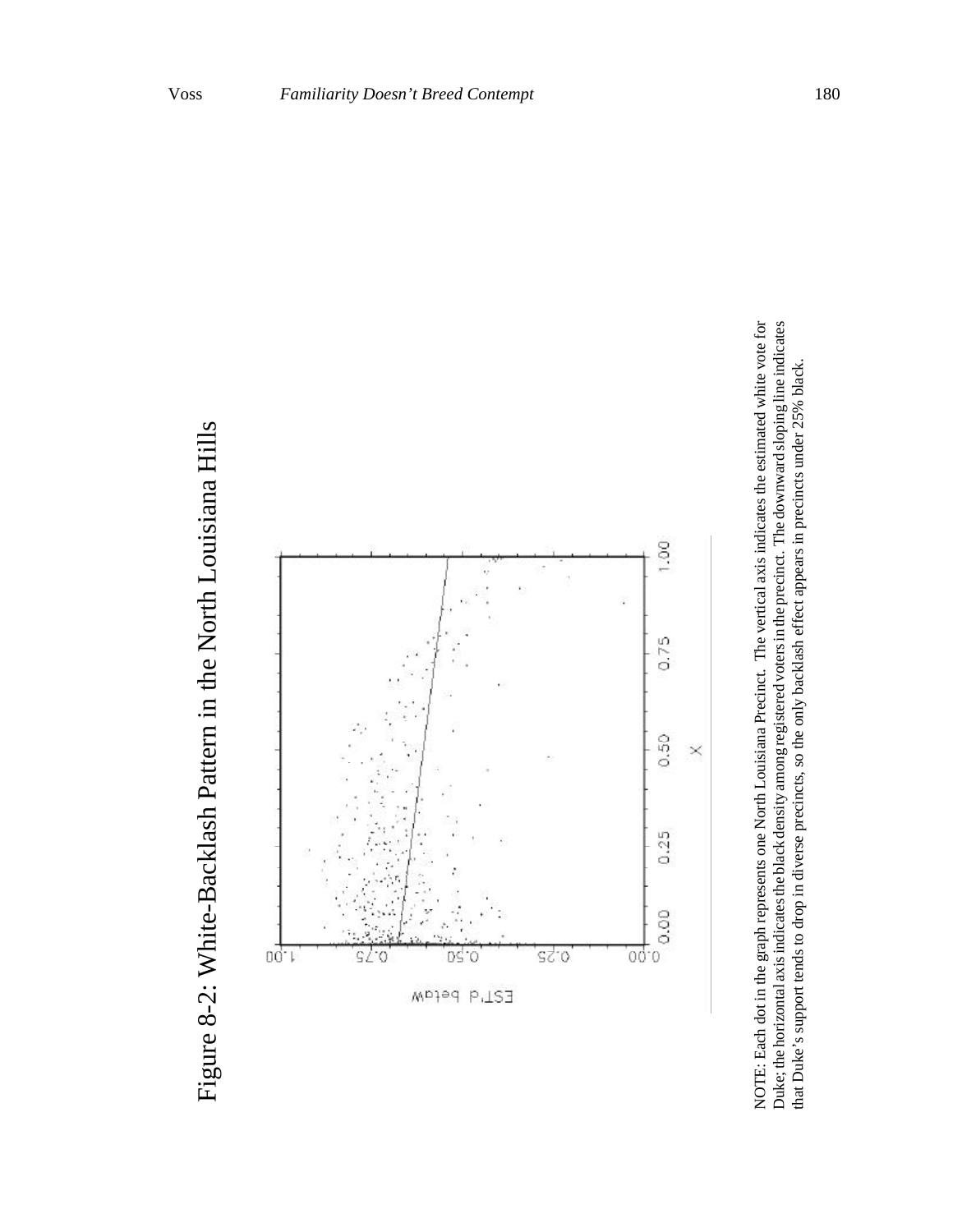"class" part), resistance to group-based attempts to promote blacks at the expense of whites (the "white" part), respect for their values against both dismissive elites and abusive rabble (the "middle" part). All of these forces come together in suburban life, where the white middle class subculture often dominates. $21$ 

Evidence presented earlier in this chapter shows that, as expected, Duke performed disproportionately well in suburban areas. This finding is compatible with the Cultural Backlash hypothesis I favor, and not with the traditional approach to proximity. However, before embracing the particular explanation that predominantly white suburbs and small towns set off a unique subculture defined in part by their whiteness, I need to falsify some of the competing hypotheses. That is the purpose of this section.

## *Status Inequality*

Several theories introduced in Chapter 5 suggest that the backlash pattern should vary depending upon the economic status of a particular area. The Contact hypothesis, applied to Duke's vote, would mean that whites in a racially mixed parish should oppose Duke, compared to those in a whiter parish–but only when status is fairly equal. When black socioeconomic resources fall relative to that of whites, contact loses its beneficial impact (Miller and Brewer 1984b). The Colonizer Backlash hypothesis, meanwhile, suggests that proximity will breed racial conservatism where the local economy seems built on racial exploitation, as represented by socioeconomic inequality within the population. The effect will lessen as economic status becomes similar, and therefore the benefits of racial distinctiveness more heavily curtailed. The Hard Times hypothesis, finally, implies that whites with lower average status will see nearby blacks as an economic threat, and therefore respond to Duke's appeals, whereas in parishes with a larger economic gap the threat

 $21$  This is not to take away from the high variance found in suburbs around the country, and even in the South, only to recognize a central tendency (Wirt et al. 1972, 25-33).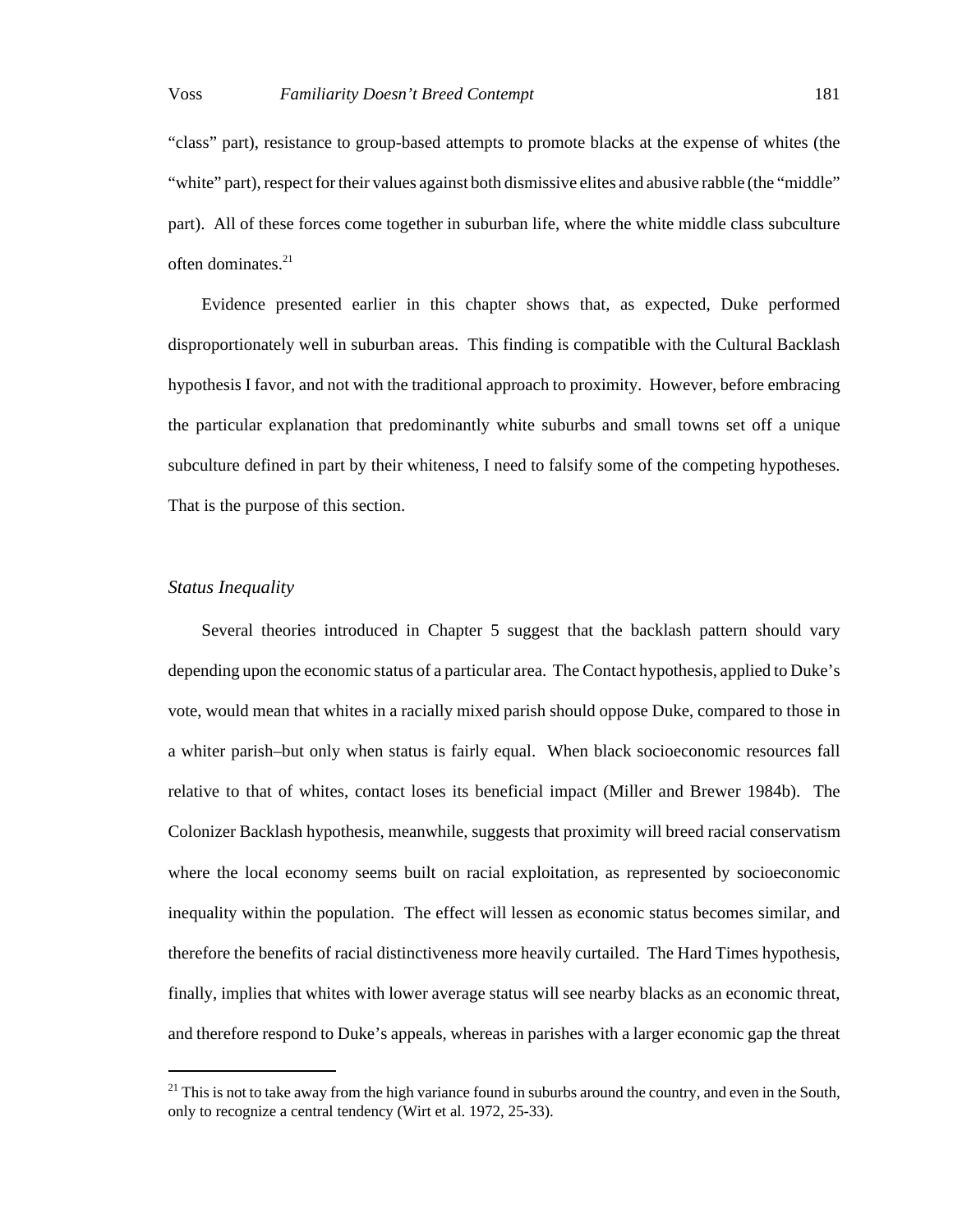| Table 8-4: Observable Implications Tested By A Status-Gap Interaction |                      |                           |  |  |  |  |  |
|-----------------------------------------------------------------------|----------------------|---------------------------|--|--|--|--|--|
| <b>HYPOTHESIS</b>                                                     | <b>SIGN EXPECTED</b> |                           |  |  |  |  |  |
|                                                                       | Density Variable     | Interaction w/ Status Gap |  |  |  |  |  |
|                                                                       |                      |                           |  |  |  |  |  |
| Contact Hypothesis                                                    |                      | $^{+}$                    |  |  |  |  |  |
| Colonizer Backlash                                                    | $\Omega$             | $^{+}$                    |  |  |  |  |  |
| <b>Hard Times Backlash</b>                                            | $+$                  |                           |  |  |  |  |  |
|                                                                       |                      |                           |  |  |  |  |  |

felt from black proximity disappears.

These alternate hypotheses are fairly easy to test within terms of the data, although the instrument is admittedly blunt. Each merely requires an interaction term added to the core model, black density multiplied by some measure of the status gap between blacks and whites. For the Contact hypothesis, the black density coefficient should be negative but the interaction positive–Duke's vote dropping with proximity, but only when the social gap is narrow; contact in the face of severe inequalities would reverse the pattern. For the Colonizer hypothesis, the black density coefficient should be small but the interaction significantly positive–proximity unimportant when the local economy is not built on exploitation, but contributing to Duke's support as the social gap gets wider. For the Hard Times hypothesis, the black density coefficient should be positive but the interaction term negative–proximity fuels Duke's support when blacks and whites share a competitive social standing, but loses its impact or even reverses when white status advantages insulate them from racial competition. Table 8-4 summarizes these expectations.

I used several status variables in the course of my analysis, including: education rates (both college and high school), per capita income, unemployment and poverty rates. Two of the interaction terms, that for high-school education and unemployment rates, were unable to redeem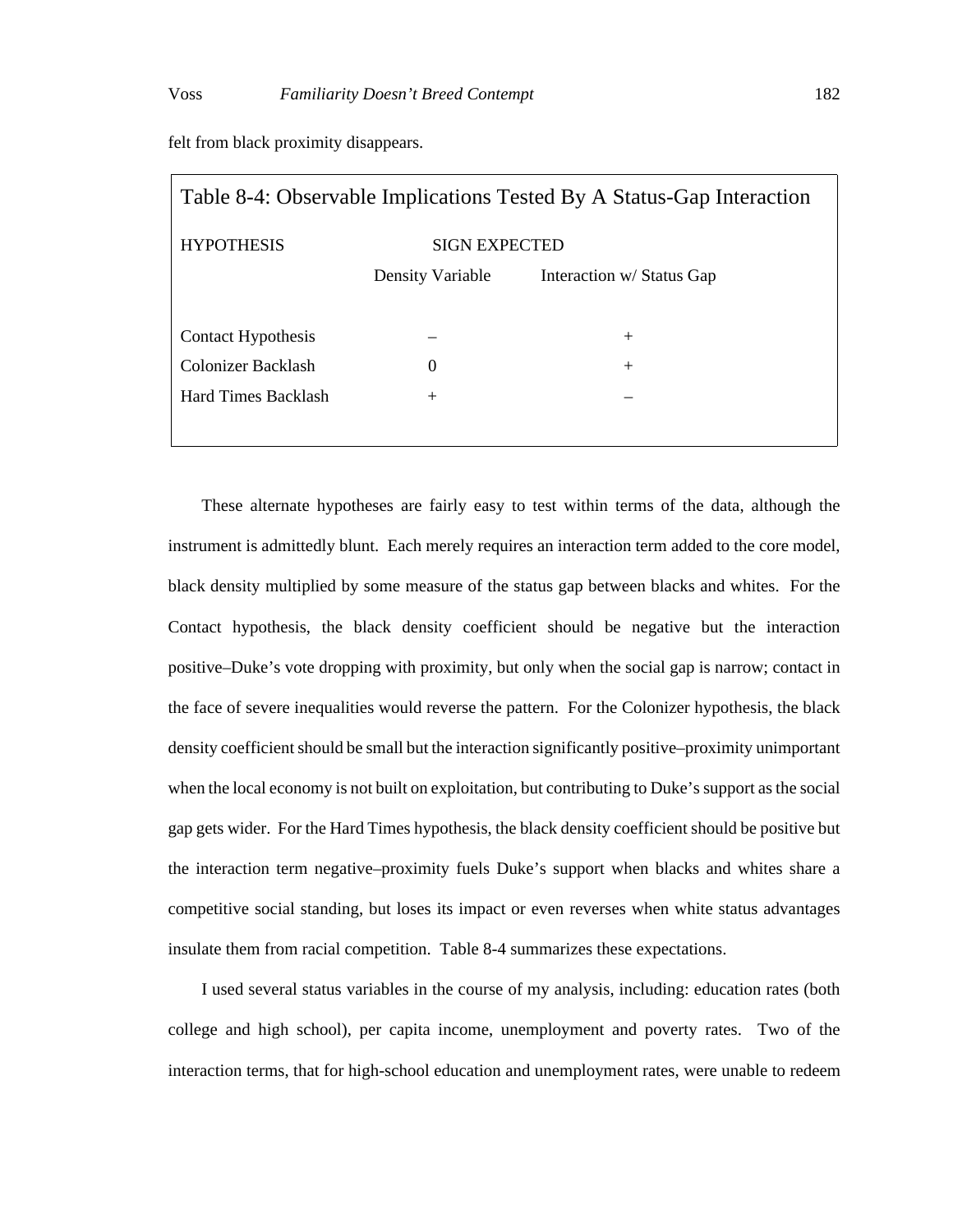the density coefficient.<sup>22</sup> The remainder, however, uniformly turned up results compatible with the Hard Times Backlash hypothesis. Proximity with blacks enhanced Duke's voting support where white and blacks shared similar incomes, similar poverty rates, and similar college-graduation rates. The more white status rose above typical black conditions in a parish, however, the less the proximity mattered. In locales where relative white status is particularly high, such that we might characterize the local job market as a "split labor market," whites are less supportive of Duke as the African-American population climbs. Table 8-5 first presents the previous results using an urbanization interaction (i.e., Model A here is the same as Model D from Table 8-1). It then follows with one example of this Hard Times analysis, using the gap in per capita income (Model B).

I can add one other test of the Hard Times hypothesis, which builds on white socioeconomic status rather than the difference. White perceptions of threat may hinge less on the resources that blacks enjoy, and more on how vulnerable they are regardless of the black population's status. A poorer white population might embrace scapegoating such as Duke promoted, regardless of the objective conditions suffered by black neighbors, whereas a wealthy white population might feel more generous simply because they can enjoy such a luxury. The third model in Table 8-5 includes an interaction of racial density and white per capita income (although I tried each of the five status measures used for the gap variables). Once again, the Hard Times hypothesis succeeds. Among parishes with a low white per capita income, those in close proximity to blacks (e.g., the Black Belt parishes) tended to support David Duke more than those in whiter parishes (e.g., the populist hills). Among the richest parishes, however, proximity bore little relation to the Duke vote.

It is important to understand how the Hard Times findings can be reconciled with the urbanization findings, since they come from the same data. The former may seem to contradict my

 $22$  Presumably, high-school education no longer sets off whites for status advantages, and so has become politically irrelevant. Unemployment rates, meanwhile, do not reflect the conditions experiences by the bulk of blacks and whites who make up the electorate, and sociotropic voting may be limited.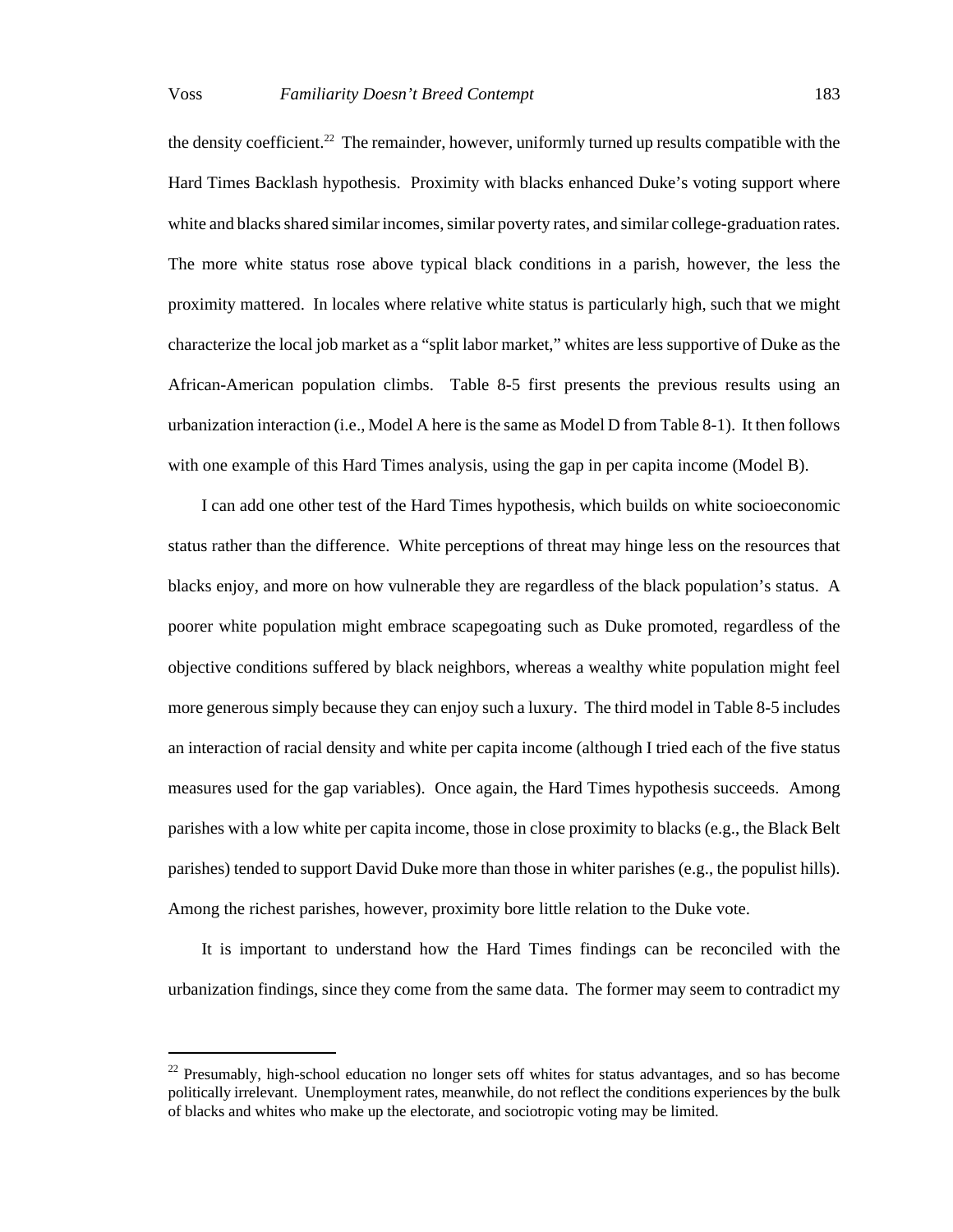# Table 8-5: Reconciling the Interactive Hypotheses

| <b>Model A</b> | <b>Model B</b>                | <b>Model C</b>                | <b>Model D</b>                | <b>Model E</b>                |
|----------------|-------------------------------|-------------------------------|-------------------------------|-------------------------------|
| (Cultural)     | (Hard Times)                  |                               | (Contact)                     | (Competing)                   |
| 0.44           | 0.44                          | 0.91                          | 0.22                          | 0.54                          |
| (.11)          | (.21)                         | (.29)                         | (.13)                         | (.17)                         |
| 0.17           | 0.47                          | 1.89                          | $-0.06$                       | 0.34                          |
|                |                               |                               |                               | (.39)                         |
| $-0.52$        | $-0.56$                       | $-0.70$                       | $-0.35$                       | $-0.61$                       |
| (.22)          | (.25)                         | (.24)                         | (.23)                         | (.24)                         |
| 0.08           | $-0.58$                       | $-0.09$                       | $-0.36$                       | $-0.04$                       |
|                |                               |                               |                               | (.79)                         |
| 0.08           | $-0.03$                       | $-0.03$                       | $-0.05$                       | 0.08                          |
| (.06)          | (.04)                         | (.04)                         | (.04)                         | (.06)                         |
| $-0.31$        | $-0.19$                       | $-0.02$                       | $-0.30$                       | $-0.11$                       |
| (.25)          | (.24)                         | (.24)                         | (.24)                         | (.24)                         |
| $-0.38$        | $-0.07$                       | 0.03                          | $-0.07$                       | $-0.10$                       |
| (.19)          | (.19)                         | (.19)                         | (.21)                         | (.21)                         |
| $-0.58$        | $-0.65$                       | $-0.66$                       | $-0.73$                       | $-0.62$                       |
| (.10)          | (.11)                         | (.10)                         | (.11)                         | (.11)                         |
| $-0.006$       |                               |                               |                               | $-0.006$                      |
| (.002)         |                               |                               |                               | (.003)                        |
|                | $-0.05$                       | $-0.07$                       |                               | $-0.01$                       |
|                | (.02)                         | (.02)                         |                               | (.02)                         |
|                |                               |                               | $-0.009$                      | $-0.001$                      |
|                |                               |                               | (.004)                        | (.005)                        |
| 93.05          | 107.98                        | 91.33                         | 103.83                        | 98.45                         |
| (16.08)        | (18.42)                       | (18.77)                       | (17.67)                       | (17.91)                       |
| 63             | 63                            | 63                            | 63                            | 63                            |
|                |                               |                               |                               | 0.63<br>5.2                   |
|                | (.30)<br>(.64)<br>0.64<br>5.6 | (1.2)<br>(.83)<br>0.60<br>5.5 | (1.2)<br>(.82)<br>0.63<br>5.2 | (.35)<br>(.83)<br>0.58<br>5.6 |

**Dependent variable:** the estimated percentage of white voters choosing David Duke

Note: Standard errors in parentheses. Dependent variable aggregated from precinct-level EI estimates. Weighted regression uses the parish's number of white registered voters. The first income interaction uses the gap between white and black income. The second uses just white per capita income. The last model, which throws all three hypotheses against each other, returns to the gap.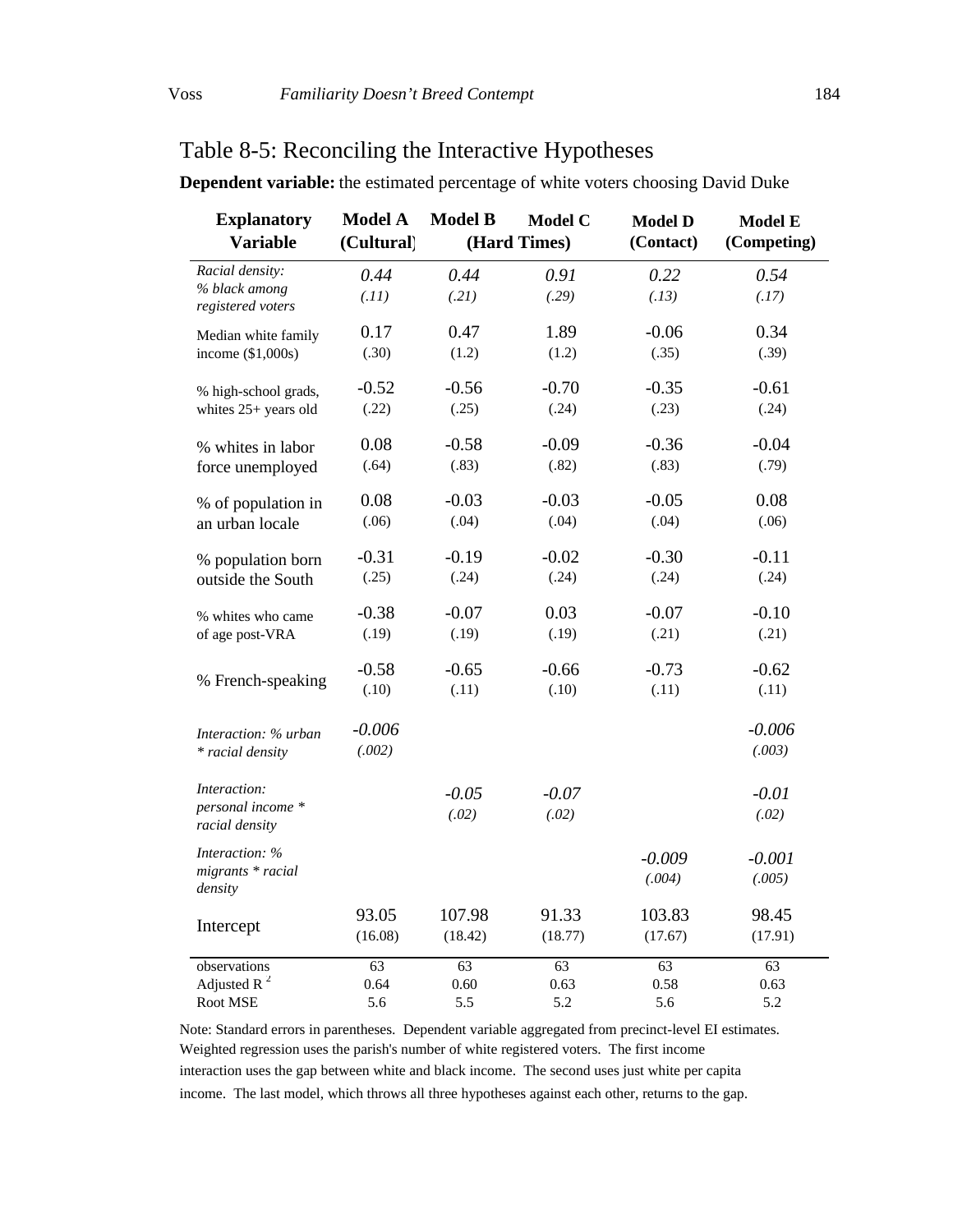emphasis on suburban conservatism, since the stereotypical form of economic competition pits working class white ethnics against urban blacks who threaten their already marginal social status. What reconciles the two results is that, at least within parish data, the *biggest* status gaps actually appear in the metropolitan areas, and within those in the cities (see Table 8-2). If blacks with similar status are more threatening because of their ability to compete, the cities are least likely to feel the bite. It is in rural areas, where many whites operate in the same labor market, that blacks and whites approach economic parity. The model indicates that proximity did not fuel Duke's white support in places with the greatest gap, but this is compatible with my claim that metropolitan areas contradict the old backlash phenomenon.<sup>23</sup>

I cannot be certain, however, whether it *explains* the pattern. Ideally, I would like to distinguish between cultural and economic sources of conflict, but the models used above cannot parse out the various qualities that set metropolitan areas apart. I cannot be sure whether the racial proximity effect survives in rural areas because of slow-changing mores, or because blacks are more competitive economically. I cannot be sure whether the racial proximity effect fails in metropolitan areas because white cultural orientations fuel backlash even in places where blacks are scant, or because urban whites are simply most insulated from economic competition with the many blacks in their locality. Doing this requires throwing the Cultural Backlash and Hard Times models against each other, which I will do shortly. All I can conclude, at this point, is that the tests presented in this subsection have helped falsify two hypotheses, as operationalized here: the Contact Hypothesis and the Colonizer Backlash hypothesis.

 $^{23}$  It is worth noting that, while I discuss the status gap in terms of economics, the model using education rates was slightly more successful (judging from the model fit). It may not be accidental that education, which comes closest to a cultural resource, has the most explanatory power.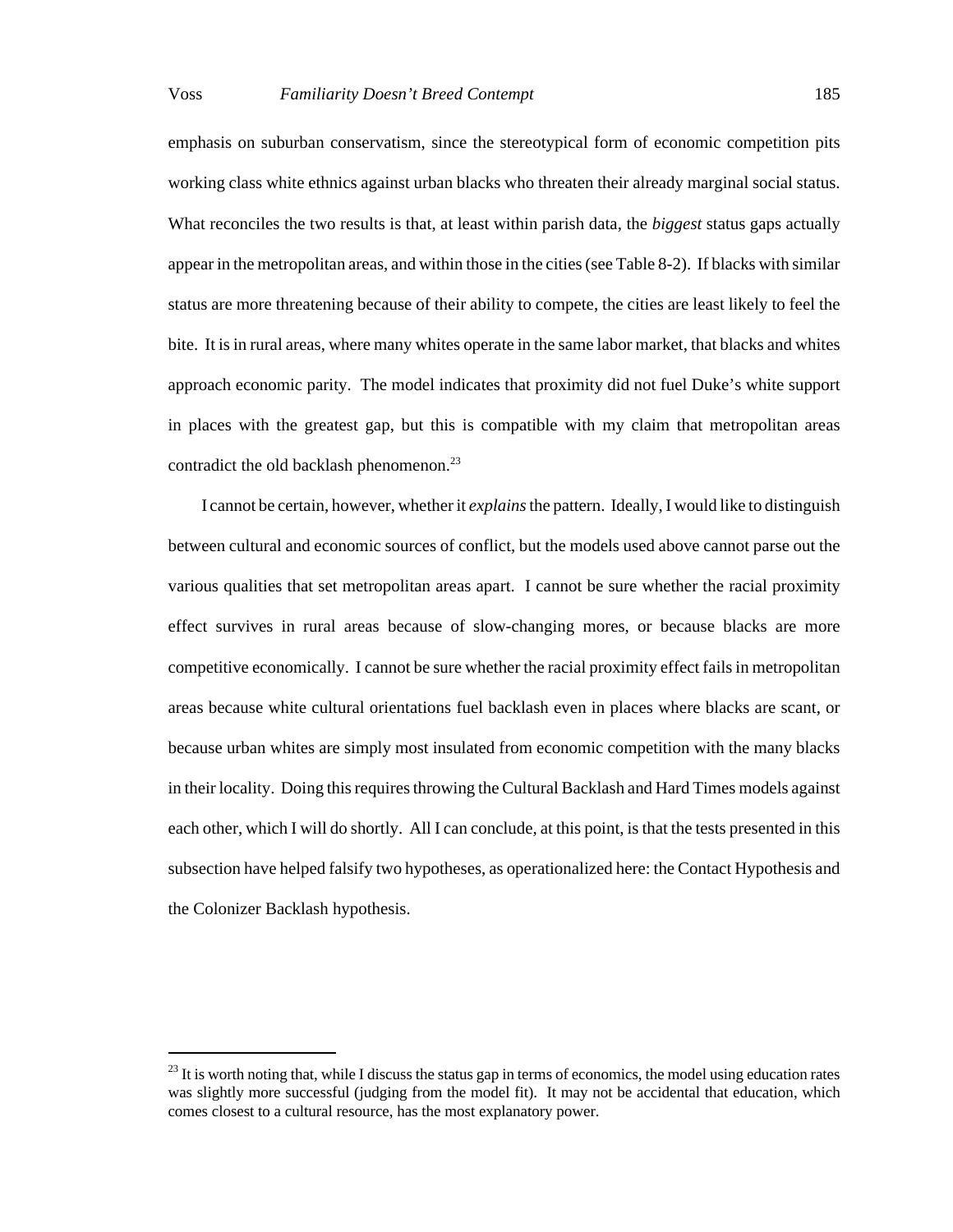# *The Migration Effect*

The earlier discussion makes clear that *something* must distinguish suburban whites from central-city whites other than proximity to the same African-American population. Direct political competition is obviously not the cause, nor is immediate proximity. Thus far my leading candidates are cultural or economic backlash, both of which impact rural areas differently than metropolitan ones. Giles and Buckner (1996) offer a psychological explanation: Over the years suburbs have attracted whites who are most "sensitive" to race. That is, both my model and theirs might be guilty of omitted variable bias–racial sensitivity is negatively correlated with proximity to blacks, is positively correlated with vote for Duke, and is causally prior to urban residency patterns. This is a plausible argument. Racism certainly has an unexplainable randomness, and like-minded whites might gather in cloistered neighborhoods over time.

The argument builds on a common perception, which is that whites have fled the central cities for racially pure suburbs because they wanted to escape blacks. At the aggregate level, it is easy to see why "white flight"would be an appealing explanation: many whites are racist; lots of whites have moved out of cities; lots of whites have moved into suburbs. Unfortunately, connecting those phenomena requires an inferential leap, because we do not know for sure whether racist whites are dramatically more likely to move to the suburbs. Certainly "white flight" has decimated the cities of their white population, but it is not clear how many of those whites were motivated by racial antipathy, as opposed to opportunities elsewhere or the social ills that accompany neighborhood change.

There are many reasons to move from city to suburb, only one of which is intolerance of racial diversity (as witnessed by the growing black population in Southern suburbs). This is especially true when one considers that the United States is a mobile society, so people need not restrict their relocations within a given metropolis. Very few outsiders moving to the New Orleans area could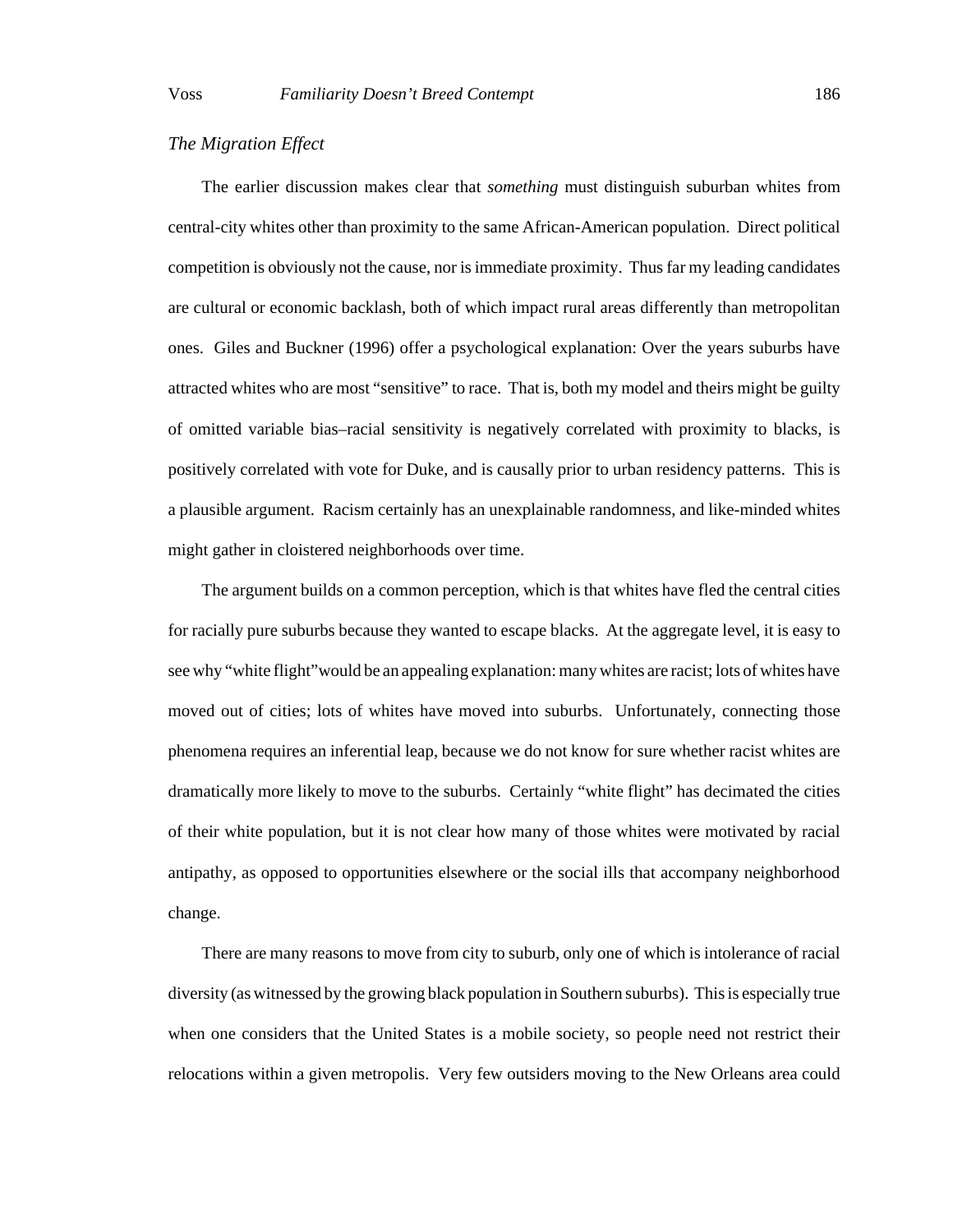be doing so as a means of *lowering* the minority population around them, yet they may favor suburban parishes for their school systems, physical facilities, abundant greenery, or lower crime rates. This is not an idle point, since often a large chunk of a parish's population hails from far away. Half the whites in Bossier Parish, part of Shreveport's suburban ring, were born outside of Louisiana, and a fifth outside the South. A third of New Orleans whites are not from Louisiana, and a fifth are not native Southerners. Nor would we expect them to pick up the racism of any native neighbors, since the recent evidence suggests that outsiders do not pick up local attitudes when they move South (Rice and Pepper 1997, 87). Racist whites, meanwhile, may have many reasons to stay in a racially mixed city, including their own financial limits (Rieder 1985, 173), a nearby job, a desire for exciting night life, or attachment to the familiar physical environment (Rieder 1985, 71-

87).

The observable implications of the migration argument are difficult to test without detailed panel data, which I lack for the current study. However, one observable implication is that the reverse-proximity effect should be stronger where whites have had more opportunity to sort themselves out, and weaker where the population is more stable. I already have a variable in the model indicating the percentage of whites who moved into Louisiana from outside the region, but that primarily captures the parish's susceptibility to old-fashioned Southern mores. My intent now is just to represent instability, so my measure will be the percentage of whites who are from outside the *state*.

When the effect of racial density is allowed to shift with instability, it again reappears in the data (see Table 8-5, Model D). Parishes with a below average number of white migrants reveal a weak backlash pattern, whereas those above average on the variable show the opposite trend. I doubt these effects really stem from the selection bias underlying choice of residence. Not only is the effect comparatively weak, but a similar interaction using non-Southerners gets stronger results.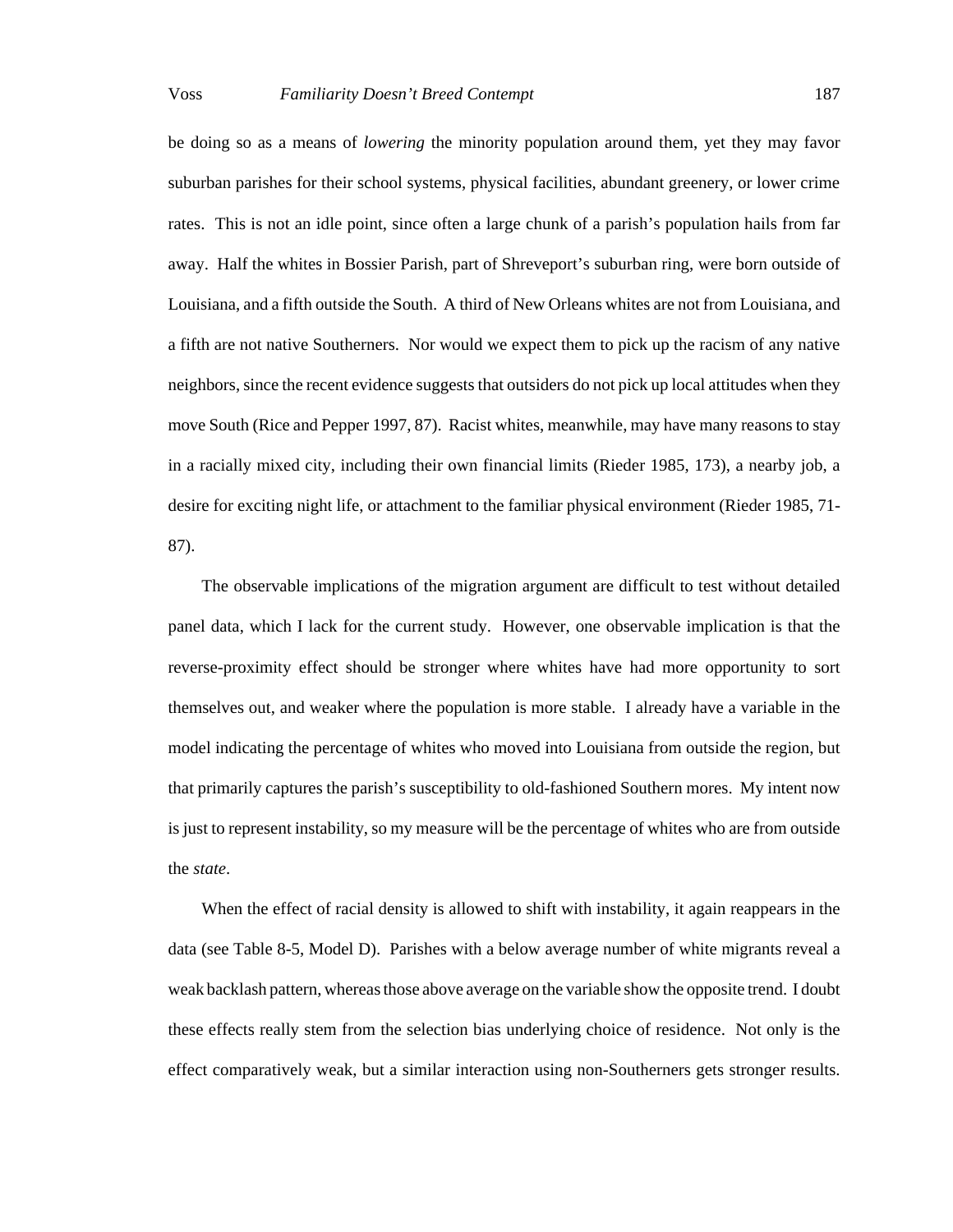Much more likely that we are seeing the same phenomenon exposed several times already: metropolitan areas, which have the greatest number of migrants from outside Louisiana, simply do not follow a backlash pattern. However, three hypotheses from Chapter 5 now have survived falsification.

# *The Three Surviving Models*

I now have three possible explanations for why proximity to blacks would not produce backlash among metropolitan whites. One is that, economically, they do not face as much competition from nearby blacks compared to rural whites. Another is that metropolitan parishes have more population instability, so that racially sensitive whites are better able to select residences that reflect their attitudes. A third is an outgrowth of the Cultural Backlash hypothesis: suburbs in a metropolitan area are exceptional in their racial conservatism *ceteris paribus*, but not as a direct outgrowth of economic competition, nor as a result of mere self-sorting by psychological orientation. Rather, it is precisely their residence in "white upper middle class" enclaves, precisely their residence in a predominantly white environment, that encourages whites to favor a tough-talking candidate like Duke.

The best way to test this, within the bounds of these data, is to throw those three hypotheses up against each other directly in the same model. If either economics or population instability explains away the urban-rural dichotomy, then the Cultural Backlash pattern is spurious. All three approaches are operationalized as interaction terms, so the question would be which interaction term retains independent significance. It would be possible for multicollinearity to eliminate the statistical significance of all three, of course. That would mean that my data are too limited to distinguish among the three theories. However, the statistical evidence might weigh clearly in favor of one, suggesting that the other two are merely capturing indirectly what the successful variable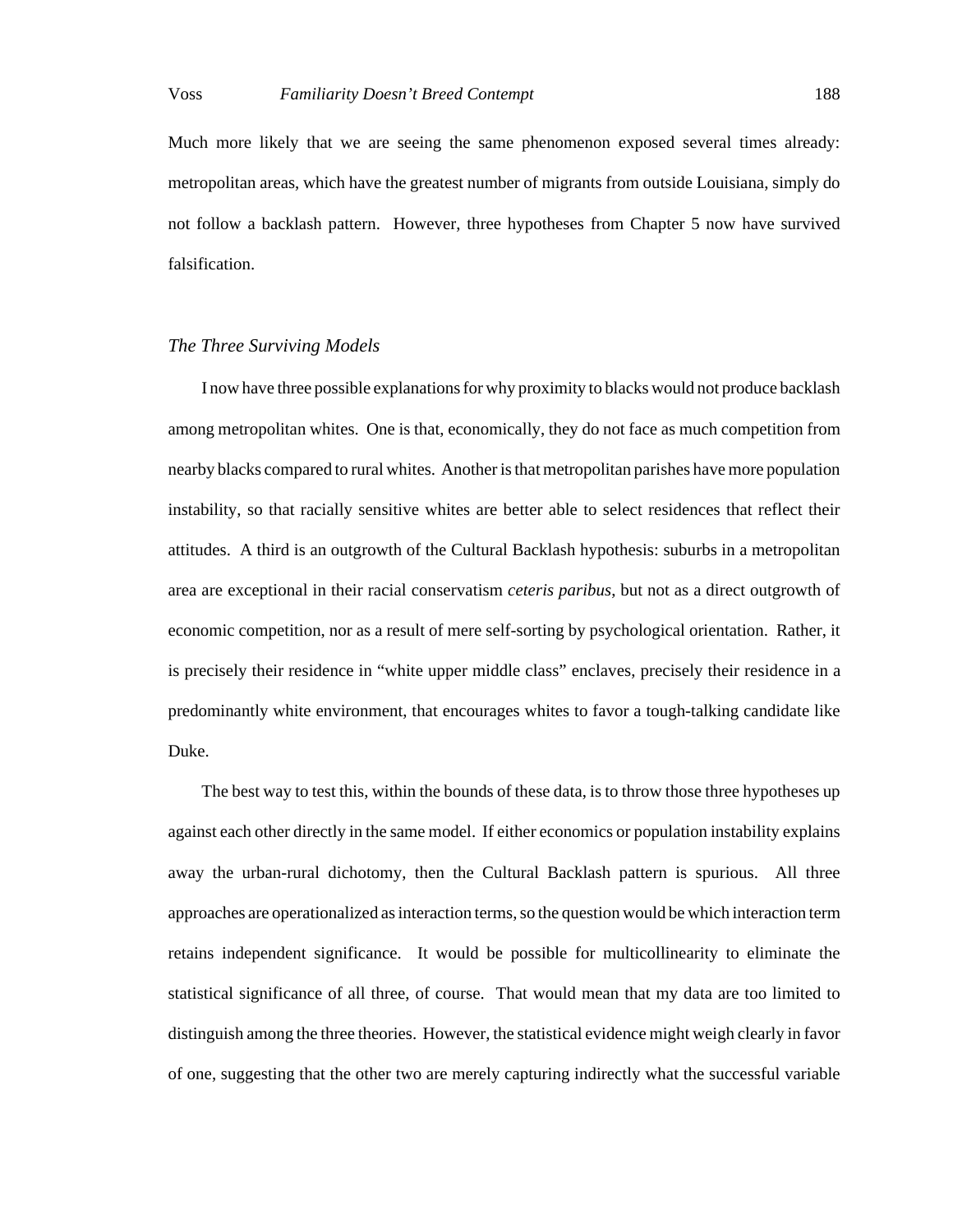likely explains.

Table 8-5, Model E, presents an omnibus model that combines three racial density interaction terms: one with the racial gap in per capita income (i.e., Hard Times), one with the percentage of migrants from outside Louisiana (i.e., Migration), and one with the level of urbanization (i.e., Cultural Backlash). The result is a resounding success for suburban exceptionalism. Backlash clearly matters in rural areas and not in metropolitan ones. Taking account of economic conditions or population instability adds nothing once I know how urban an area is–as indicated both by their lack of statistical significance and the *smaller* adjusted  $R^2$  statistic than in Table 8-5, Model A.

# **Close, But Not Touching: A Regional Version of the Cultural Backlash Model**

I've attempted to falsify the seven approaches to racial proximity introduced in Chapter 5. This chapter has falsified six of those seven, leaving only the Cultural Backlash hypothesis still standing. However, I still have not explored one observable implication of that approach, which is that while immediate proximity would not evoke a backlash, because whites and blacks would assimilate within the neighborhood and generate common political interests (assuming they did not already have them), white enclaves insulated from a *nearby* black population probably would show a strong reaction. They are far enough that cultural distinctions will exist, yet close enough that struggles over defining regional culture will appear frequently, enhancing the attractiveness of a David Duke.

This is a core argument, so let me be clear on the implications. While familiarity may overcome contempt, mere awareness only permits friction. Whites who reside in racially mixed neighborhoods are not likely to politicize their prejudices, because assimilation gives them shared interests with minorities (Kinder and Mendelberg 1995), but neither are those so far away from a minority population that racial issues become irrelevant (Rieder 1985, 71). Cloistered whites are far enough away to feel divergent cultural interests, to form a white subculture, but close enough to feel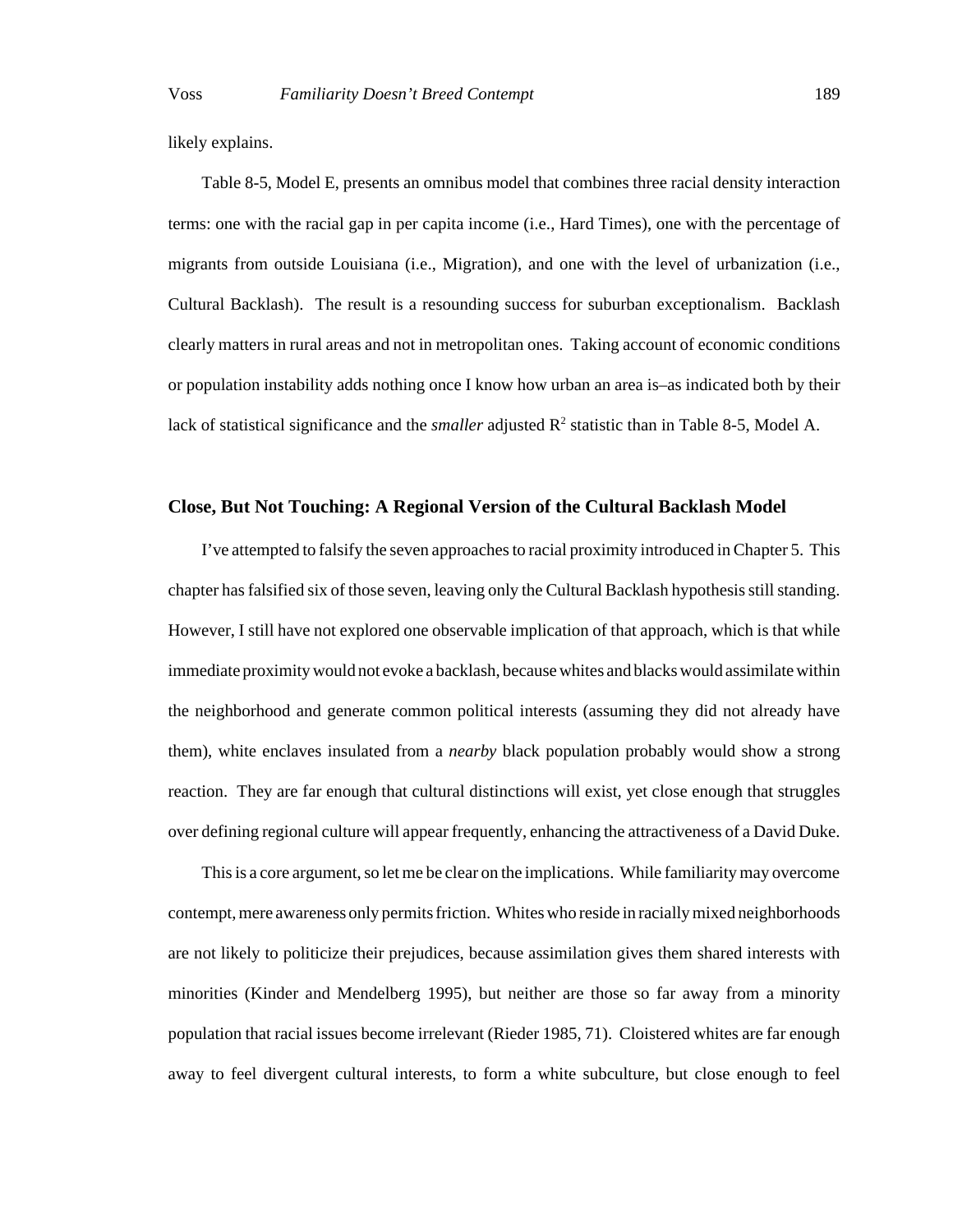threatened, to feel the presence of an alternate model, to require defending white privilege. They do not share the immediate living space with minorities, but are close enough that they must struggle over regional newspapers, universities, dialects, pastimes. The critical group of whites are those who can cultivate a siege mentality: who fear the blacks over the train tracks, over the bridge, over the county line, over in the central city. To put it another way, it may not be familiarity so much as potential *future* familiarity that breeds contempt, a need for exclusion.

This narrative is an intimate part of the Cultural Backlash argument, especially crucial because it restores a limited degree of territoriality–which explains the occasional white backlash finding researchers turn up when using high-level aggregations for the analysis, such as the state (Giles and Buckner 1996, 1,176). While cultural conflict need not be locally defined, sometimes it is, and once the "culture war" starts then we certainly would expect those fighting on multiple fronts to be most ardent in the defense of white exclusiveness. This thinking still differs from Green's Territorial Backlash hypothesis, discussed in the next section, because it does not rely on actual black migration so much as nearness, visibility.<sup>24</sup> It also works insights from the Contact Hypothesis research into the model, by acknowledging that whites with intimate racial contact likely lose their racial conservatism. But again the thinking still differs in one important way: it does not rely on a psychological mechanism of growing "tolerance" or shattering stereotypes; it presumes that crossracial interests are more likely to develop within shared territory.

The trick is capturing how many blacks are "close but not touching." The data are necessarily limited in this respect, because Louisiana parishes are so large. Blacks and whites within a parish can be relatively insulated from each other, such that even the minority presence *within the parish* represents blacks who are "nearby." However, while we can speculate about the degree of

<sup>&</sup>lt;sup>24</sup> This distinction has a long history. Studies of neighborhood change in Northern cities found that whites near the point of impact had fewer negative racial stereotypes and yet more hostility to blacks, whereas those more remote from the point of friction entertained more stereotypes but did not feel them strongly (Lipset and Raab 1978, 341; Pettigrew 1980).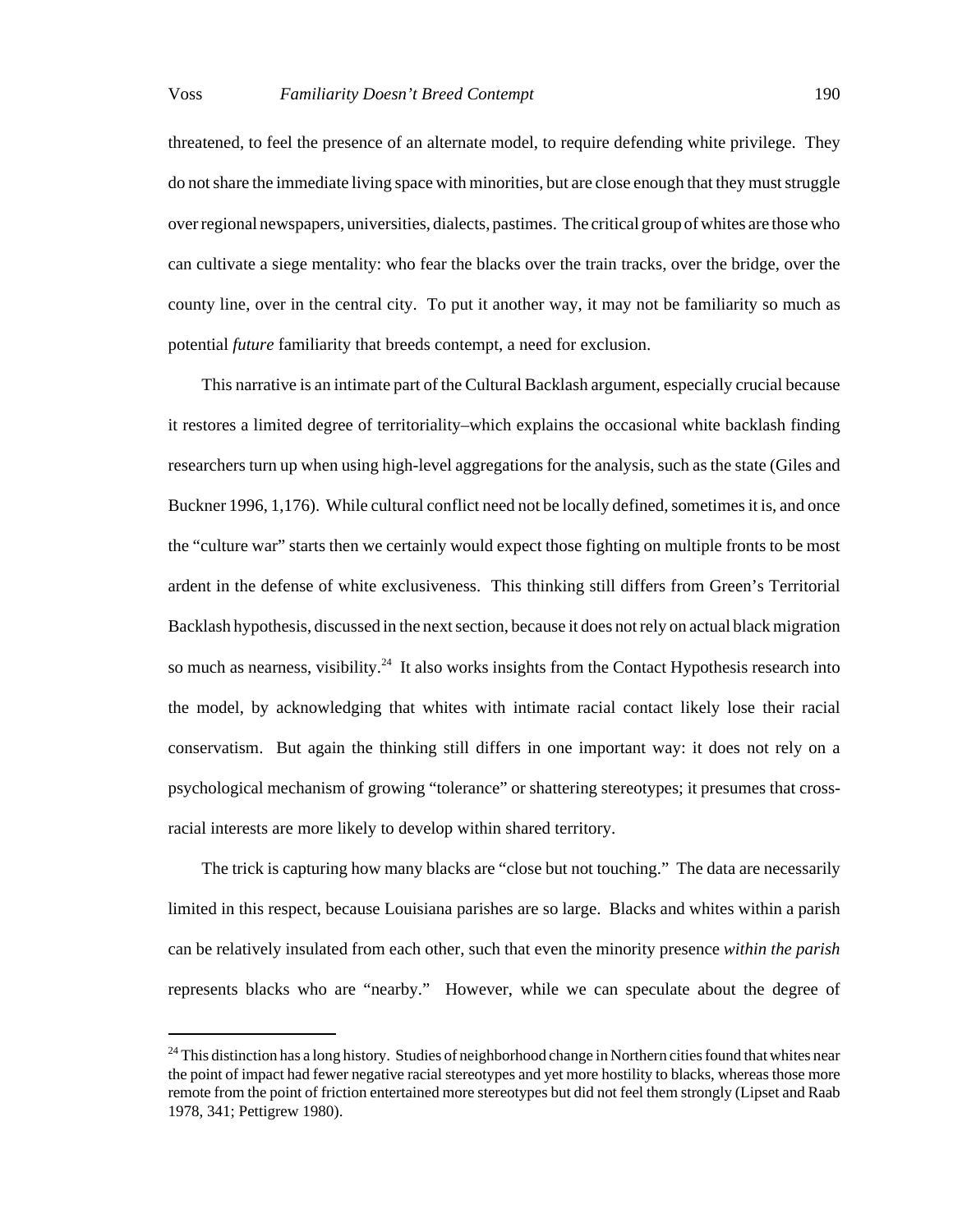interaction within a parish, we can be fairly certain that most whites experience little intimate contact with those across parish borders. If the proximity effect is stronger with nearby blacks than it is with those even closer, we can presume that the problem is not sharing a neighborhood or electoral district so much as offering a distant target for grievances, real or imagined. I created a new variable, the black density among registered voters in *adjacent* parishes.<sup>25</sup>

The first model in Table 8-6 strips the equation down to just the immediate proximity measure, percent of registered voters who are black. It shows that immediate proximity bears little simple connection to Duke's white support, and the limited effect that does appear works against the white backlash logic. Parishes with more blacks were slightly less likely to furnish Duke with white support. The next model adds a measure for nearby blacks, however, and suddenly a strong backlash pattern springs up. This cannot be a neighborhood effect, and cannot be a matter of local politics. It was not their black neighbors or their black co-constituents from whom Duke supporters wanted protection, but rival groups across the border.

The third model adds controls, and does not alter the basic finding. Having a nearby black population pushed Duke's support upward. Interestingly, once we consider the much stronger reaction whites have to blacks across the parish lines, and consider the sort of whites who live in a parish, then an immediate proximity effect creeps back into the equation. A two-standard-deviation change in the racial density measure now produces a 6.6 percentage point increase in Duke's white support on average. Increasing the *nearby* density by the same 26 percentage points, meanwhile, would increase Duke's white support by almost 12 percentage points. Overall, this model does an astounding job predicting Duke's white support, accounting for 76% of the variance and missing the

<sup>&</sup>lt;sup>25</sup> Thanks to Jim Alt for this suggestion. I took a 64-by-64 matrix of 1's and 0's representing adjacency, and multipled it by two 64-by-1 vectors, one at a time: the parish number of registered blacks, and the total number of registered voters. This produced two 64-by-1 vectors, one containing each observation's number of registered blacks in adjacent parishes, the other containing the total number registered. Element-by-element division, of blacks by the whole pool, produced the black proportion of those nearby. Note that this measure therefore does not include blacks within the parish itself, so there's no necessary collinearity except to the extent that black populations tend to cluster in the same region.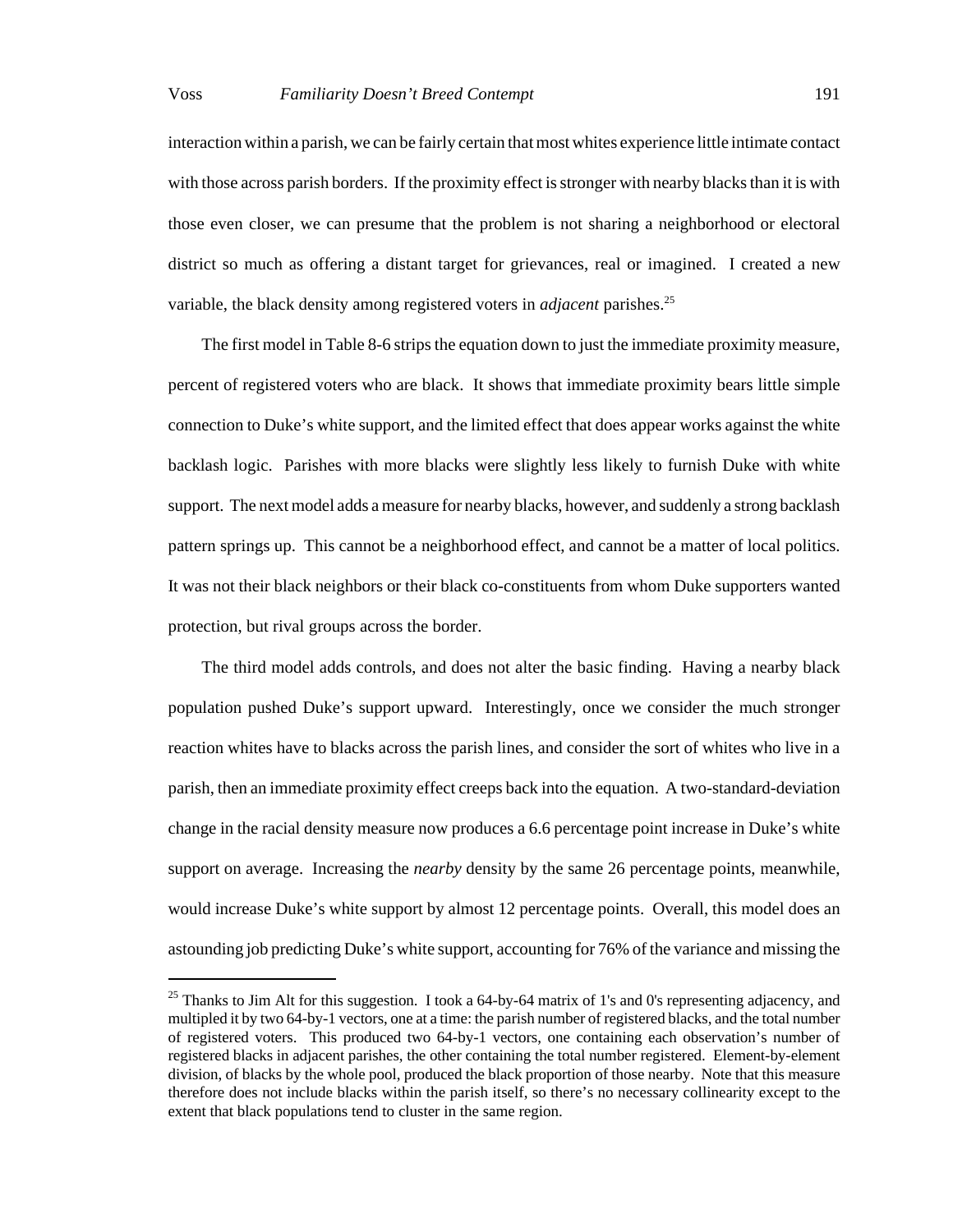### **(Near Metro) Model C (Nearness) Model B** *registered voters % black among Racial density:*  income (\$1,000s) Median white family whites 25+ years old % high-school grads, force unemployed % whites in labor an urban locale % of population in outside the South % population born of age post-VRA % whites who came % French-speaking *parishes surrounding Black density in black dummy \* nearby % Interaction: Metro 1990 density: 1980 to Change in black density change \* 1980 Interaction: Black* Intercept **(Territorial) Model E (Green's) Model D (Total) Model A Variable Explanatory** SIMPLE FULL SIMPLE FULL *-0.08 0.10 0.26 0.10 0.27 -0.35 -0.20 (.09) (.09) (.07) (.08) (.08) (.13) (.11)* -0.42 -0.47 0.09  $(.27)$   $(.30)$   $(.40)$  $-0.20$   $-0.19$   $-0.50$  $(.17)$   $(.17)$   $(.29)$ 0.15 0.16 -0.07  $(.63)$   $(.63)$   $(.82)$ -0.05 -0.05 -0.01  $(.03)$   $(.03)$   $(.05)$  $-0.61$   $-0.64$   $-0.35$  $(.15)$   $(.17)$   $(.27)$  $0.28$   $0.30$   $-0.09$  $(.16)$   $(.17)$   $(.21)$ -0.56 -0.55 -0.64  $(.08)$   $(.08)$   $(.11)$ *0.40 0.46 0.73 0.43 (.11) (.07) (.13) (.09) -0.27 0.03 (.07) (.07) -3.48 -2.74 (.13) (1.76) 0.026 0.026 (.022) (.025)* 60.06 44.87 64.75 39.81 64.05 91.38 125.12  $(2.31)$   $(4.63)$   $(14.3)$   $(4.41)$   $(14.52)$   $(10.51)$   $(21.36)$ observations 64 64 63 64 63 63 63 Adjusted R  $^2$   $-0.00$   $0.17$   $0.76$   $0.32$   $0.75$   $0.25$   $0.58$ Root MSE 8.6 7.9 4.2 7.2 4.3 7.5 5.5

# Table 8-6: Developing the Cultural Backlash Approach

**Dependent variable:** the estimated percentage of white voters choosing David Duke

Note: Standard errors in parentheses. Dependent variable aggregated from precinct-level EI estimates. All models are GLS regression equations using the parish's number of white registered voters as a weight The last two models use 1980 racial density among registered voters, rather than 1990 density, following on Green, Strolovitch and Wong (1998). The 1990 racial density comes in through a change variable.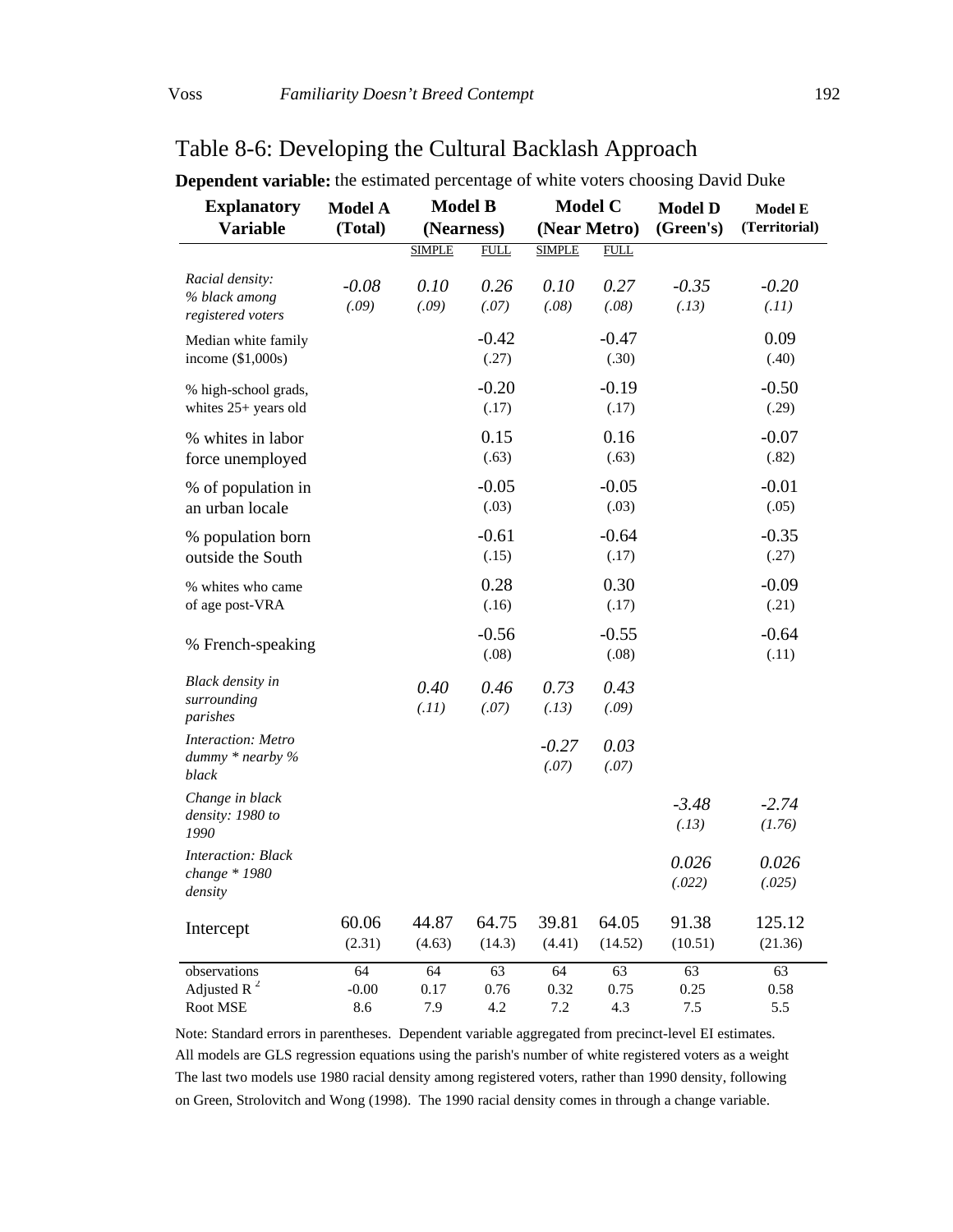parish rate by roughly 4.2 percentage points on average. Every prediction for the New Orleans metropolitan area comes within a percentage point, and the urban-suburban pattern found in residuals from my early models has disappeared (see Table 8-2). Even the mild parish density effect probably stems more from the highly aggregated data, which no doubt include within a parish small towns or neighborhoods that qualify as "white middle class" enclaves, than from a localized backlash phenomenon. This implication of the Cultural Backlash model therefore performs wonderfully. Indeed, unlike with the economic and psychological hypotheses, adding in the urbanization interaction does not eliminate these findings. They explain what sets suburbs apart: the siege mentality of whiteness amidst minorities.

Fossett and Kiecolt (1989) argue that backlash patterns do not appear in Northern data because whites react to their larger urban context. Presumably this logic could carry over to the rapidly urbanizing South, which also contains "metropolitan areas [that] contain multiple counties." Familiarity *does* breed contempt, they imply, just whites are familiar with a somewhat more expansive amount of territory when they live in big cities. They explain (1989, 825) that the metropolitan area

more accurately reflects the 'life space' that urban residents inhabit. The mass media, an important source of information about minorities, have a metropolitan focus and the spatial dispersion of personal networks and activities (e.g., work, shopping, recreation, etc.) is greater in urban areas . . . The metropolitan area, rather than the county, is the arena within which interethnic competition for scarce resources such as jobs and residential location take place.

I do not take issue with the general argument that suburban whites still engage in interethnic competition with city blacks. Their conclusion is entirely consistent with my claim that racial politics have changed–that the old conflict over territory has mutated into a new strain, a conflict over cultural and economic resources that are more widely spread.

I disagree, however, that the finding relies on "spatial dispersion" of personal activities, for which they provide no evidence, or that this wider awareness of a region's racial dynamics is a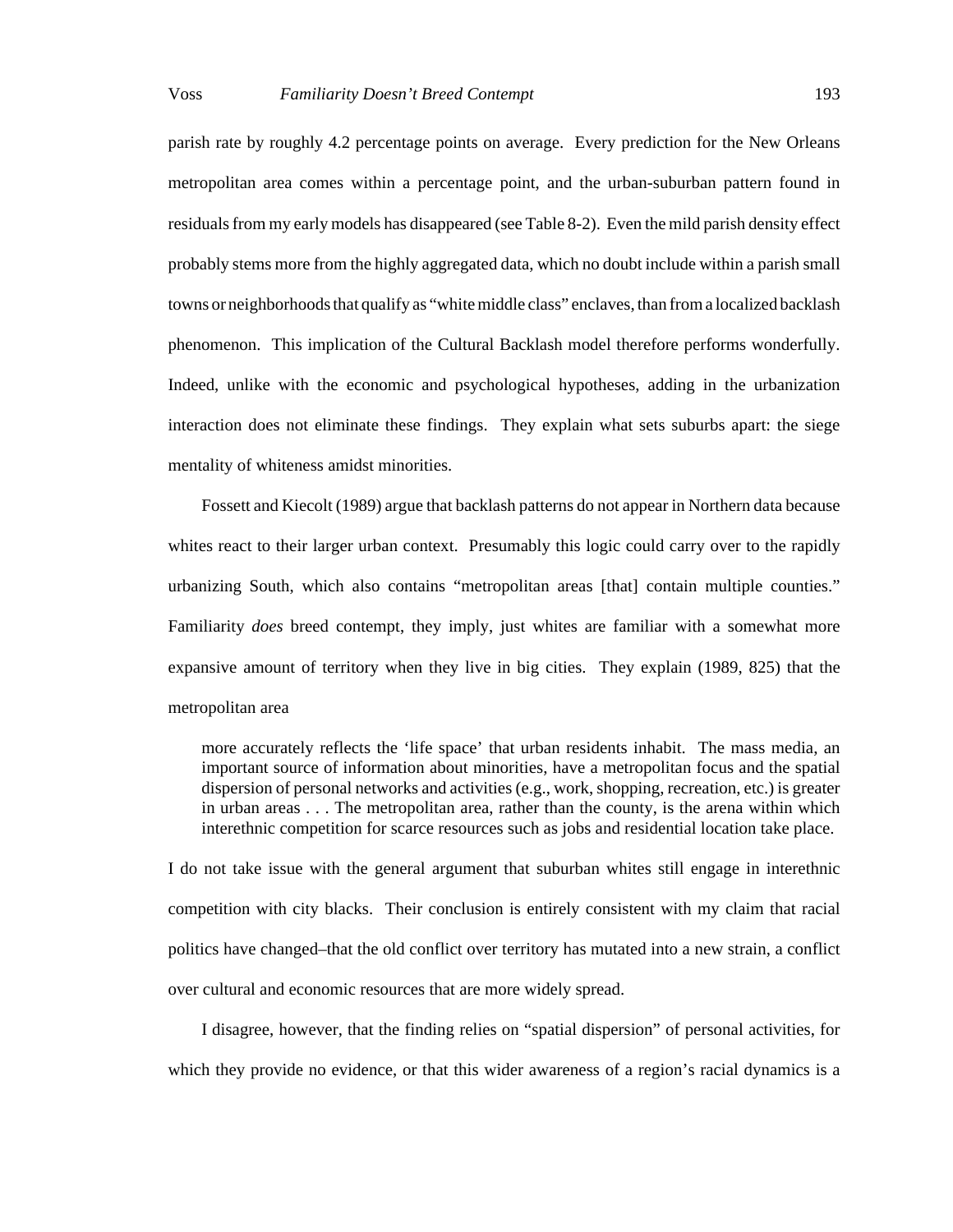metropolitan phenomenon, for which they also provide no evidence. It is precisely those whites cloistered in racial enclaves who feel the greatest threat from black culture and government programs that promote black fortunes, those aware of the minority population but not rubbing elbows with it; it is not those with diverse exposure (Kinder and Mendelberg 1995). Certainly suburban whites form the largest concentration of isolated whites, because the metropolitan economy can support such a large population, and because cities allow greater residential differentiation. But small-town whites can feel just as much part of the "white middle class," can feel just as threatened by state and federal policies that help other races, can be just as "shocked and offended" by the behavior of nearby black populations. Their job markets, shopping habits and recreational activities are quite dispersed; their primary newspapers and television stations quite likely to come from outside the county or parish.

The best way to gauge whether their metropolitan exclusivity makes sense is to see whether nearby blacks matter more in metropolitan areas than they do anywhere else. I can get at this in two ways: either allowing a different slope for nearby racial density depending upon whether a parish is metropolitan, or allowing a more gradual slope shift as parishes become more urbanized. I tried both methods, to confirm that they produced similar results, but will report the simple metro interaction since it seems to resemble the Fossett and Kiecolt (1989) argument most closely. My findings contradict their urban focus, with or without the various demographic controls (see Table 8-6, Model C). Duke's vote increased roughly 6.6 percentage points, on average, for every twostandard-deviation (i.e., 7.7 percentage point) increase in nearby racial density outside of metropolitan areas. That figure only inches up to 7.1 percentage points around the cities, a difference that is not close to statistical significance ( $p > .5$ ).

If suburban whites seem more sensitive to nearby black populations, it is only because their exposure varies much more severely than among more rural locales. The standard deviation in nearby density is 12.3 percentage points within metropolitan areas, but only 5.9 percentage points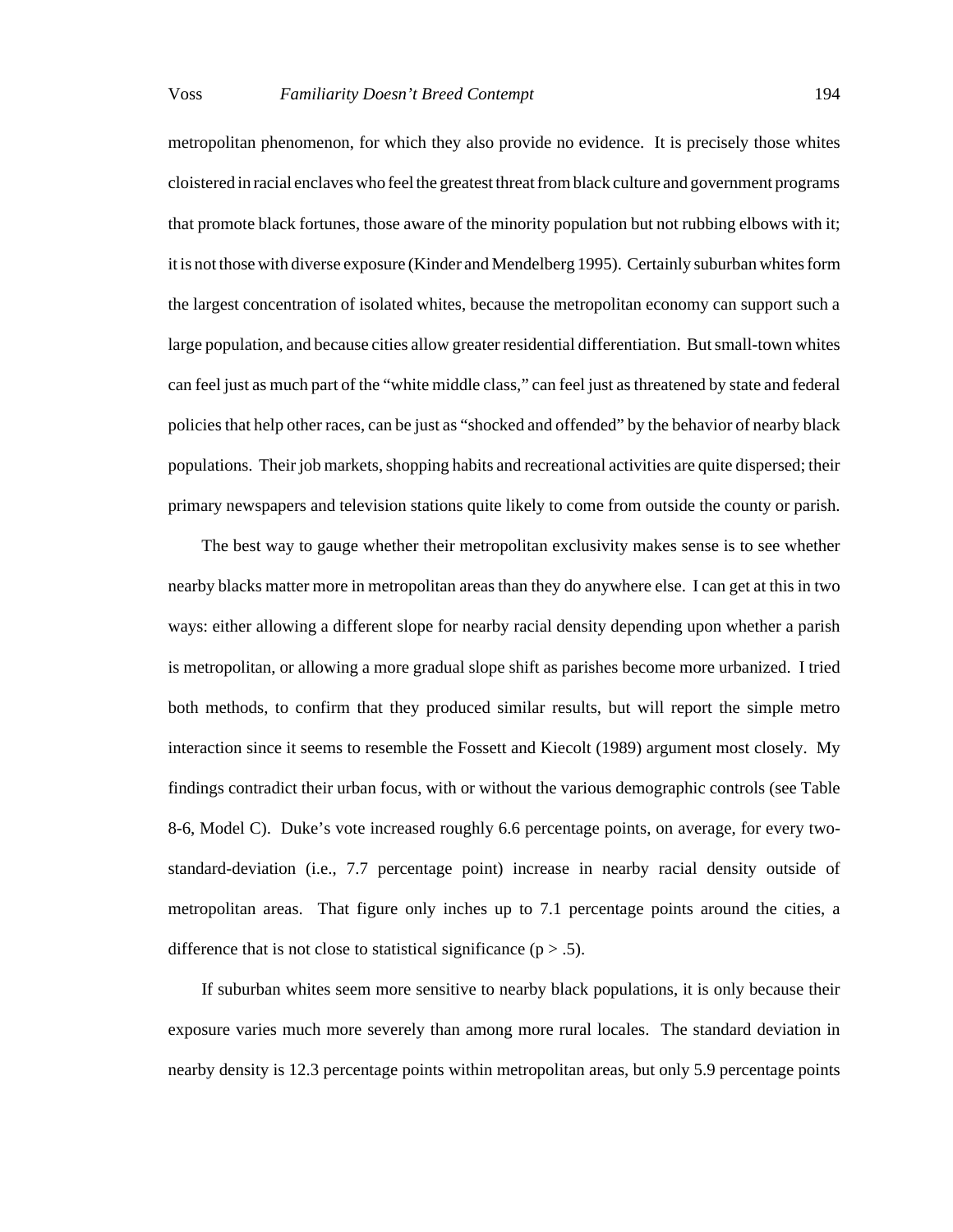elsewhere. These findings suggest that, while Giles (1977) may have been incorrect to conclude that racial proximity did not matter in the North, it may not be for the reason Fossett and Kiecolt (1989) claim. The problem was not a failure to understand metropolitan "life spaces," for which evidence is scant, so much as an emphasis on the localized nature of the threat mechanism. What sets the North apart is merely the greater level of segregation, the large number of whites in lily-white communities with blacks nearby who are *not*, in fact, part of their "personal networks and activities."

# **Green's Territorial Backlash Model**

Some argue that a newly arrived minority-population is especially likely to provoke white hostility. Whites feel that their "way of life" is threatened (Rieder 1985, 133-34 and *passim*). Donald Philip Green and a pair of Yale graduate students (Green, Strolovitch and Wong 1998; Wong and Strolovitch 1996, 5) developed this observation into a theory of social conflict that closely resembles my Cultural Backlash model.<sup>26</sup> "Backlash theory contends [that] social and cultural change, whether real or imagined, [will] intensify both group identity and the need to maintain cultural dominance," Wong and Strolovitch (1996, 6) write. The published version describes their approach as a "rapprochement between symbolic and realistic perspectives"–basically, a "realistic" conflict over "symbolic" values. In this, we are in full agreement.

Their "backlash" model differs from mine only in its continued emphasis on territorial struggle. "Changes in a community's racial or ethnic composition will incite an exclusionary impulse by those who have been traditionally hegemonic in the area," Wong and Strolovitch (1996, 4-6) write. I do not dispute the accuracy of this assessment with the particular racial indicator that they feature, which is race-based (or ethnicity-based) hate crimes within New York City neighborhoods. However, this is a wonderful example of why I emphasize distinguishing a theory's observable

<sup>&</sup>lt;sup>26</sup> Although Green is apparently the primary source for the idea, I have found a paper by his two graduate students particularly good at articulating Green's thinking.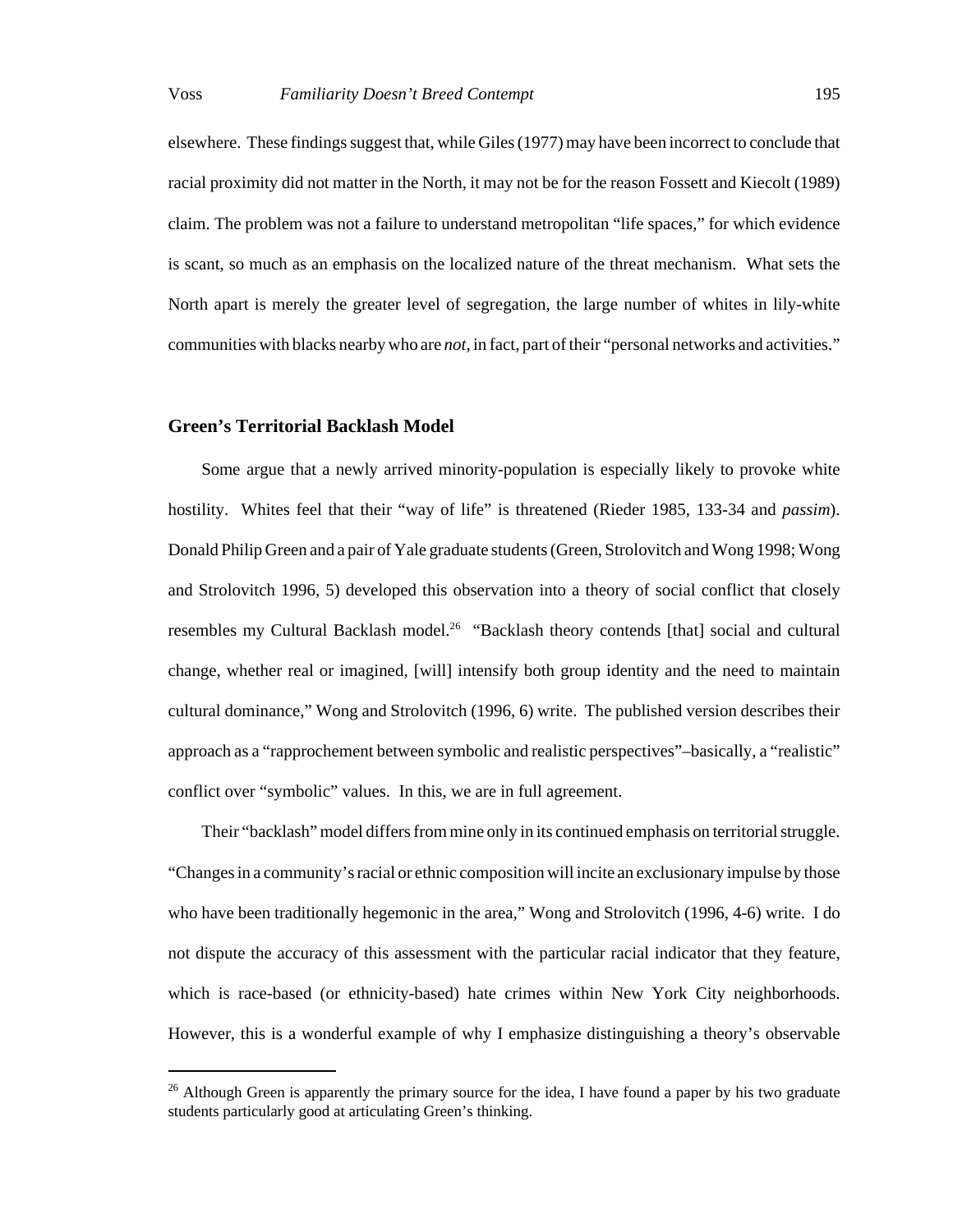implications with reference to the *actual racial indicator being used*. There is no reason to think that the same social process would produce the same findings in unrelated data. The territoriality of hate crimes is not merely a reflection of the socio-psychological forces driving all racial sensitivity; it is also a reflection of the peculiar incentives operating with hate crimes.

Some forms of racial conservatism exact heavier costs than others. Opposing busing, for example, is relatively easy–it merely requires the formulation and expression of an opinion. Activism against the policy requires much more intense commitment, so self interest may play a more significant role in predicting it (Green and Cowden 1992). The perpetration of hate crimes is similarly a low-probability, high-intensity event, and therefore more likely to tap motive. Furthermore, the distinction between neighborhoods that "belong to whites" and those that do not may carry over to everyone, not just the whites who happen to reside there. Black encroachments on a white preserve might offend all sorts of racist whites, even those outside the immediate area, and evoke violence at the front lines of racial contact. It is worth remembering that hate crimes are recorded according to where they took place, not according to the perpetrator's social environment. A slight by one Asian man against one white girl might pull brothers, uncles and cousins from a dispersed territory to avenge her honor at the point of friction. Where are such perceived slights most likely to occur? Precisely where the ethnic minority is a newcomer, unacculturated to the norms of the neighborhood. Furthermore, hate crimes require more than just hate. They also require the presence of potential victims, and interaction between those victims and likely assailants.<sup>27</sup> If the tendency toward such criminality were entirely unrelated to local racial demographics, we still would expect the greatest incidence of hate crime to occur where potential abusers were populous and where ethnic minorities could not avoid them.

It is less clear that culturally driven conflict would *always* follow "the geopolitics of local

 $27$  This is unlike lynchings, which are an organized form of violence. A hateful crime of passion can hinge on chance encounters (Reed 1972). Even here, though, escalation is eminently possible.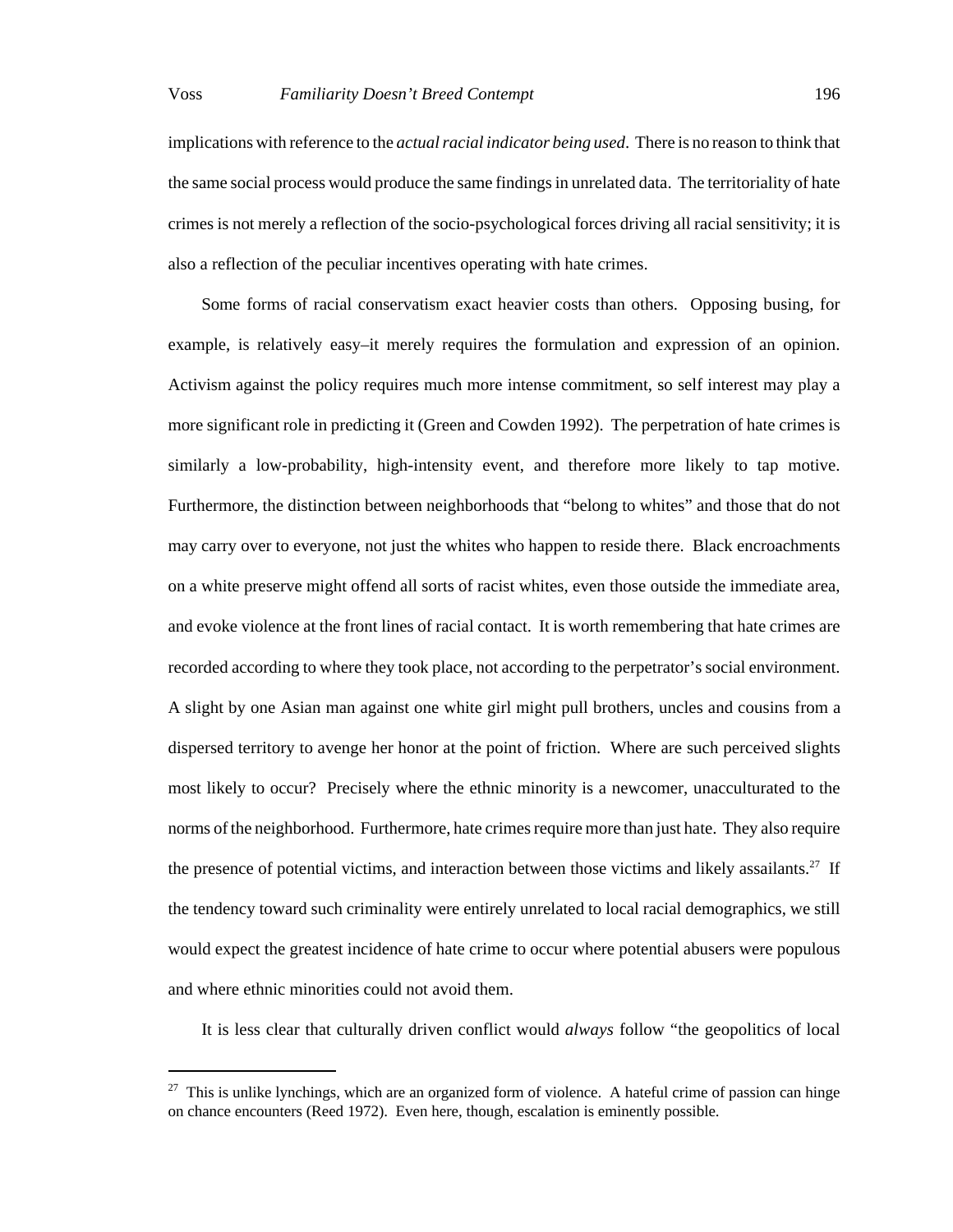community" (Rieder 1985, 234), or that other measures of racial hostility would track the same pattern. David Duke actually had little to say about neighborhoods; his emphasis was on statewide or national policies such as welfare, affirmative action, and minority quotas on contracting. The symbols and stereotypes are much the same as those witnessed in New York's troubled ethnic enclaves (Rieder 1985, 99), but the cultural stakes are differently distributed. To the extent proximity alters one's interests, whites in mixed-race neighborhoods are usually the ones who would share common interests with blacks on both the policies and the cultural values Duke targeted. I would not expect "realistic" racial polarization to follow a territorial pattern with this indicator, especially given the high-level data required for the project.

Therefore I do not expect Green's Territorial Backlash approach to apply in these data, but not because it's generally incorrect, only because it is too specific. The problem is his emphasis on white territorial hegemony. Racial polarization does not stem from proximity, he suggests, nor does it stem from racial isolation, so much as the combination of past isolation and present proximity. Whites do not react to the presence, but the influx, of a minority group (also see Allport [1954] 1979, 221-229). To capture this idea, Green's Negative Binomial event-count model includes three variables: the 1980 white population percentage, the change in the minority percentage from 1980 to 1990, and an interaction between the two. The hate-crime pattern is consistent, whether looking at black, Latino or Asian victims: crime rises with the minority population where whites once dominated, but declines in historically diverse areas (Green, Strolovitch and Wong 1998, 387-391).

It is possible that proximity fails to predict Duke's vote in Louisiana only because I am not considering the desire to defend territorial dominance. Predominantly white urban parishes may support Duke less because of their whiteness, or their cultural identification with the "white middle class," than because they are experiencing the greatest increases in black population as African Americans flee the inner cities. Fortunately, my model allows a fairly close replication of their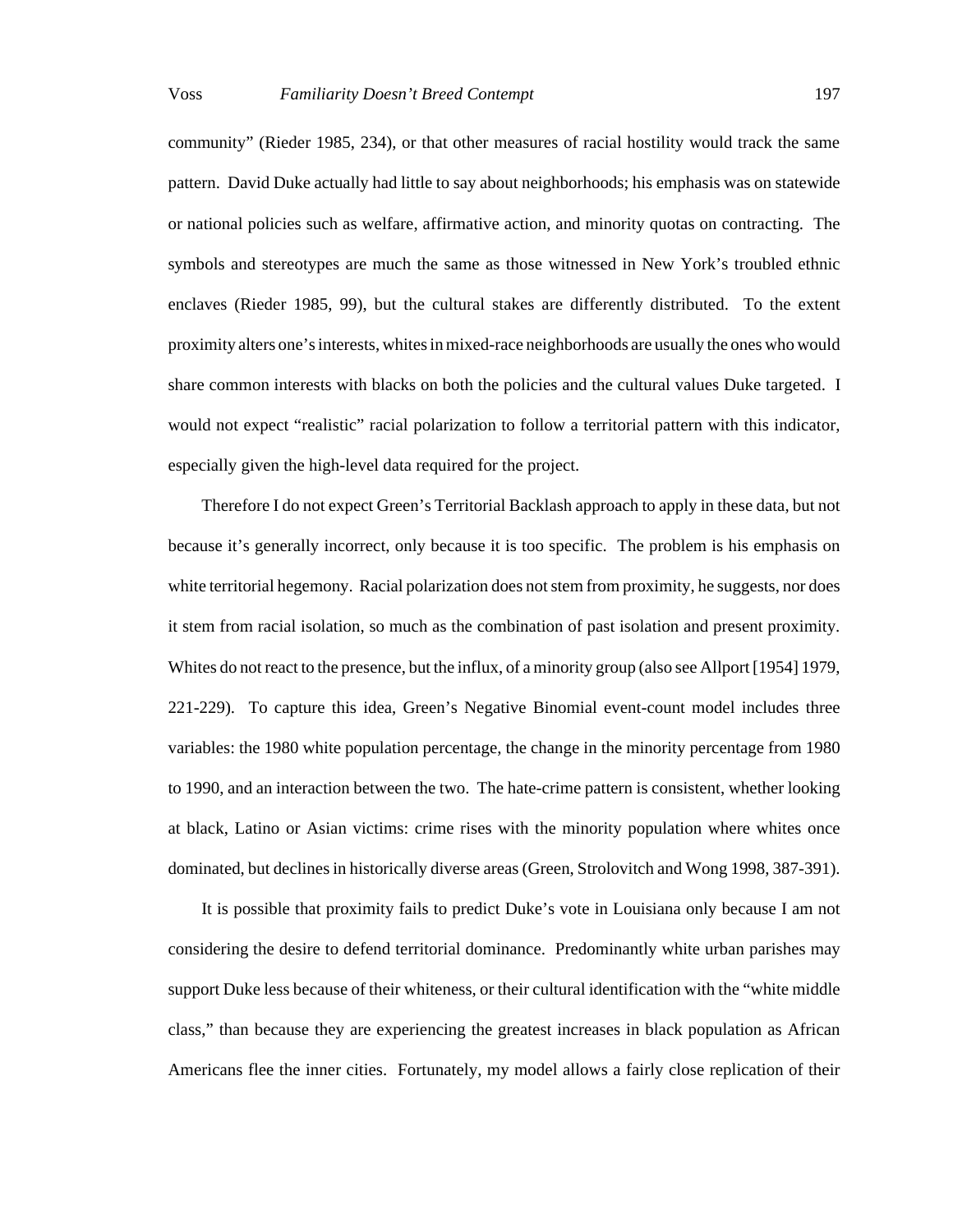Territorial Backlash model: the 1980 non-black percentage among registered voters, the change in black density among those registered from 1980 to 1990, and an interaction.<sup>28</sup> If the Cultural Backlash pattern derives from immediate proximity, such that polarization of any sort increases where blacks are large or increasing, then the same pattern presumably should apply here.<sup>29</sup>

Table 8-6, Model D, replicates the Green model for Duke's vote, once as it appears in his research, and once with the non-racial controls from my earlier models.<sup>30</sup> In neither case does the territorial pattern derived studying hate crimes apply to the Duke vote. Duke's white support was *lower*, on average, in parishes experiencing the greatest proportional increase in their black population. The interaction term, meanwhile, goes in the wrong direction, and is not statistically significant. Regardless of the 1980 white population, a black influx never redounds to Duke's advantage. Nor does he perform better in parishes that contained few blacks a decade before. Even these effects largely wash out when the other parish controls are added (see Table 8-6,Model E). The backlash Duke invoked simply played on a larger stage than hate crimes, and was not a defense of territory even if it was a defense of cultural advantage.

My statistical results contrast with those reported by the Yale team (Green, Strolovitch and Wong 1998; Wong and Strolovitch 1996). A black influx into predominantly white parishes did not necessary bolster support for race-baiting. I do not see this as undercutting the main thrust of Green's theoretical work, however. Indeed, for the statistical pattern he found with hate crimes to appear here would have undercut his interpretation, since Duke's campaign bore little connection

<sup>&</sup>lt;sup>28</sup> The main weakness of my attempt to capture Green's model is that I am not really measuring the size of the white population in 1980, but rather the size of the non-black population. However, in Louisiana this distinction is not a particularly important one, as the Latino, Asian and Native American populations are generally modest.

<sup>&</sup>lt;sup>29</sup> Ideally, I would test this population change model at the precinct level. But precincts are not stable enough, over a decade, to replicate the model at a neighborhood level.

 $30$  Both equations come from GLS estimation, but OLS produced similarly negative findings for the Green model.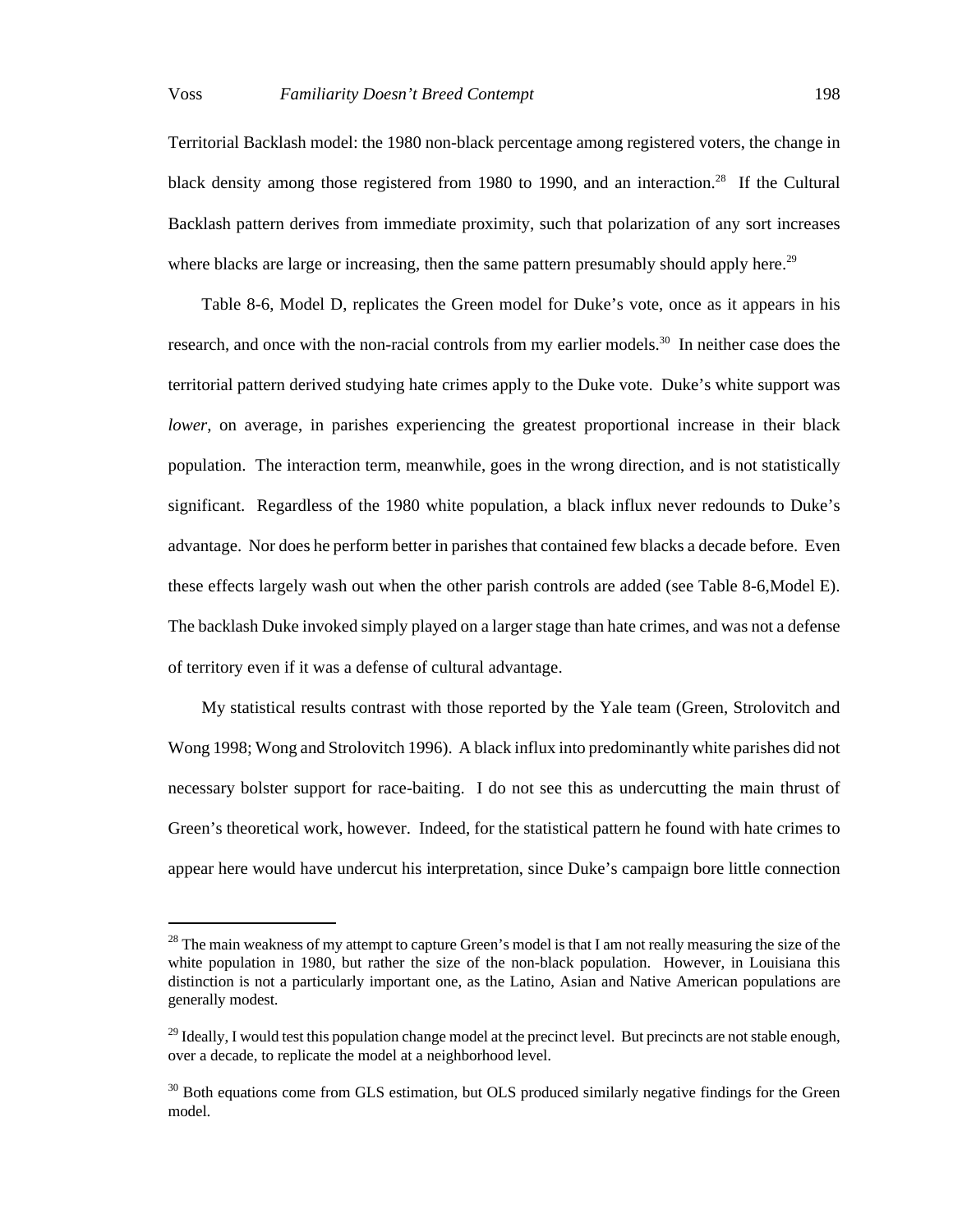to the defense of neighborhood hegemony. Green's emphasis on cultural prerogatives, his emphasis on defending hegemony, his emphasis on the "realism" underlying symbolic racism–all fit quite well with what I am finding, as long as one relaxes the focus on territorial proximity.

# **Conclusion**

Previous support of the traditional white backlash hypothesis relied on an implicit assumption, that white suburbanites and white urbanites react identically to a central city black population. In fact, this does not appear true. Suburban voters did not merely support Duke *as much as* central-city whites; they supported him more. The traditional backlash pattern does not apply to the average voter, largely because white metropolitan areas supported Duke much more than expected.

The data on Duke's white support allow for a handful of competing explanations for this urbansuburban divide. Cultural, economic and psychological forces all seem capable of producing such a pattern. However, when the three are thrown against each other in the same model, it is clear that predominantly white suburban areas stand out regardless of whites' residential mobility or relative economic resources, suggesting a cultural explanation.

Some scholars prefer to explain away the failure of a traditional backlash pattern by pointing to the more integrated nature of metropolitan areas. Familiarity does breed contempt, but urban whites are familiar with a broader terrain. They work and play in the city; they circulate in spatially dispersed social networks. I agree that nearby blacks are seen as a threat. I do not agree that this is because of their presence in the same "personal networks." Presumably blacks in the same parish would have at least as much chance to circulate in these networks as those across the parish border, but they do not evoke comparable resistance. Why would distant blacks be more threatening? Because it is precisely their exclusion from "personal networks" and cultural resources that whites are defending. At least, the findings presented in this chapter are fully compatible with such a story,